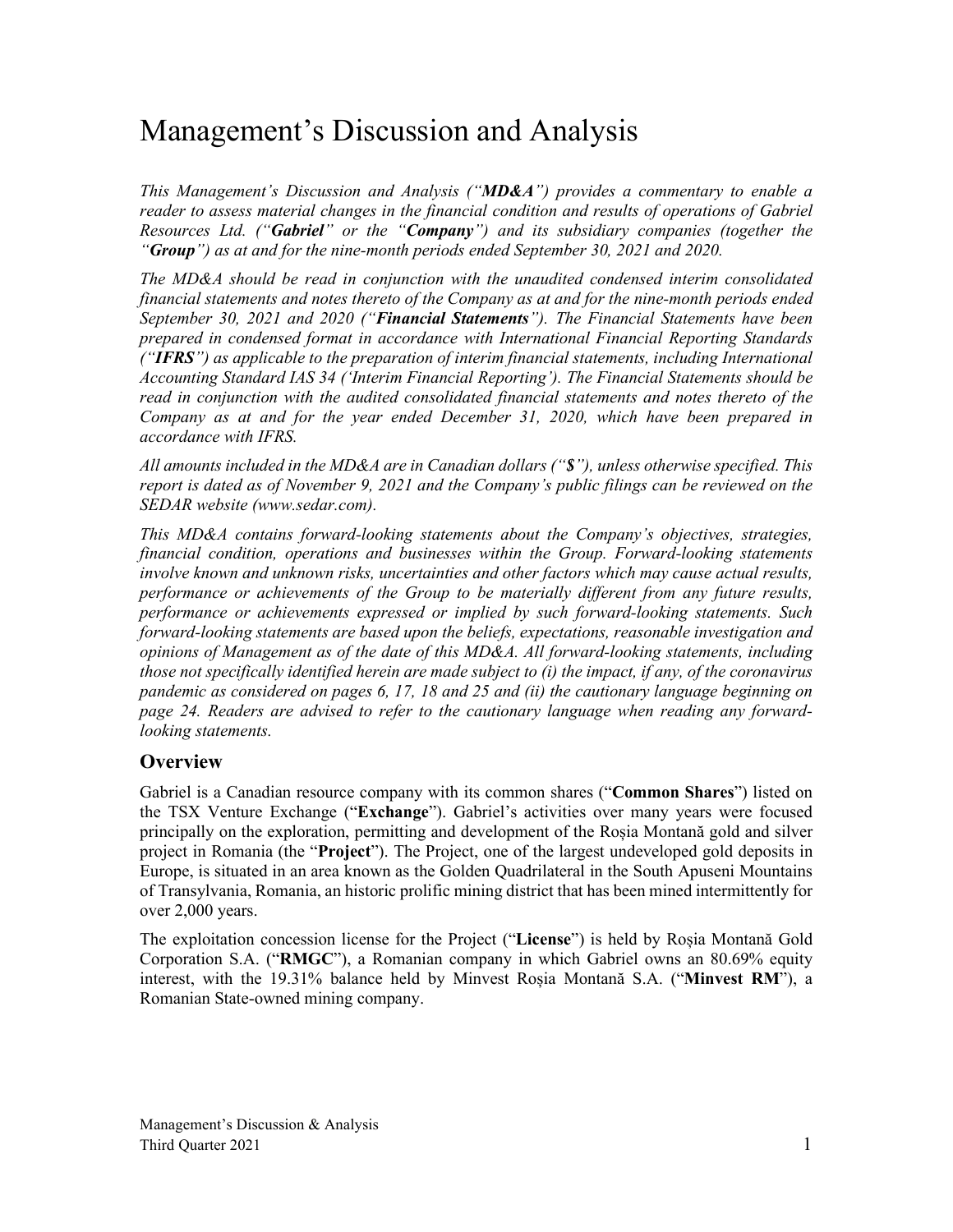Upon obtaining the License in 1999, RMGC along with Gabriel and its subsidiary companies focused substantially all of their management and financial resources on identifying and defining the size of the four ore bodies, engineering to design the size and scope of the Project, building strong community relations, surface rights acquisitions, rescue archaeology and environmental assessment and permitting.

In reliance on numerous representations made and actions taken by the Romanian authorities and, in the reasonable expectation that the Company's projects would be evaluated in accordance with the law and reasonable technical standards and, ultimately, on its merits, over US\$700 million was invested to maintain and develop the Project and to define two valuable mineral deposits at the Rodu-Frasin (epithermal gold and silver) site and Tarnita (porphyry copper-gold) site, both within the Bucium area located in the vicinity of Roşia Montană ("**Bucium Projects**"), in accordance with all applicable laws, regulations, licenses, and permits.

Having encouraged that investment, and despite the Group's fulfilment of its legal obligations and its development of the Project as a high-quality, sustainable and environmentally-responsible mining project, using best available techniques, the Romanian State has frustrated and prevented the implementation of the Project and the Bucium Projects in an unlawful, discriminatory and nontransparent manner by refusing to make permitting and other administrative decisions in accordance with the established procedures required by law.

On July 21, 2015, the Company and its wholly-owned subsidiary, Gabriel Resources (Jersey) Ltd. (together "**Claimants**"), filed a request for arbitration ("**Arbitration Request**") before the World Bank's International Centre for Settlement of Investment Disputes ("**ICSID**") against the Romanian State (the "**Respondent**") pursuant to the provisions of international bilateral investment protection treaties which the Romanian Government has entered into with each of the Government of Canada and the Government of the United Kingdom of Great Britain and Northern Ireland for the Promotion and Reciprocal Protection of Investments (together the "**Treaties**") ("I**CSID Arbitration**").

Since the Arbitration Request, the ICSID Arbitration has become the Company's core focus. Accordingly, any information set out in this MD&A relating to the Project, the License, and the Group's development activities in Romania is for background purposes only and should not be interpreted as being indicative of the Company's expectations as at the date of this document regarding the future development of the Project.

# **ICSID Arbitration**

As a consequence of Romania's acts and inactions, the Project and the Bucium Projects have been blocked politically, depriving the Claimants of the use, benefit and entire value of their property rights associated with the Project and the Bucium Projects, which have effectively been taken without compensation in contravention of the applicable legal and administrative processes and requirements.

The ICSID Arbitration seeks compensation for all of the loss and damage resulting from the Romanian State's wrongful conduct and its breaches of the Treaties' protections, including expropriation, unfair and inequitable treatment, discrimination, and other unlawful treatment in respect of the Project, the Bucium Projects and related licenses.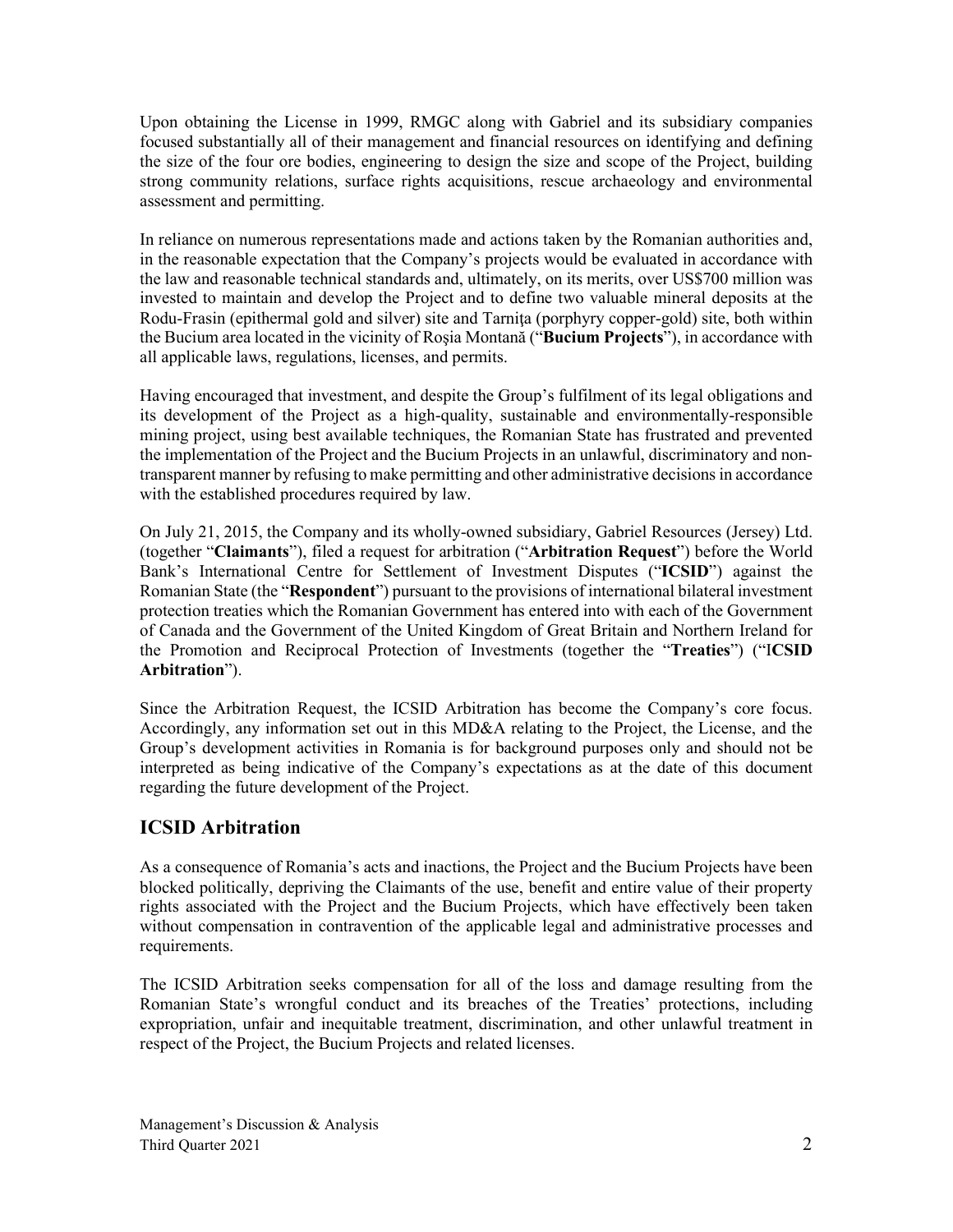# *Status of the ICSID Arbitration and Recent Developments*

The ICSID Arbitration process is well advanced. To date, and in accordance with the procedural timelines established by the presiding tribunal for the ICSID Arbitration ("**Tribunal**"), the parties have delivered to ICSID a number of substantial written submissions and participated in two hearings on the merits of the claim, each as summarized below:

- On June 30, 2017, the Claimants filed their memorial on the merits of the claim ("**Memorial**") detailing, amongst other things, the factual and legal arguments supporting their claim against Romania and the quantum of the damages sustained;
- On February 22, 2018, the Respondent filed its counter-memorial ("**Counter-Memorial**") in response to the Memorial;
- On May 25, 2018, the Respondent filed a supplementary further preliminary objection with ICSID ("**Jurisdictional Challenge**") challenging the jurisdiction of the Tribunal to hear the claims presented by Gabriel Resources (Jersey) Limited;
- On November 2, 2018, the Claimants submitted their reply in support of the claims ("**Reply**") and responding to the Counter-Memorial and Jurisdictional Challenge;
- On February 28, 2019, the Claimants and the Respondent filed comments on an *amicus curiae* submission to the Tribunal made by certain non-governmental organizations (or 'nondisputing parties') who have opposed the Project for many years;
- On May 24, 2019, the Respondent filed its response to the Reply ("**Rejoinder**") and its reply on the Jurisdictional Challenge, the Respondent's final substantive submission;
- On June 28, 2019, the Claimants filed a surrejoinder on the Jurisdictional Challenge, responding to the reply thereon from the Respondent;
- An oral hearing on the merits of the claim was held in Washington D.C. between December 2 and December 13, 2019 ("**Hearing**") to address the evidentiary record in the case, issues on liability and jurisdiction and to hear testimony from certain of the parties' fact and expert witnesses;
- On March 10, 2020, the Tribunal issued a list of further questions arising from the evidence presented during the Hearing ("**Tribunal Questions**");
- On April 10, 2020, the Claimants and the Respondent filed their comments on a written submission to the Tribunal by the European Commission as a 'non-disputing party' in the ICSID Arbitration;
- On May 11, 2020, the Claimants provided their answers to the Tribunal Questions;
- On July 13, 2020, the Respondent provided its answers to the Tribunal Questions;
- A second oral hearing on the merits of the claim was held virtually from September 28 to October 4, 2020 ("**Second Hearing**") which focused on the technical and feasibility-related aspects of the Project and the Bucium Projects and the quantum of the damages claimed, including testimony from certain of the parties' fact and expert witnesses; and
- On February 18, 2021 and April 23, 2021 the Claimants and Respondent each filed further simultaneous written submissions in order to comment in conclusion on the evidentiary record ("**Post-Hearing Briefs**").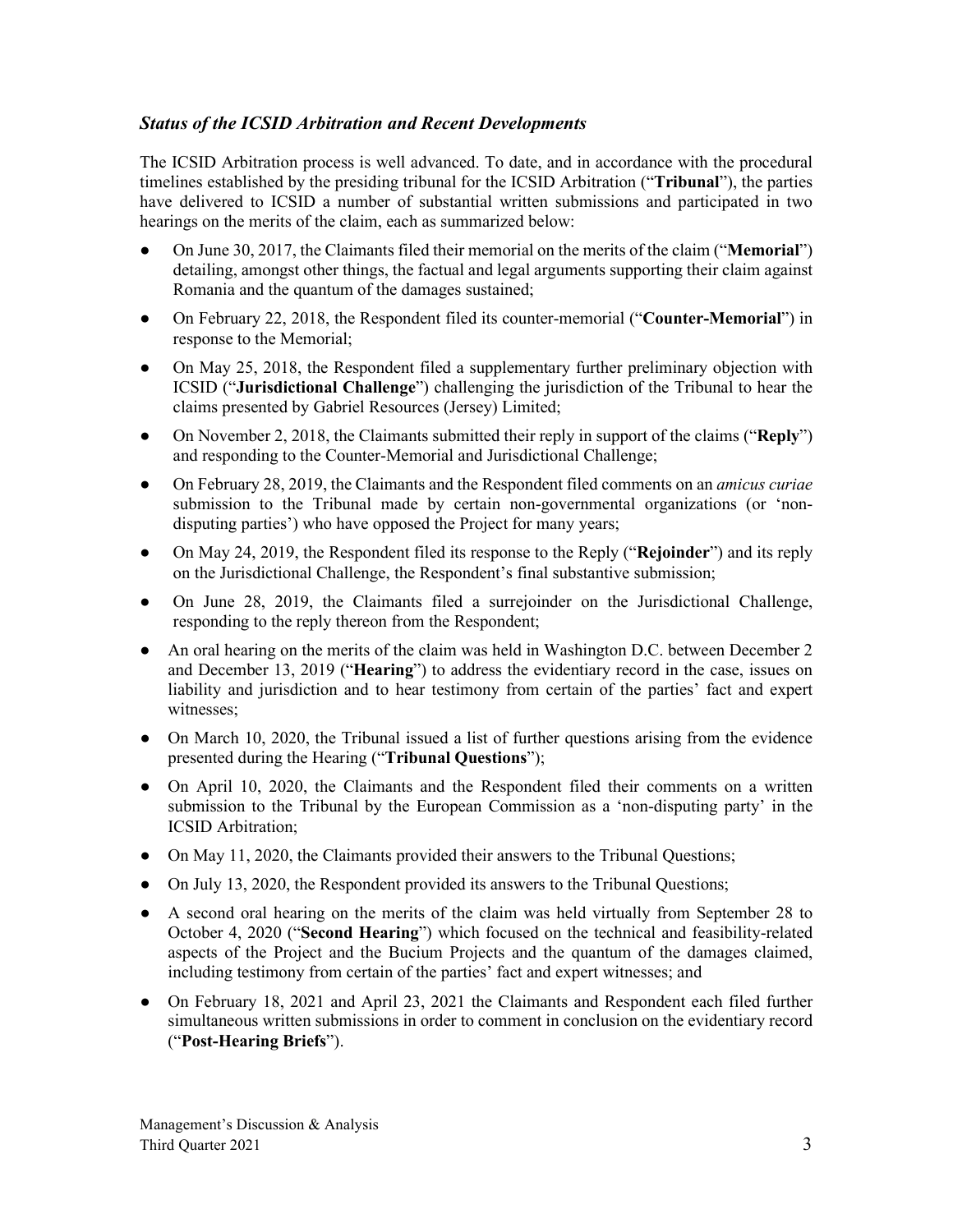In a procedural order issued on September 30, 2021, the Tribunal granted the Claimants request for permission to submit certain new evidence into the record in relation to: (i) Romania's reactivation of its nomination of the Roşia Montană Mining Landscape as a UNESCO World Heritage site and the site's inscription by UNESCO on July 27, 2021, as described further below; and (ii) the decision of Romania's Buzău Tribunal dated December 10, 2020 rejecting a legal challenge to the second archaeological discharge certificate issued for the Cârnic massif. The Tribunal also invited the parties to confer on a procedure for addressing the new documents. The parties subsequently agreed that each would make one written submission presenting their respective arguments, limited to a maximum of 10,000 words. The Claimants filed their submission on October 29, 2021 and the Respondent will have until December 6, 2021 to file its response

Notwithstanding the filing of the Post-Hearing Briefs, which are typically the final substantive written submissions of the parties in the proceedings, the Tribunal has held out the prospect of a further procedural step in the form of an additional oral hearing or a written phase for the parties to respond to any Tribunal questions that may arise following the filing of the Post-Hearing Briefs. In the absence of any further questions from the Tribunal, or other procedural interventions, it is anticipated that the Tribunal will focus on its deliberations and preparation of its final decision ("**Award**"). There is no specified timeframe in the ICSID Rules in which a further procedural step may be undertaken or an Award is to be made by the Tribunal. The Company is informed that it is typical for tribunals in this type of arbitration to require twelve to eighteen months to finalize and issue an arbitral award after post-hearing briefs are submitted. Furthermore, that Award may be subject to a request for annulment (albeit such request can only be submitted on very limited grounds) and there can be no assurances that the ICSID Arbitration will advance in a customary or predictable manner or be completed or settled within any specific or reasonable period of time.

A summary of the procedural aspects of the ICSID Arbitration, together with copies of the procedural orders of the Tribunal and the principal submissions, including the Memorial, the Counter-Memorial, the Reply, the Rejoinder, redacted versions of the transcript of the Hearing and Second Hearing and redacted versions of the Post-Hearing Briefs are available on ICSID's website.

# **UNESCO World Heritage**

On July 27, 2021 the Roşia Montană Mining Cultural Landscape, an area covering the footprint of the Project, was inscribed by the United Nations Educational, Scientific and Cultural Organization ("**UNESCO**") on its World Heritage List ("**Inscription**") and added to its List of World Heritage in Danger.

The Inscription is fundamentally incompatible with the rights the Gabriel group acquired to develop the Project and the continued existence of an exploitation mining license for the Project area. These acts, promoted by the Romanian government, ignore the existing and valid decisions of Romania's Ministry of Culture, including archaeological discharge certificates removing the vast majority of the Project area's status as a protected archaeological site and clearing the area for mining activities.

The Inscription materially undermines the possibility of an amicable resolution of the dispute with Romania that would allow for the development of the Project.

Romania's application to UNESCO in relation to Roşia Montană and the subsequent Inscription are fundamentally at odds with Romania's obligations under its investment treaties in relation to Gabriel's investments and these acts, together with other measures taken by Romania, further evidence Romania's political repudiation of the Project and its joint venture with Gabriel.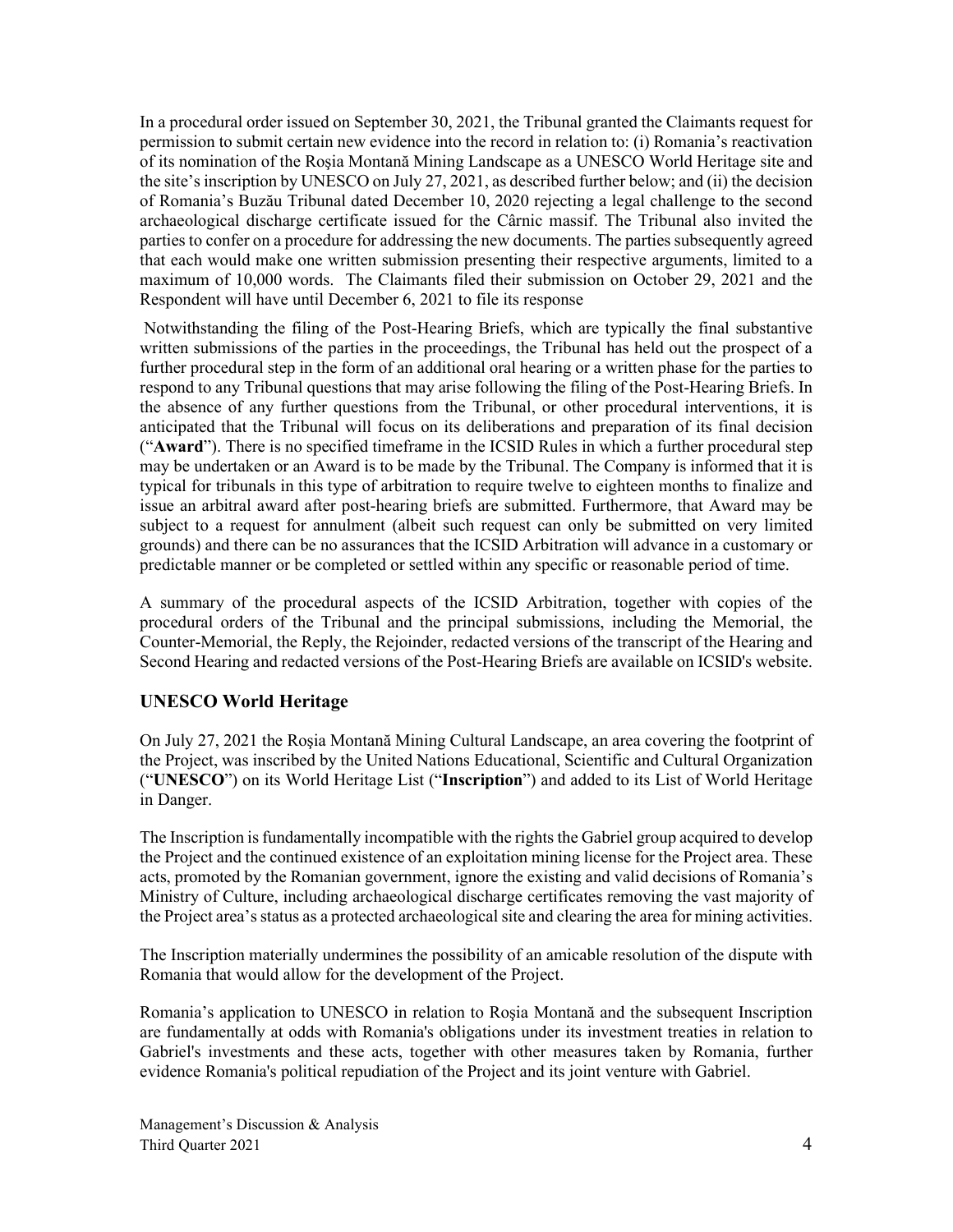# **Liquidity**

Cash and cash equivalents at September 30, 2021 were \$4.7 million.

The Company's average monthly cash usage during Q3 2021 was \$0.8 million (Q2 2021: \$1.0 million), the decrease primarily reflecting the continuing low level of ongoing activity and the deferral of payments related to ICSID Arbitration costs.

At the end of Q3 2021, accruals for costs in respect of the ICSID Arbitration amounted to \$3.6 million (Q2 2021: \$3.4 million), the increase primarily reflecting the continuation of a fee agreement in respect of the deferred payment of certain ICSID Arbitration costs until an Award is issued.

The Group had sufficient funds as at September 30, 2021 to settle all then current liabilities, after taking into account the deferred fee agreement noted above. Management continues to review the Company's activities in order to identify areas to rationalize expenditures.

# **Capital Resources**

# *Long Lead-Time Equipment*

Long lead-time equipment ("**LLTE**") consisting of crushing and milling equipment was originally procured by the Group between 2007 and 2009 for the operational phase of the Project. The prospect of the LLTE being used in the future for the purpose for which it was purchased is considered remote.

Since 2015, the Group has sold a majority of the LLTE, and the Company continues, through its agents, to procure the sale of the remaining LLTE, comprising predominantly a SAG mill together with a gearless motor drive, and ball mill motors.

During the quarter ended September 30, 2021, negotiations commenced for the sale of the remaining LLTE and on November 1, 2021 RMGC concluded an agreement with a buyer for an instalment based purchase, and received a non-refundable deposit of US\$375,000 (approx. \$475,000). Further instalments are due in the period to September 2022 and once final payment is made ownership and title to the assets will pass to the purchaser, resulting in aggregate gross proceeds of US\$1.75 million (approx. \$2.2 million). Taking into account costs of sale, including the costs of storage and insurance of the LLTE for the instalment period, Gabriel expects to add to treasury net cash receipts of approximately US\$1.5 million (approx. \$1.9 million). Accordingly, the carrying amount of the remaining LLTE was written down to its fair value less costs of sale and an impairment charge of \$0.7 million was taken in the quarter.

# *Future Financing Requirements*

The Company believes, taking into account the deferred fee agreement and the proceeds receivable from the sale of the remaining LLTE, it has sufficient cash to enable the Group to fund general working capital requirements together with the material estimated costs associated with the Company advancing the ICSID Arbitration through to March 2022.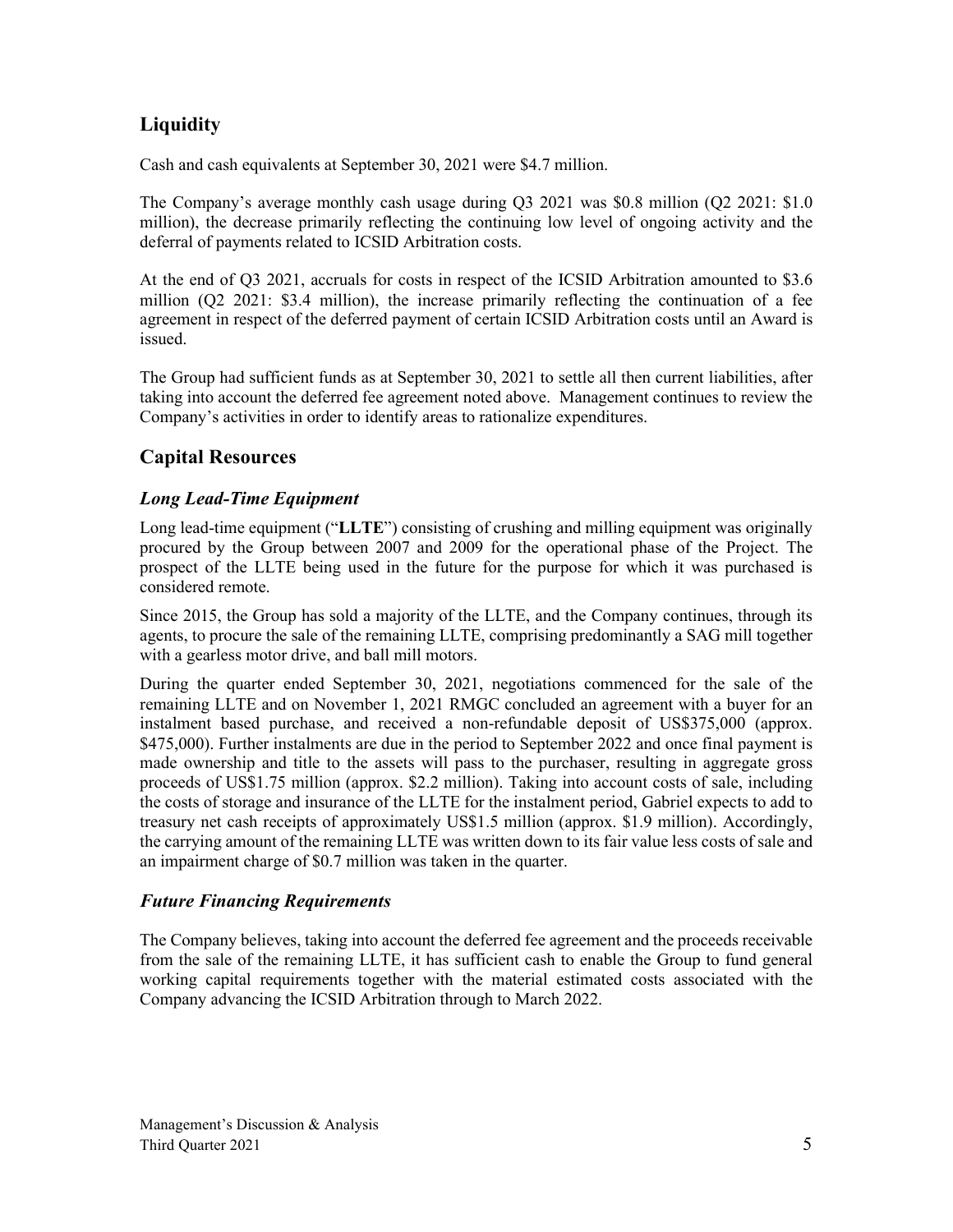There can be no assurances that the ICSID Arbitration will advance in a customary or predictable manner or within any specific or reasonable period of time, and, as described above, further procedural steps may be required to be completed prior to the issuance of an Award. Accordingly, Gabriel will need to raise additional financing in  $\overline{Q}1$  2022 in order to preserve its remaining assets, including its License and associated rights and permits post March 2022, while it awaits an Award from the Tribunal.

Thereafter, the Group will also require further funding for general working capital purposes, and to pursue the long-term activities required to see the ICSID Arbitration through to its conclusion, which may include, as appropriate, costs of any potential annulment proceedings and/or costs of enforcement of any Award. Notwithstanding the Company's recent and historic funding, there is a risk that sufficient additional financing may not be available to the Company on acceptable terms, or at all**.**

# **Other Recent Developments**

# *Impact of Coronavirus*

With respect to the outbreak of the novel coronavirus (COVID-19), Gabriel continues to consider carefully the impact, noting the continuing disruption to normal activities and the uncertainty over the duration of this disruption. The highest priority of Gabriel's board of directors (the "**Board**") and Management is the health, safety and welfare of the Group's employees and contractors.

Gabriel recognizes that the situation is extremely fluid and is monitoring the relevant recommendations and restrictions on work practices and travel. At this time, these recommendations and restrictions do not significantly impact Gabriel's ability to continue the ICSID Arbitration process or conduct the limited operations in Romania, nor has there been a significant impact on the Group's results or operations through 2020 and 2021 to date.

As noted above in "Future Financing Requirement", the Group will require further new investment. The market and timing may be adversely affected by the effects of COVID-19. As a result, Gabriel will react to circumstances as they arise and will make the necessary adjustments to the work processes required and, should any material disruption from COVID-19 affect the Group for an extended duration, Gabriel will review certain planned activities in Romania and take remedial actions, if it is determined to be necessary or prudent to do so.

### *RMGC - Government Audits and Investigations*

### *Romanian National Agency for Fiscal Administration ("ANAF") Investigations*

Since the filing of the ICSID Arbitration, RMGC has been subjected to several audits and investigations by ANAF, a Romanian Government agency operating under the Ministry of Public Finance, a Romanian Government department, which is also charged with organizing and overseeing Romania's defense of the ICSID Arbitration.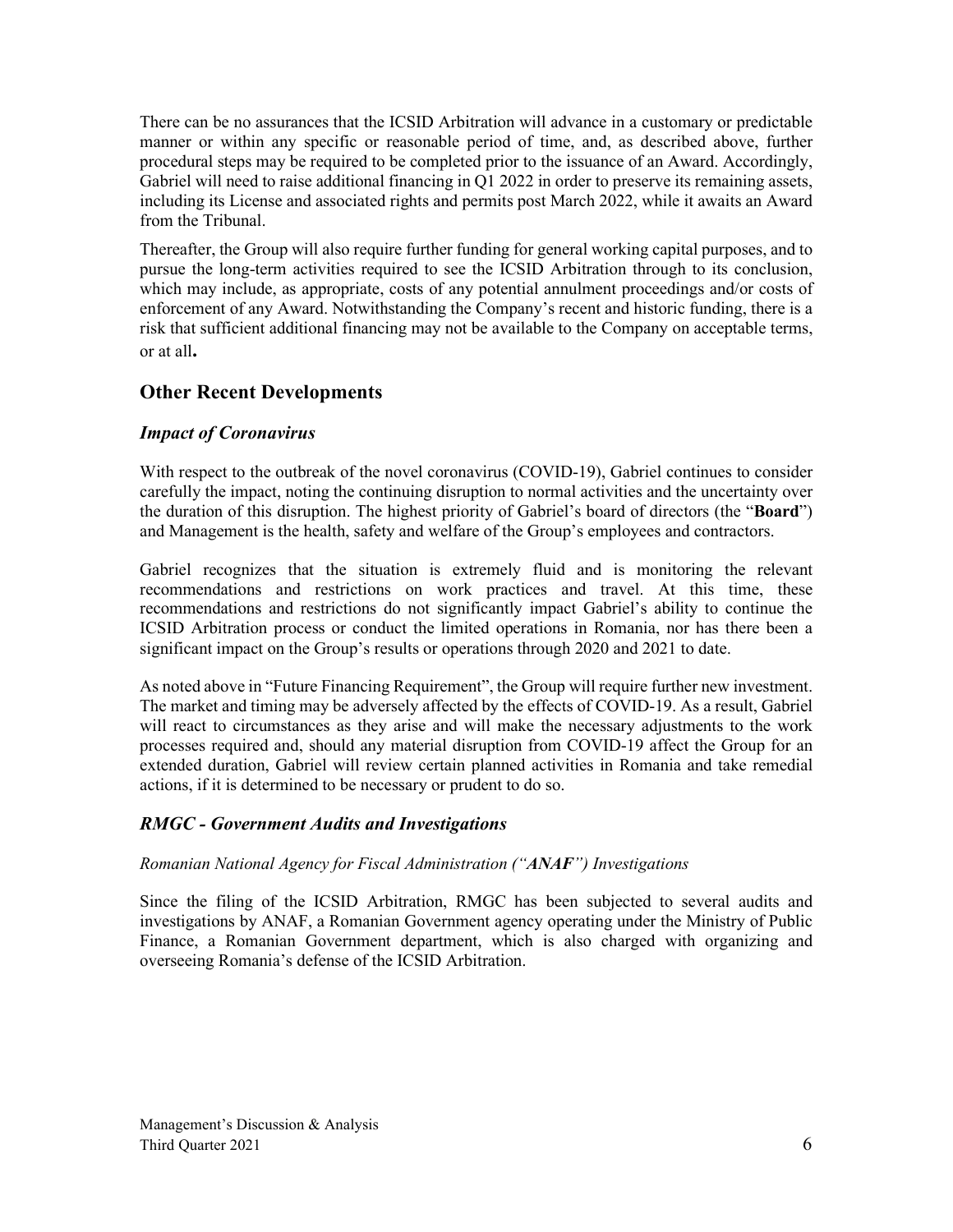For over five years as of the date of this MD&A, a directorate of ANAF has continued to pursue an ad hoc investigation covering a broad range of operational activities and transactions of RMGC, and a number of its suppliers, consultants and advisors, covering an extensive period spanning 1997 to 2016, then subsequently extended to September 2019 (the "**ANAF Investigation**"). RMGC is co-operating in good faith with ANAF, however as at the date of this MD&A Gabriel and RMGC still awaits formal indication of the grounds for the ANAF Investigation and neither has received any feedback on its status.

### *Prosecutor Office Investigation*

As previously disclosed, in November 2013, RMGC was informed of an investigation by the Ploiesti Public Prosecutor's Office into the principals/key shareholder(s) of a group of companies including Kadok Interprest LLC ("**Kadok Group**").

In March 2020, RMGC was informed that the authorities had closed the file in relation to the commercial relationship between RMGC and the Kadok Group but the Alba Public Prosecutor's Office is continuing its investigation of the commercial relations between RMGC and a list of service providers.

# **Outlook**

Notwithstanding the ongoing ICSID Arbitration, the Company remains open to engagement with the Romanian authorities in order to achieve an amicable resolution of the dispute or a settlement enabling the Group to develop the Project and the Bucium Projects. In the meantime, the Company's current plans for the ensuing year are as follows:

- the advancement of the final procedural stages of the ICSID Arbitration prior to the issuance of an Award;
- securing additional funding;
- carefully managing its cash resources; and
- the protection of its rights and interests in Romania (including, so far as reasonably practical and desirable, ensuring that existing licenses and permits remain in good standing).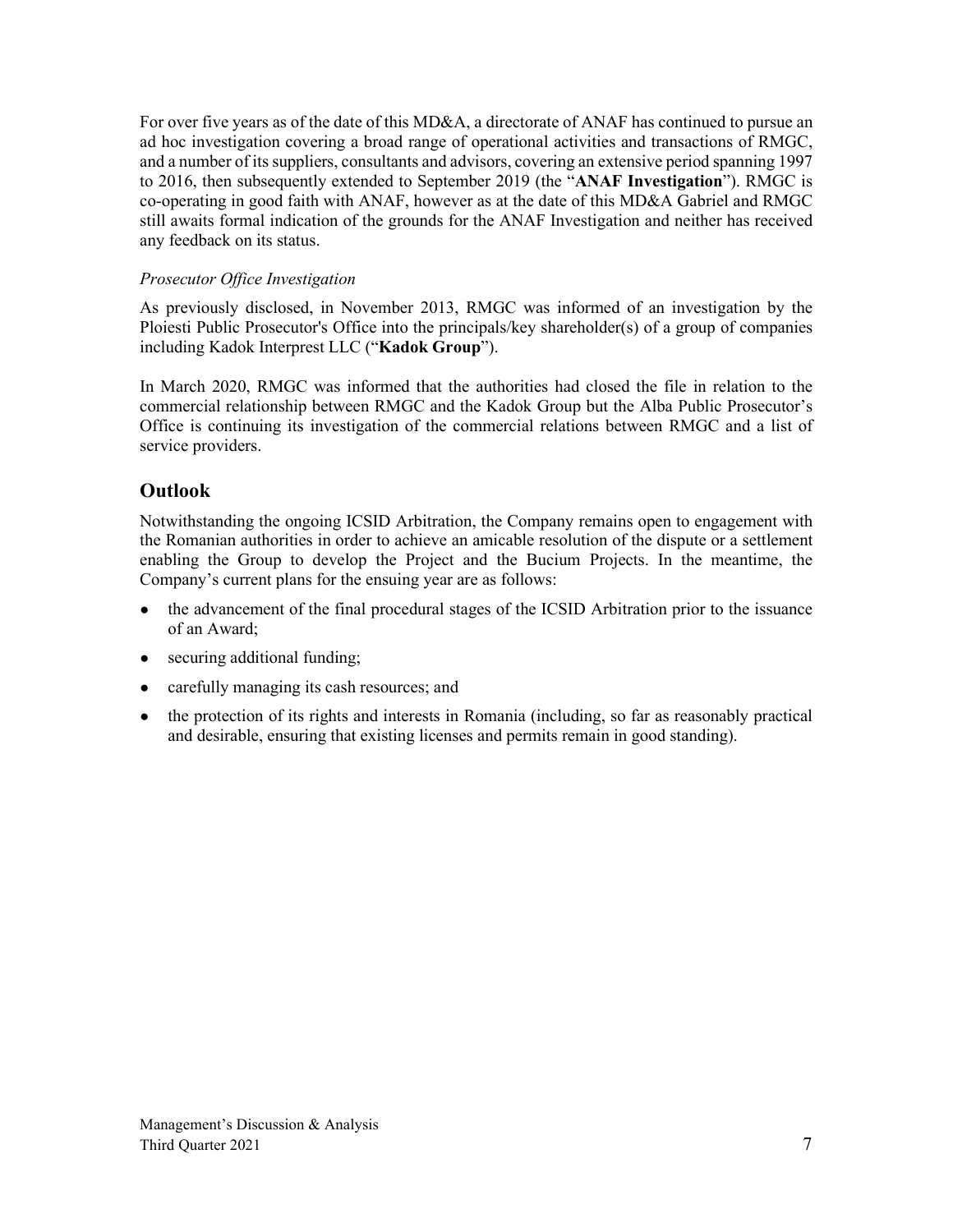# **Results of Operations**

The results of operations are summarized in the following tables. The amounts are derived from the Financial Statements prepared under IFRS.

| in thousands of Canadian dollars, except per share amounts | 2021 Q3 | 2021 O <sub>2</sub> | 2021 O1   | 2020 O <sub>4</sub> |
|------------------------------------------------------------|---------|---------------------|-----------|---------------------|
| <b>Income Statement</b>                                    |         |                     |           |                     |
| Loss - attributable to owners of parent                    | 2,987   | 6,060               | 8,600     | 7,381               |
| Loss per share - basic and diluted                         | 0.00    | 0.01                | 0.01      | 0.01                |
| <b>Statement of Financial Position</b>                     |         |                     |           |                     |
| Working capital                                            | (558)   | 1,695               | (90, 566) | (82, 134)           |
| Total assets                                               | 8,230   | 11,534              | 7,281     | 11,007              |
| <b>Statement of Cash Flows</b>                             |         |                     |           |                     |
| Cash flows from financing activities                       | 204     | 7,006               |           | 6,469               |
|                                                            |         |                     |           |                     |
| in thousands of Canadian dollars, except per share amounts | 2020 Q3 | 2020 Q2             | 2020 Q1   | 2019 Q4             |
| <b>Income Statement</b>                                    |         |                     |           |                     |
| Loss - attributable to owners of parent                    | 11,742  | 8,820               | 6,756     | 18,263              |
| Loss per share - basic and diluted                         | 0.02    | 0.02                | 0.01      | 0.03                |
| <b>Statement of Financial Position</b>                     |         |                     |           |                     |
| Working capital                                            | 1,162   | 9,936               | 11,981    | 15,146              |
| Total assets                                               | 12,844  | 19,362              | 21,629    | 31,183              |
| <b>Statement of Cash Flows</b>                             |         |                     |           |                     |
|                                                            |         |                     |           |                     |

# **Review of Financial Results**

|                                                                                         |               | 3 months ended<br>September 30 | 9 months ended<br>September 30 |                |  |
|-----------------------------------------------------------------------------------------|---------------|--------------------------------|--------------------------------|----------------|--|
| in thousands of Canadian dollars, except per share amounts                              | 2021          | 2020                           | 2021                           | 2020           |  |
| Operating loss for the period<br>Loss for the period                                    | 3,011         | 9.214                          | 12,330                         | 20,930         |  |
| - attributable to owners of parent <sup>(1)</sup><br>Loss per share - basic and diluted | 2.987<br>0.00 | 11.742<br>0.02                 | 17,647<br>0.02                 | 27,318<br>0.05 |  |

*(1) The transfer by the Company of equity in RMGC to Minvest RM during Q1 2014 resulted in the presentation of a non-controlling interest, as set out in the Financial Statements.*

Operating loss for the three-month period ended September 30, 2021 of \$3.0 million was \$6.2 million lower when compared to the corresponding 2020 period (\$9.2 million) primarily reflecting \$5.9 million lower Corporate, General and Administrative costs, analysed below, \$0.2 million lower share based payments, and a \$0.7 million impairment charge relating to the long lead-time equipment that was recognized in the three month period to September 30, 2021 partly offset by \$0.7 million of severance costs incurred in the three month period to September 30, 2020 both of which were not been repeated in the corresponding period.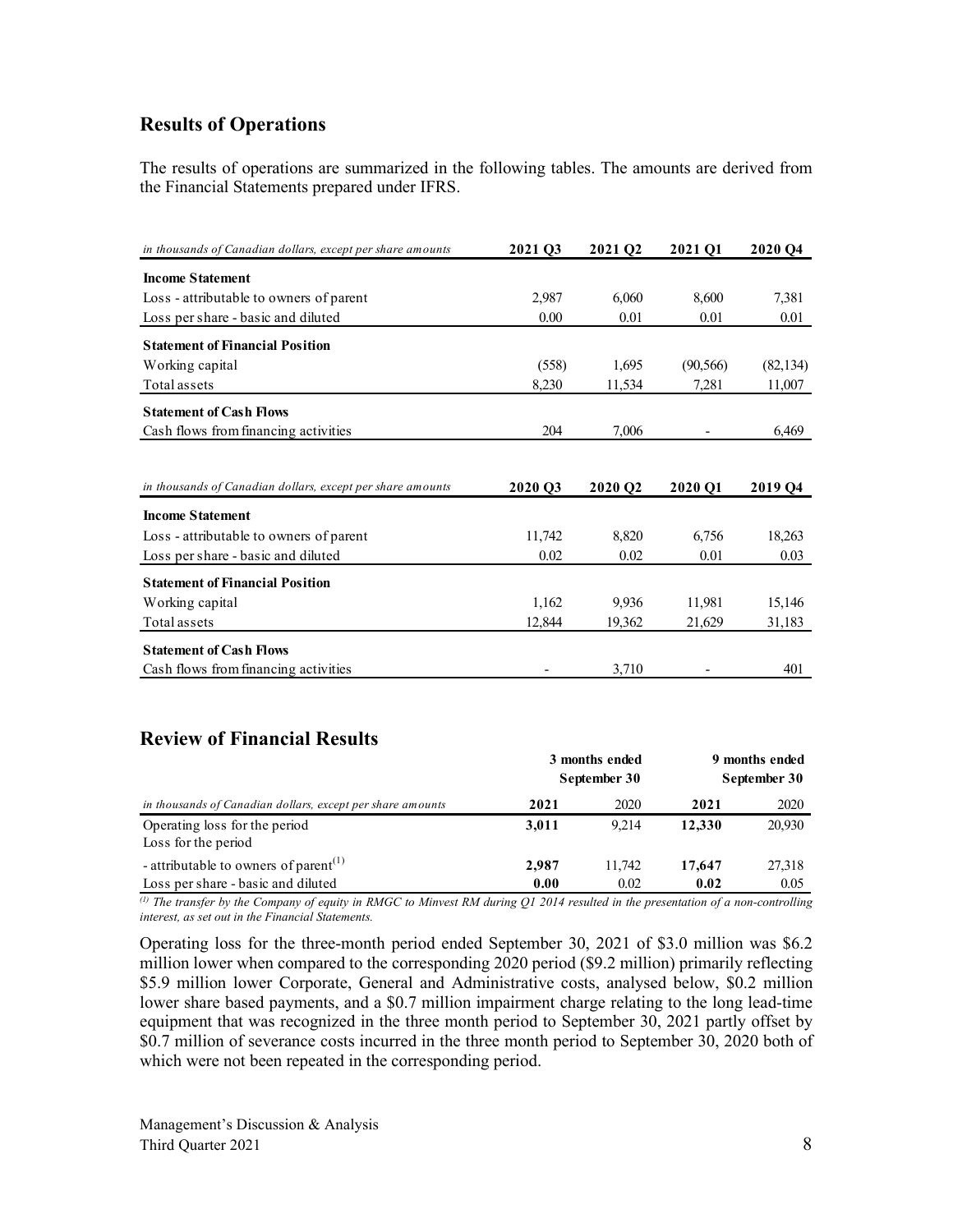Loss for the three-month period ended September 30, 2021 was \$3.0 million, approximately equal to the operating loss in that period. This result compares to an overall loss of \$11.7 million for the same period in the prior year, which was \$2.5 million higher than the 2020 third quarter operating loss. Principal reasons for the \$2.5 million decrease in non-operating expenses between the corresponding periods include (i) a \$2.4 million finance cost in 2020 not repeated in 2021 due to the maturity and redemption of the convertible notes in June 2021 and (ii) a \$0.1 million foreign exchange gain in 2021 compared to a \$0.1 million loss in 2020.

# **Expenses**

### *Corporate, General and Administrative*

|                                               | 3 months ended<br>September 30 | 9 months ended<br>September 30 |        |        |
|-----------------------------------------------|--------------------------------|--------------------------------|--------|--------|
| in thousands of Canadian dollars              | 2021                           | 2020                           | 2021   | 2020   |
| <b>ICSID</b> Arbitration related              | 182                            | 5,773                          | 4,005  | 10,226 |
| Payroll                                       | 934                            | 1,116                          | 2,926  | 3,791  |
| Finance                                       | 140                            | 171                            | 690    | 575    |
| Property and exploration taxes                | 171                            | 182                            | 536    | 535    |
| Community relations                           | 183                            | 209                            | 536    | 587    |
| Office rental and utilities                   | 117                            | 120                            | 391    | 363    |
| Long lead-time equipment storage costs        | 114                            | 128                            | 344    | 365    |
| Legal                                         | 105                            | 88                             | 249    | 321    |
| Travel and transportation                     | 87                             | 110                            | 246    | 409    |
| Information technology                        | 92                             | 92                             | 243    | 285    |
| External communications                       | 39                             | 35                             | 145    | 125    |
| Other                                         | 169                            | 224                            | 757    | 763    |
| Corporate, general and administrative expense | 2,333                          | 8,248                          | 11,068 | 18,345 |

All operating expenditures incurred by the Group are included in corporate, general and administrative expenses.

ICSID Arbitration related expenses are for legal and other advisory services provided to the Company in respect of the ICSID Arbitration - summary details of the substantial written submissions and the oral merits hearings which required these services and were principal drivers of related costs in 2020 and 2021 are set out in "Status of the ICSID Arbitration and Recent Developments" above. For the three-month period ended September 30, 2021, such costs were approximately \$0.2 million, reflecting legal expenses relating to the ICSID Arbitration impact of the UNESCO Inscription. ICSID Arbitration related expenses in the corresponding quarter of 2020 of \$5.8 million primarily reflected activity focused on preparation for, and attendance at, the Second Hearing.

Payroll is the total of salaries and relevant taxes for all Group employees. Payroll costs in the threemonth period ended September 30, 2021 include \$0.4 million related to RMGC employees (2020: \$0.5 million), and are \$0.2 million lower than in the prior year primarily reflecting reduced employee numbers.

Legal expenses include ongoing corporate legal advice within the Group, in particular with regard to matters such as the ANAF investigations.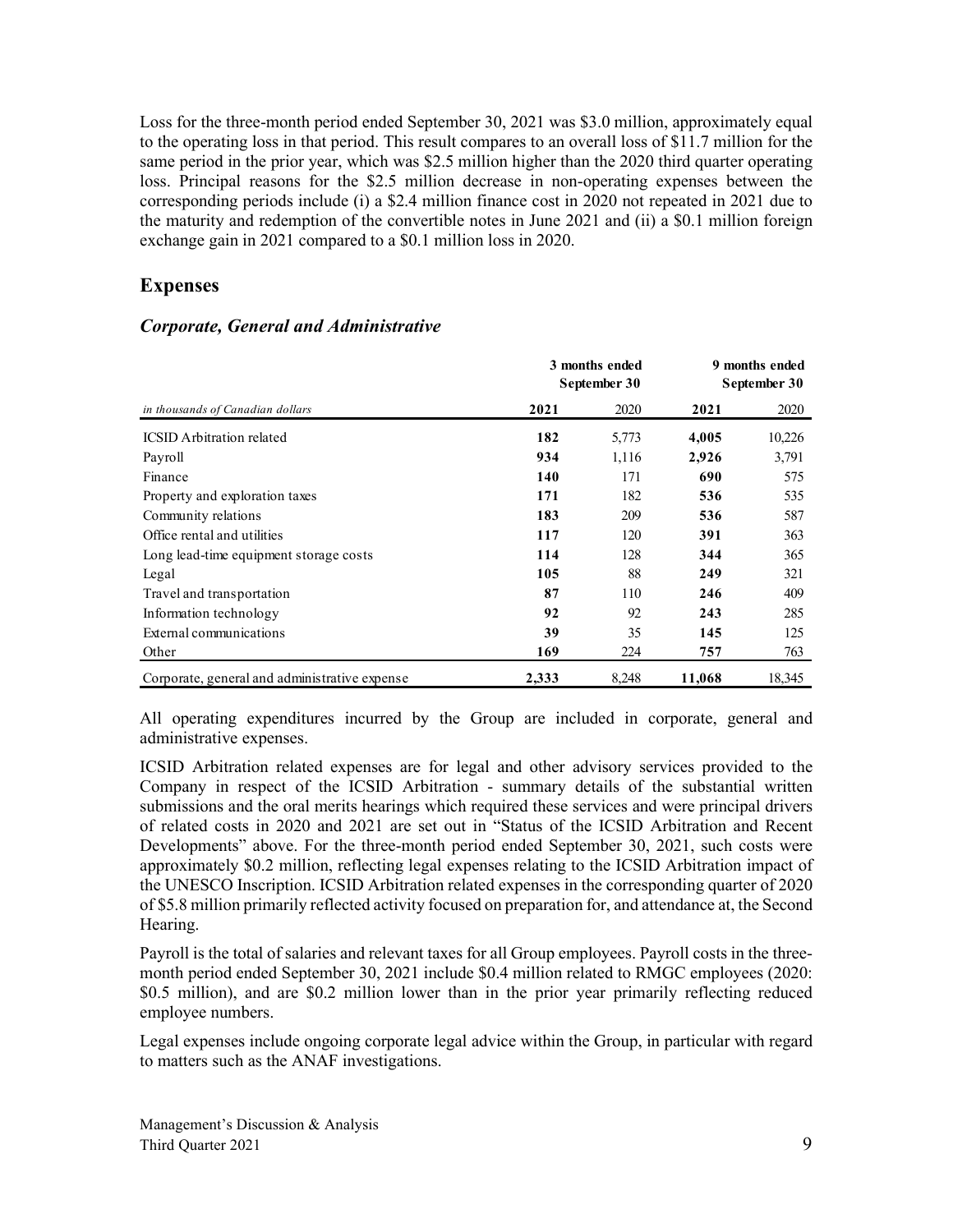# *Share-Based Compensation*

|                                                         |    | 3 months ended<br>September 30 |               |         | 9 months ended<br>September 30 |           |               |           |
|---------------------------------------------------------|----|--------------------------------|---------------|---------|--------------------------------|-----------|---------------|-----------|
|                                                         |    | 2021                           |               | 2020    |                                | 2021      |               | 2020      |
| Share option compensation                               |    |                                |               |         |                                |           |               |           |
| Number of share options granted                         |    | 629,982                        |               | 130,924 |                                | 1,646,550 |               | 6,206,536 |
| Average value ascribed to each option granted           | S  | 0.29                           | <sup>\$</sup> | 0.46    | <b>S</b>                       | 0.25      | <sup>\$</sup> | 0.46      |
| Number of share options exercised                       |    |                                |               |         |                                |           |               | 525,339   |
| Average value ascribed to each option exercised         | \$ |                                | \$            |         | S                              |           | <sup>\$</sup> | 0.35      |
| Number of share options expired/cancelled               |    |                                |               |         |                                |           |               | 2,081,827 |
| Average value ascribed to each option expired/cancelled | \$ |                                | <sup>\$</sup> |         | \$                             |           | \$            | 0.56      |
| <b>DSU</b> compensation                                 |    |                                |               |         |                                |           |               |           |
| Number of DSUs issued                                   |    | 104,723                        |               | 103,582 |                                | 743,224   |               | 314,653   |
| Average value ascribed to each DSU issued               | S  | 0.30                           | <sup>\$</sup> | 0.45    | -S                             | 0.29      | -S            | 0.48      |
| Number of DSUs cancelled                                |    |                                |               |         |                                |           |               | 115,165   |
| Average value ascribed to each DSU cancelled            | \$ |                                | S             |         |                                |           | \$            | 0.41      |
| <b>RSU</b> compensation                                 |    |                                |               |         |                                |           |               |           |
| Number of RSUs redeemed                                 |    |                                |               |         |                                | 400,820   |               |           |
| Average value ascribed to each RSU redeemed             | \$ |                                | <sup>\$</sup> |         | S                              | 0.23      | -S            |           |
| Number of RSUs cancelled                                |    |                                |               |         |                                | 138,180   |               |           |
| Average value ascribed to each RSU cancelled            | \$ |                                | \$            |         | S                              | 0.23      | - \$          |           |
|                                                         |    |                                |               |         |                                |           |               |           |

|                                  |       | 3 months ended<br>September 30 | 9 months ended<br>September 30 |       |  |
|----------------------------------|-------|--------------------------------|--------------------------------|-------|--|
| in thousands of Canadian dollars | 2021  | 2020                           | 2021                           | 2020  |  |
| $DSUs - (reversal) / expense$    | (179) | (158)                          | 192                            | (99)  |  |
| Share option - expense           | 111   | 330                            | 306                            | 1,869 |  |
| Share based compensation         | (68)  | 172                            | 498                            | 1.770 |  |

The estimated fair value of incentive share options ("**Options**") issued by the Company is calculated using the Black-Scholes method as at the date of grant and amortized over the period during which the Options vest.

With effect from July 1, 2016, non-executive directors receive at least fifty per cent. of their directors' fees payable in deferred share units ("**DSUs**") or, at their election, Options in lieu of cash. Certain non-executive directors have elected to receive all of their directors' fees payable in DSUs or Options.

A total of 194,982 Options (all of which vest immediately) and 104,723 DSUs were granted to certain non-executive directors during the three-month period ended September 30, 2021 in lieu of cash fees for services provided during Q2 2021. A total of 435,000 Options were issued during the three-month period ended September 30, 2021 to certain non-executive directors (on re-election to the Board) as part of their annual compensation package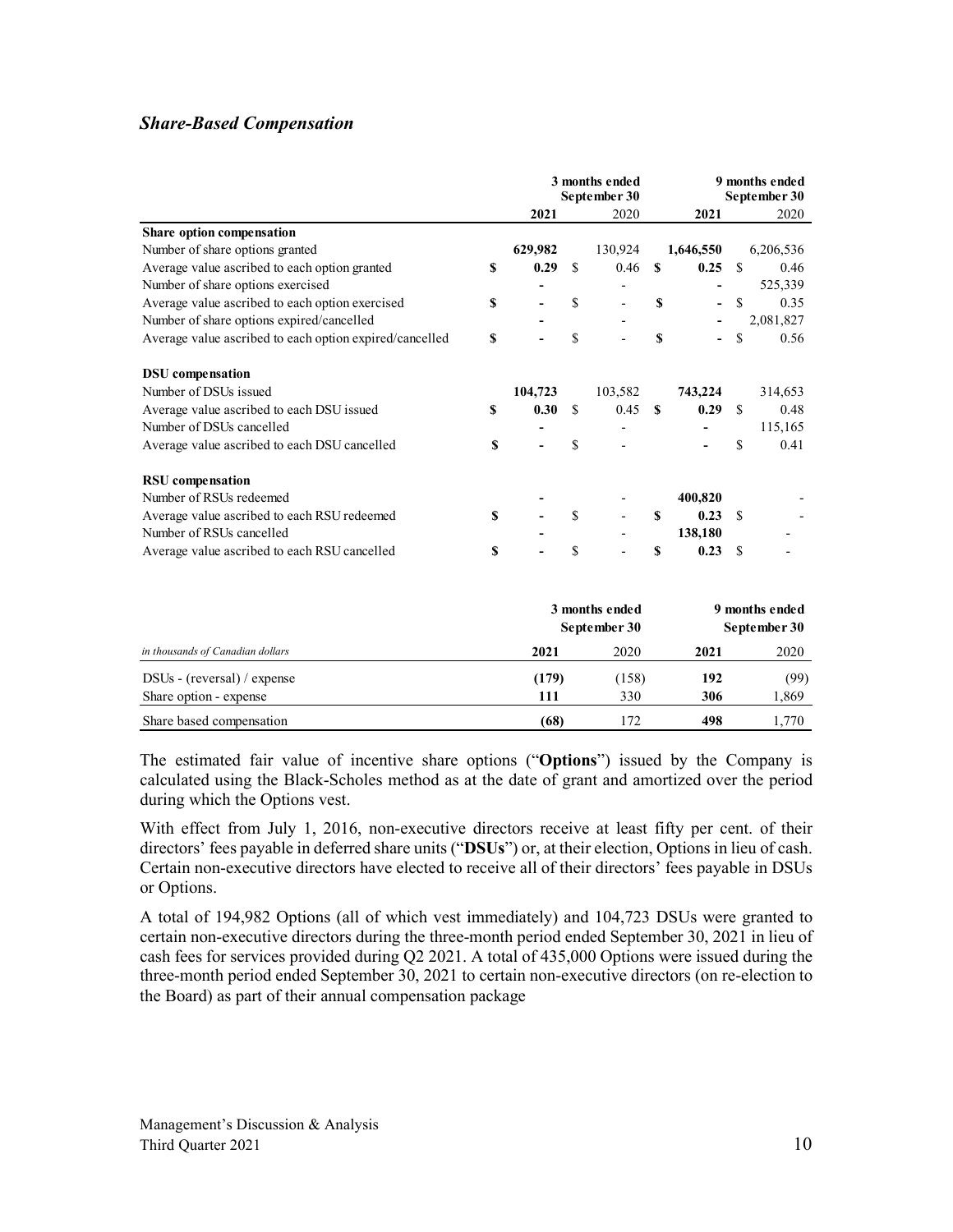DSUs are revalued each period end based on the period end closing share price. The initial value of the DSUs on grant, and the effect on the valuation of DSUs of the period-on-period change in share price, is expensed. At September 30, 2021, the Company's share price was \$0.235 (June 30, 2021 \$0.285), resulting in a reversal of DSU expense of \$0.2 million for the three-month period ended September 30, 2021.

### *Finance Income*

|                                  | 3 months ended |              | 9 months ended |      |  |
|----------------------------------|----------------|--------------|----------------|------|--|
|                                  |                | September 30 | September 30   |      |  |
| in thousands of Canadian dollars | 2021           | 2020         | 2021           | 2020 |  |
| Interest (charge) / income       |                |              |                | 69   |  |

Interest income reflects the average holdings of cash and cash equivalents during the respective periods shown above. Interest income has reduced significantly since the start of the second quarter of 2020, in line with the significant reduction in available cash balances through the 2020 year and into the first half of 2021, together with reduced North American treasury yields in the period.

As at September 30, 2021, due to the reduced cash balance and short term cash requirements, none of the Company's cash and cash equivalents were invested in US government guaranteed instruments, with the majority of this balance held with major Canadian banks.

### *Finance Costs*

|                                              | 3 months ended<br>September 30 |       | 9 months ended |       |  |
|----------------------------------------------|--------------------------------|-------|----------------|-------|--|
|                                              |                                |       | September 30   |       |  |
| in thousands of Canadian dollars             | 2021                           | 2020  | 2021           | 2020  |  |
| Financing costs - convertible note accretion | ٠                              | 2.389 | 5.234          | 7.281 |  |

Finance costs relate to the accretion of the debt components of the Notes issued in 2014 and 2016, which were measured at amortized cost using the effective interest rate method. As explained above, the Company redeemed all remaining outstanding \$90,862,000 of Notes at maturity on June 30, 2021.

# *Foreign Exchange*

The Company has experienced foreign currency gains and losses as a result of increased exposure to the US dollar. All of the funds raised in the three private placements of equity and warrants since 2018 were received in US dollars and the Company retained these US dollars to fund its subsequent US dollar-denominated working capital expenses, principally costs related to the ICSID Arbitration.

### *Taxes*

All tax assessments received prior to September 30, 2021 have been paid or provided for in the Financial Statements.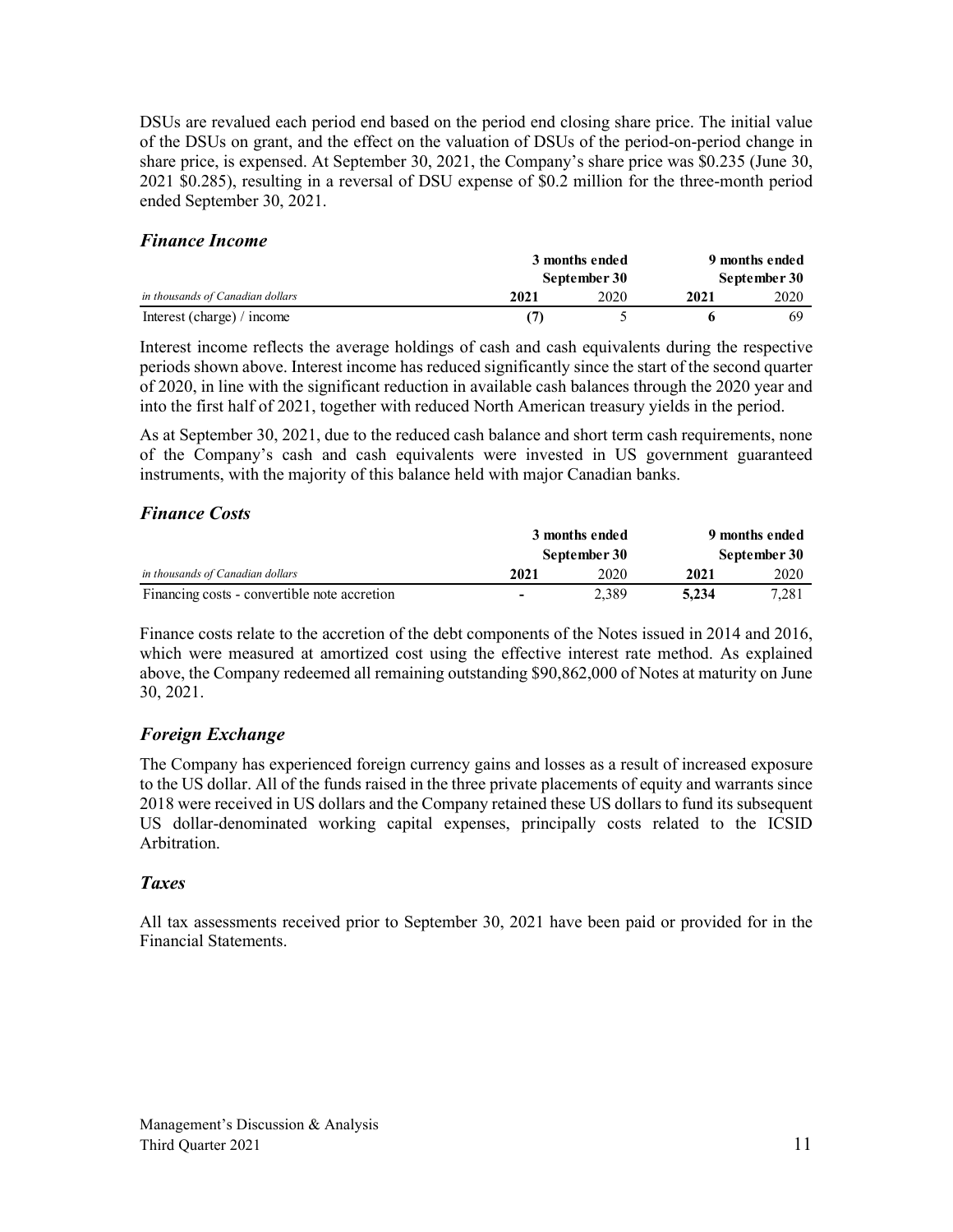# **Investing Activities**

The majority of Group expenditures over the years through December 31, 2015 were for identifying and defining the size of the four ore bodies, for engineering to design the size and scope of the Project, environmental assessment and permitting, social support to local communities, communications and public relations activities to support the permitting process, archeological and rehabilitation work to buildings, as well as surface rights and property acquisition and resettlement housing and infrastructure.

Since January 1, 2016, no significant expenditures apart from building maintenance have been incurred in these areas and any such expenditures are expensed in the income statement.

# *Purchase of Capital Assets*

|                                      | 3 months ended           |              | 9 months ended |      |  |
|--------------------------------------|--------------------------|--------------|----------------|------|--|
|                                      | September 30             | September 30 |                |      |  |
| in thousands of Canadian dollars     | 2021                     | 2020         | 2021           | 2020 |  |
| Total investment in capital assets   | $\overline{\phantom{0}}$ |              | -              |      |  |
| Depreciation and disposal - expensed | (17)                     | 21)          | -              |      |  |

The purchase of capital assets remains low, in line with the Company's cost containment strategy.

# **Financing Activities**

The Company has raised funds since 2014 through private placements of Notes, Common Shares and warrants (together "**Private Placements**") amounting to gross aggregate proceeds of \$162.2 million. The Company has used and is continuing to use the proceeds of the Private Placements to finance the costs of the ongoing ICSID Arbitration and for general working capital purposes. Further information on the Private Placements is provided in the Financial Statements.

# **Cash Flow Statement**

# *Liquidity and Capital Resources*

The main sources of liquidity are the Company's cash and cash equivalents, and the equity and debt markets. At September 30, 2021, aggregate cash and cash equivalents were \$4.7 million (December 31, 2020: \$6.5 million).

# *Working Capital*

At September 30, 2021, the Company had working capital, calculated as total current assets (excluding assets held for sale) less total current liabilities of negative \$0.6 million (December 31, 2020: negative \$82.1 million). The improvement in working capital is primarily due to the repayment of the Notes through issue of Common Shares on June 30, 2021 and proceeds of the 2021 Private Placement, offset by ongoing operating costs of the Company.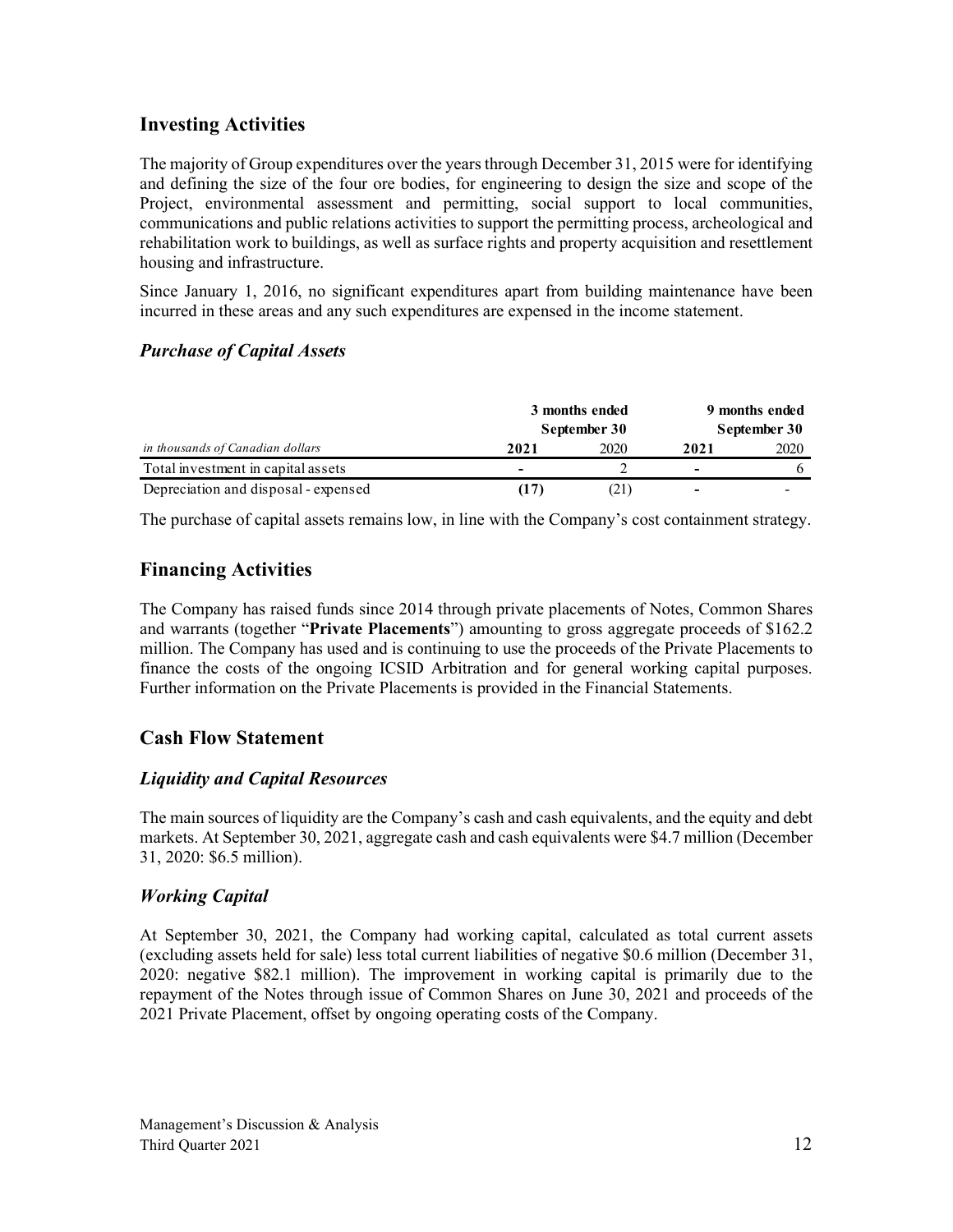At September 30, 2021, the Company had current liabilities of \$5.9 million (December 31, 2020, excluding the Notes: \$3.7 million). This period-on-period increase is primarily due to the higher ICSID Arbitration cost accruals at September 30, 2021 reflecting work performed in the year to date which is yet to be paid in accordance with the deferred fee arrangement.

# **Resettlement Liabilities**

RMGC had a program for purchasing homes in the Project area, which was suspended in February 2008 due to the suspension of the environmental review process in September 2007.

At September 30, 2021 the Company had accrued resettlement liabilities totaling \$0.6 million (December 31, 2020: \$0.6 million).

# **Contractual Obligations**

A summary of the Company's contractual capital and operating lease commitments as of September 30, 2021 is included within the Financial Statements.

Also as disclosed in the Financial Statements, the Company has a contingent liability in respect of a deferred fee agreement entered into in relation to certain ICSID Arbitration fees. Such deferred fees up to a limit of US\$3 million are payable within six months of issuance of an Award and are subject to a multiplier if such Award is made in favour of the Claimants above certain monetary thresholds. If the fees incurred under the deferred fee agreement amount to more than US\$3 million, then the Company is required to settle 50% of such fees as they are incurred with the balance being added to the deferred amount. The Company accrues fees as incurred within its current liabilities but not the potential additional fees payable under the deferred fee arrangement if the multiplier is applicable, since such fees cannot be determined prior to issuance of an Award. In accordance with the deferred fee agreement, the liability of the Company which would occur under certain Award scenarios wound fall in the range of one to five times the fees actually incurred and deferred.

The Company and its subsidiaries have a number of arm's-length agreements with third parties who provide a range of goods and services. Typically, the service agreements are for a term of not more than one year and permit either party to terminate upon notice periods ranging from 15 to 90 days. At termination, the Company has to pay for services rendered, and costs incurred, to the date of termination.

# **Critical Accounting Estimates**

The preparation of the Financial Statements in conformity with IFRS requires Management to make estimates and assumptions that affect the reported amount of assets and liabilities and disclosure of contingent assets and liabilities at the date of the Financial Statements and the reported amount of expenses and other income during the reporting period.

Significant estimates and assumptions include those related to going concern, the recoverability or impairment of certain assets, benefits of future income tax assets, estimated useful lives of capital assets, valuation of share based compensation and other benefits, assumptions and determinations as to whether costs are expensed or capitalized, and the valuation and measurement of the components of the Private Placements.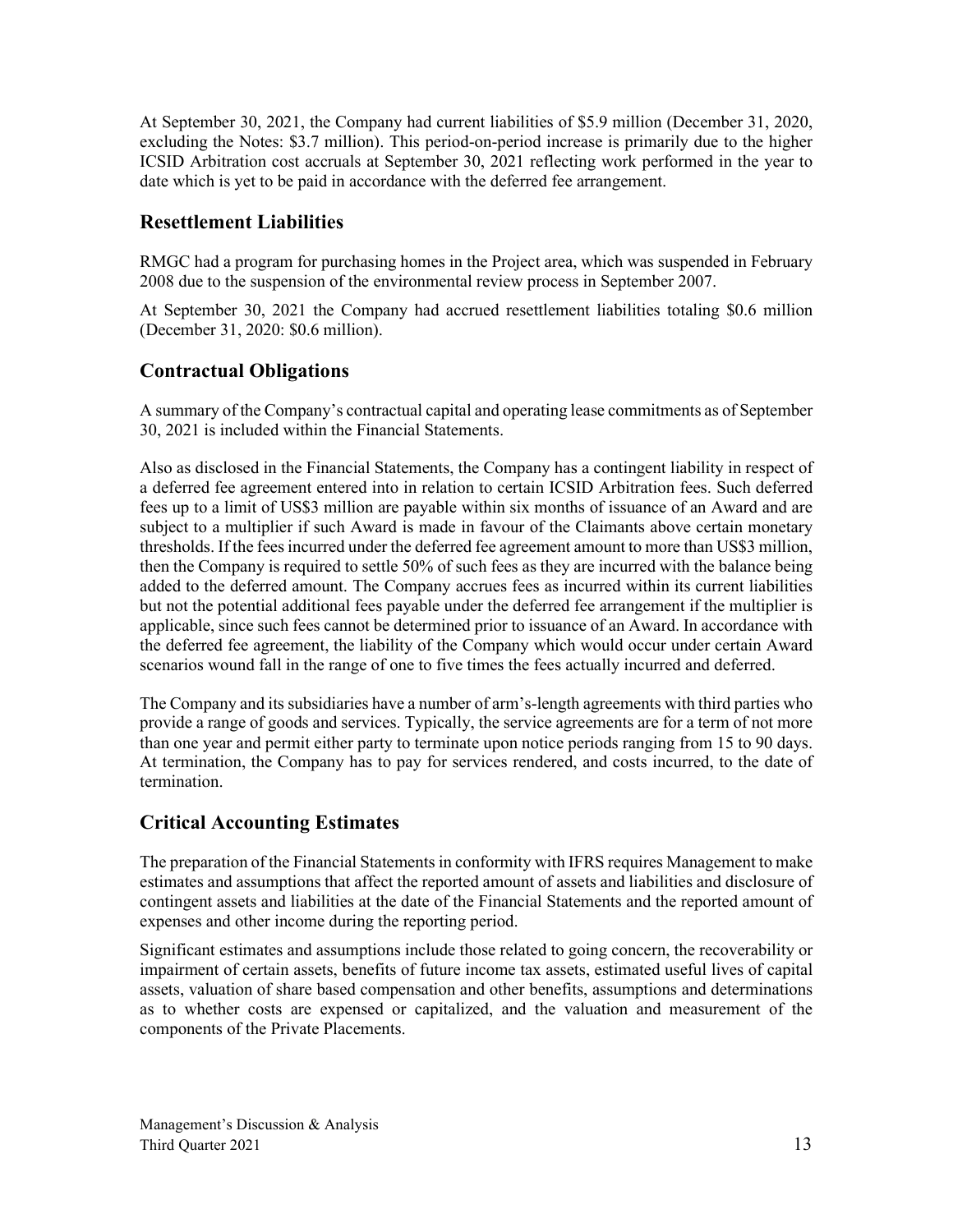While Management believes that these estimates and assumptions are reasonable, actual results could vary significantly therefrom. Apart from the estimates and assumptions used in determining the recoverable value of the long lead-time equipment and the date at which existing cash reserves will be exhausted (impacted by, among other things, the potential disposal of the long lead-time equipment), the critical accounting estimates are not significantly different from those reported in the Financial Statements as at, and for the year ended, December 31, 2020.

### *Going Concern*

On the basis of the Company's balance of cash and cash equivalents as at September 30, 2021, and taking into account the proceeds receivable from the sale of the remaining LLTE, the Company believes that it has sufficient sources of funding to enable the Group to fund general working capital requirements together with the material estimated costs associated with the Company advancing the ICSID Arbitration through to March 2022. As at September 30, 2021, the Group had no sources of operating cash flows. Accordingly, Gabriel will need to raise additional financing in Q1 2022 in order to maintain its primary assets, including its License and associated rights and permits post March 2022, while it awaits the Award of the Tribunal.

Gabriel does not have sufficient cash to fund the development of the Project and the Group will also require further funding for general working capital purposes and to pursue the long-term activities required to see the ICSID Arbitration through to its conclusion, which may include, as appropriate, costs of any potential annulment proceedings and/or costs of enforcement of any Award. Notwithstanding the Company's recent and historic funding, there is a risk that sufficient additional financing may not be available to the Company on acceptable terms, or at all.

### *Future Income Tax Assets*

Income taxes are calculated using the asset and liability method of tax accounting. Under this method, current income taxes are recognized for the estimated income taxes payable for the current period. Future income tax assets and liabilities are determined based on differences between the financial reporting and tax bases of assets and liabilities, and are measured using the substantively enacted tax rates and laws that are expected to be in effect when the differences reverse. Income tax assets are recognized to the extent that the recoverability of future income tax assets is considered probable.

The Company has subsidiaries in countries that have differing tax laws and tax rates, primarily Romania and the United Kingdom. The provision for income taxes is based on a number of estimates and assumptions made by Management, including its understanding of domestic and international tax rules. Advice is also sought from local professional tax advisors in the respective countries where the Group operates.

Tax authorities in Romania have regularly initiated various tax audits to assess the appropriateness of RMGC's tax filing positions. Regulators may interpret tax regulations differently from the Company and its subsidiaries, which may cause changes to the estimates made.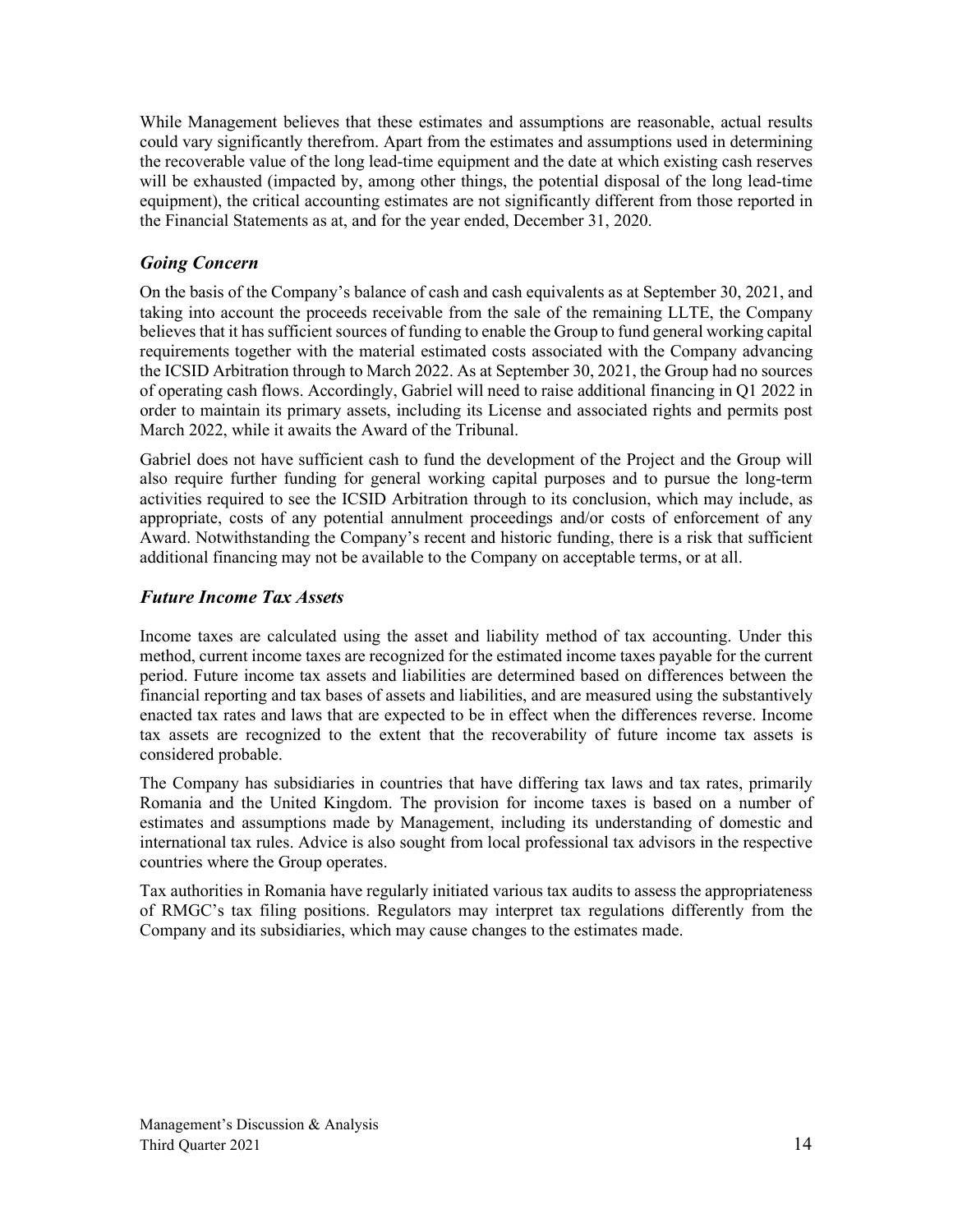### *Valuation of the Private Placements*

The units issued by the Company in the Private Placements in 2014 and 2016 consisted of Notes, warrants and arbitration value rights. As noted above, on June 30, 2021 the outstanding warrants issued in connection with the 2014 and 2016 Private Placements expired and the Notes have been redeemed. A nil value was initially ascribed to the arbitration value rights and, given the current stage of the ICSID Arbitration process, a nil valuation remains applicable as at September 30, 2021.

The units issued by the Company in the 2018, 2019 and 2020 Private Placements consisted of Common Shares and warrants each of which entitled the holder to acquire one Common Share at an exercise price of \$0.49, \$0.645 and \$0.39 respectively, at any time in the five years following issuance (in the case of the 2018 and 2019 Private Placements) and at any time in the three years following issuance (in the case of the 2020 Private Placement). The Company utilized the Black-Scholes model to value the warrant component of the units and allocated the remainder of the value to the equity component. Any directly attributable transaction costs were allocated to the equity and warrant components in proportion to their initial carrying amounts.

The shares issued by the Company in the 2021 Private Placement were issued at market price and consequently there was no requirement to use a valuation model, the whole of the funds received being directly attributable to the share capital of the Company.

# *Useful Lives of Capital Assets*

The Company's policy is to amortize capital assets over their useful lives once the assets are brought into production. Management assesses useful lives of assets to ensure that they reflect the intended use of those assets.

### *Valuation of Share-Based Compensation*

The Company utilizes Options, DSUs and restricted share units ("RSUs") as means of compensation. Equity settled RSUs and Options are valued using the Black-Scholes model, and are amortized over the expected vesting periods. Management reviews the assumptions used in the Black-Scholes valuation on an annual basis to ensure appropriateness.

DSUs are initially issued at the five-day weighted average market price of the Common Shares at the date of grant, and the value thereof is subsequently recalculated to fair value based on the quoted market value of the Common Shares at the end of each reporting period.

# **Financial Instruments and Management of Financial Risk**

The recorded amounts for cash, cash equivalents, accounts receivable, accounts payable, accrued liabilities and other liabilities approximate fair values based on the nature of those instruments.

The Company's objective is to safeguard its cash and cash equivalents in order to be able to fund ongoing expenditures. The Company manages its capital structure and makes adjustments to it based on the level of funds on hand and anticipated future expenditures. The long-term costs, including advisors' fees of pursuing the ICSID Arbitration and general corporate working capital, have been material and are estimated to continue to be significant.

To safeguard cash the Company invests its surplus capital in liquid instruments at reputable financial institutions with acceptable credit standings.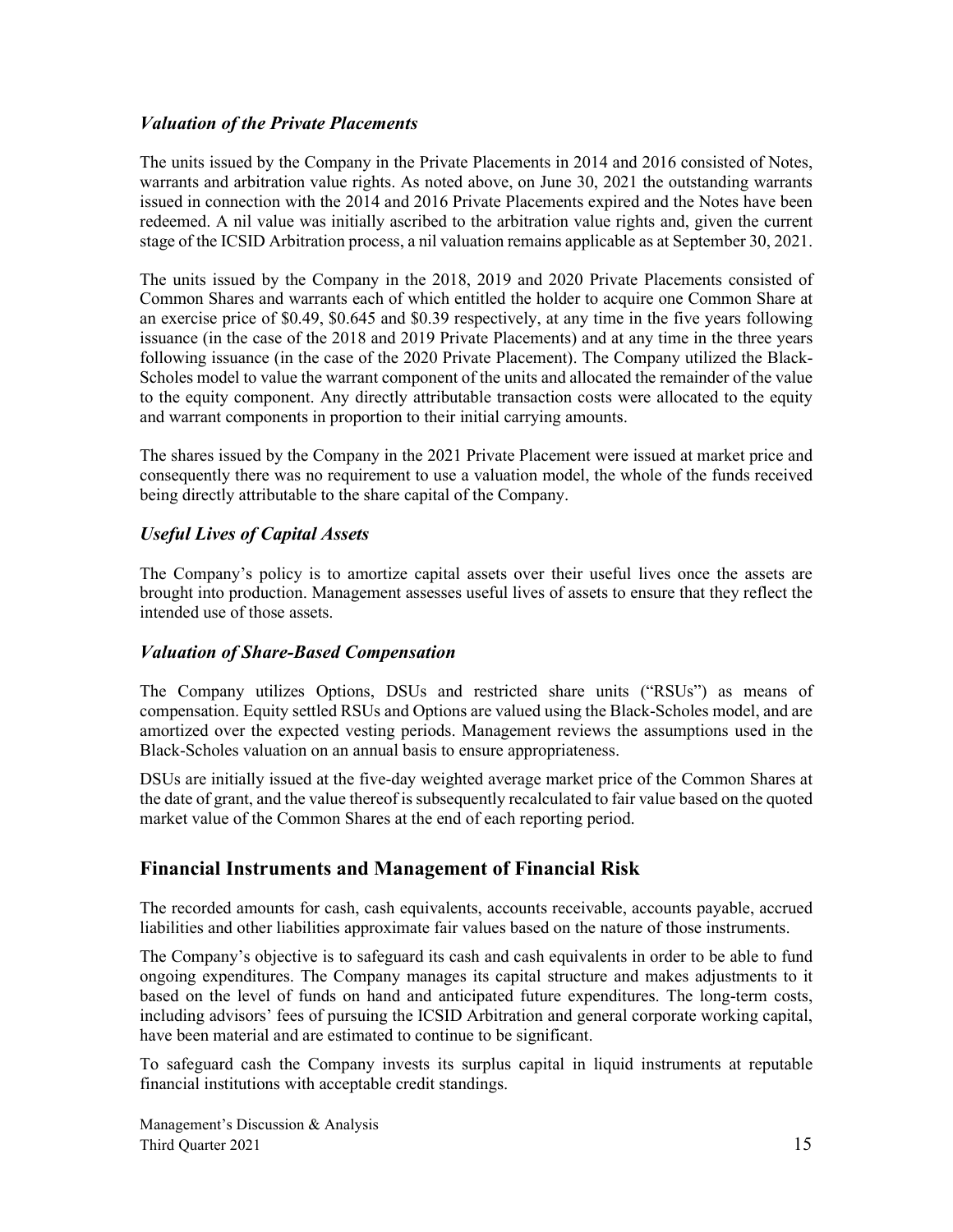The Group's risk exposures and the impact on the Group's financial instruments are summarized below:

# *Credit Risk*

The Group's credit risk is primarily attributable to cash and cash equivalents that are held in investment accounts with Canadian banks and, where appropriate and available to the Group, invested in Canadian and United States sovereign debt. The Group has adopted an investment strategy to minimize its credit risk by investing in sovereign debt (primarily issued by Canada and the United States, subject to availability) with the balance of cash being invested on short-term overnight deposit with major Canadian banks.

The Group is exposed to the credit risk of domestic Romanian banks that hold and disburse cash on behalf of its Romanian subsidiaries. The Group manages its Romanian bank credit risk by centralizing custody, control and management of its surplus cash resources outside of Romania at the corporate office and only transferring money to its Romanian subsidiary based on near-term cash requirements, thereby mitigating exposure to domestic Romanian banks.

The Group holds cash balances in the United Kingdom to fund corporate office activities and is therefore exposed to the credit risks of these major UK banks.

The Group's credit risk is also attributable to value-added taxes receivable. Value-added taxes receivable are primarily receivables from the Romanian Government, which are not subject to challenge. As at September 30, 2021, overdue VAT receivable amounts claimed by RMGC total approximately \$0.1 million.

# *Liquidity Risk*

As of the date of this MD&A, the Group had no sources of operating cash flows and does not have sufficient cash to fund either the development of the Project or all the long-term activities required to see the ICSID Arbitration through to its conclusion, including any annulment process and enforcement. Taking account of the Group's existing treasury balances, and subject to raising additional funding as described above, the Group expects to have sufficient funds to settle all other current and existing long-term contractual liabilities as they fall due.

### *Market Risk*

### *(a) Interest rate risk*

The Group has cash balances which are subject to interest rate changes. The Group maintains a short-term investment horizon, typically less than three months, for its cash and cash equivalents, and therefore minimizes the risk of interest rate volatility at investment maturity.

With a short-term investment horizon and the intent to hold all investments until maturity, the Group is only marginally exposed to capital erosion should interest rates rise and cause fixed-yield investments to devalue.

The Group's primary objective with respect to cash and cash equivalents is to mitigate credit risk. The Group has elected to forego yield in favor of capital preservation.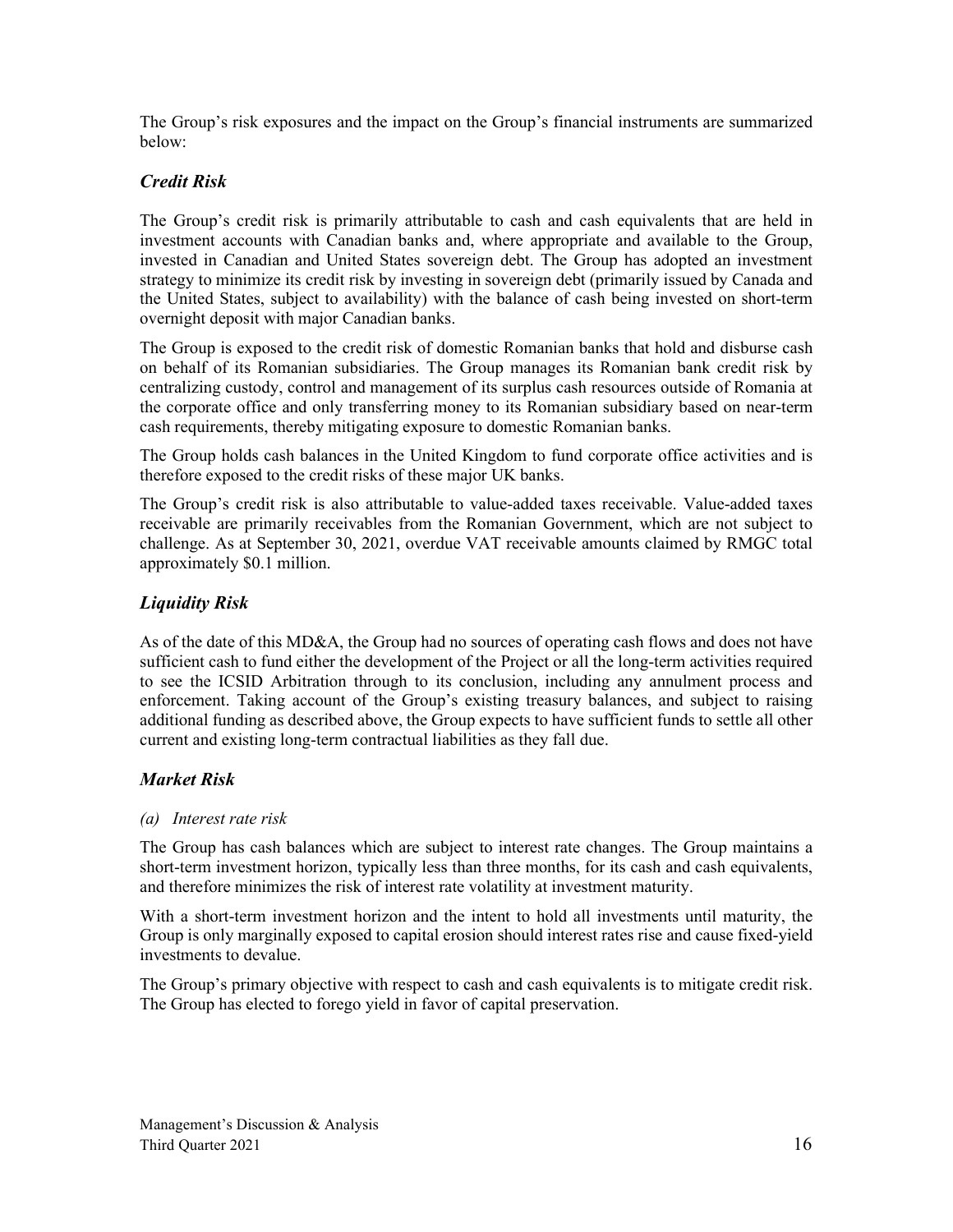### *(b) Foreign currency risk*

The Group's presentation currency is the Canadian dollar and its activities expose it to fluctuations in foreign exchange rates. The Group has monetary assets and liabilities which are denominated in Romanian Lei (**"RON"**), US dollars ("**USD**"), UK pounds ("**GBP**") and Euros ("**EUR**") and is, therefore, subject to exchange variations against both the functional currency of the entity and presentation currency of the Group.

The Group maintains cash and cash equivalents in various currencies and is therefore susceptible to market volatility as foreign cash balances are revalued to the functional currency of the entity and thereafter to the presentation currency of the Group. Therefore, the Group may report foreign exchange gains or losses during periods of significant economic and market volatility. At September 30, 2021, the Group held approximately 75% and 23% of its cash and cash equivalents in Canadian dollars and US dollars, respectively.

The Company has not entered into any derivative hedging activities.

### *Sensitivity*

As of September 30, 2021, the carrying amount of the financial instruments equals fair market value. Based on Management's knowledge and experience of the financial markets, in respect of the Company's balance of cash and cash equivalents as at September 30, 2021, the Company believes the following market movements are "reasonably possible" over a twelve-month period and would have the stated effects on net income:

- A plus or minus 1% change in earned interest rates; would affect net interest income by less than \$0.1 million.
- A plus or minus 1% change in foreign exchange rates; would affect net income by less than \$0.1 million.

# **Risks and Uncertainties**

An investment in the Common Shares is subject to a number of risks and uncertainties. This section describes existing and future material risks to the business of the Group. The risks described below are not exhaustive. Additional risks and uncertainties not currently known to the Company, or those that it currently deems to be immaterial, may become material and adversely affect the Group's business. The realization of any of these risks may materially and adversely affect the Group's business, financial condition, results of operations and/or the market price of Gabriel's securities.

# *The Outbreak of the Coronavirus (COVID‐19)*

The Company faces risks related to health epidemics and other outbreaks of communicable diseases, which could significantly disrupt the Group's operations, including, but not limited to, the advancement of the ICSID Arbitration, and the effects of the coronavirus or other epidemics may materially and adversely affect its business and financial conditions.

The extent to which the coronavirus impacts the Group's business and operations, and the market for its securities, will depend on future developments, which are highly uncertain and cannot be predicted at this time, and include the duration, severity and scope of the outbreak and the actions taken to contain or treat the coronavirus outbreak.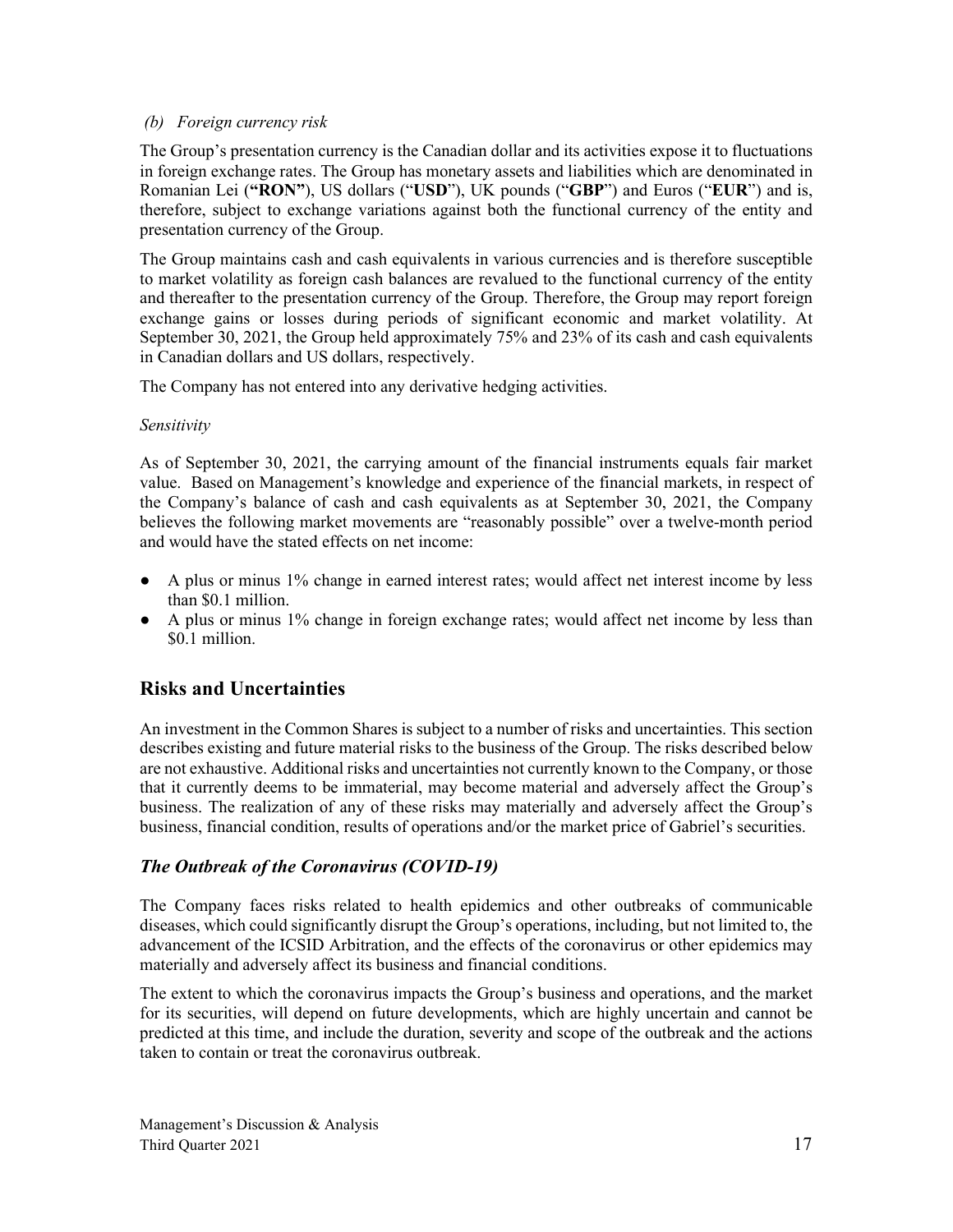In particular, the continued spread of the coronavirus and travel and other restrictions established to curb the spread of the coronavirus, could materially and adversely impact the Group's business including, without limitation, the progress of the ICSID Arbitration (for example the availability of the Tribunal, legal counsel, industry experts and ICSID personnel), the Project work program, employee health, limitations on travel, and other factors that will depend on future developments beyond the Company's control, which may have a material and adverse effect on the its business, financial condition and results of operations. There can be no assurance that the Group's personnel will not be impacted by these pandemic diseases and ultimately the Group may see its workforce productivity reduced or incur increased medical costs or insurance premiums as a result of these health risks.

# *ICSID Arbitration*

The resources necessary to pursue the ICSID Arbitration are substantial and the costs, fees and other expenses and commitments payable in connection with the ICSID Arbitration may differ materially from Management's expectations. In view of the case-specific nature of arbitration, and the inherent uncertainty in the actions of the Respondent and in the process, timing and outcome of the ICSID Arbitration, there can be no assurances that the ICSID Arbitration will advance in a customary or predictable manner or be completed or settled within any specific or reasonable period of time.

There is no assurance that the Claimants will be successful in establishing Romania's liability in the ICSID Arbitration or, if successful, that the Claimants will receive or collect an award of compensation from the Respondent in the amount requested, of significantly reduced value, or at all. Failure to prevail in the ICSID Arbitration, or to obtain adequate compensation for the loss in value of the Group's investment, would materially adversely affect the Group.

The pursuit by the Company of the ICSID Arbitration may lead to the commencement of further abusive fiscal and other investigations and assessments against RMGC or its staff or employees by the Romanian State.

# *UNESCO World Heritage List*

As described above, on July 27, 2021 the "Roşia Montană Mining Cultural Landscape", an area covering the footprint of the Project, was inscribed by UNESCO (the United Nations Educational, Scientific and Cultural Organization) on its World Heritage List and added to its List of World Heritage in Danger.

The inclusion of the 'Roşia Montană Mining Landscape' on the UNESCO World Heritage List materially undermines the possibility of an amicable resolution of the dispute with Romania that would allow for the development of the Project.

### *Sources of Additional Funding*

Further funding will be required by the Company to pursue the ICSID Arbitration to its conclusion, including the enforcement of any award, and for general working capital requirements.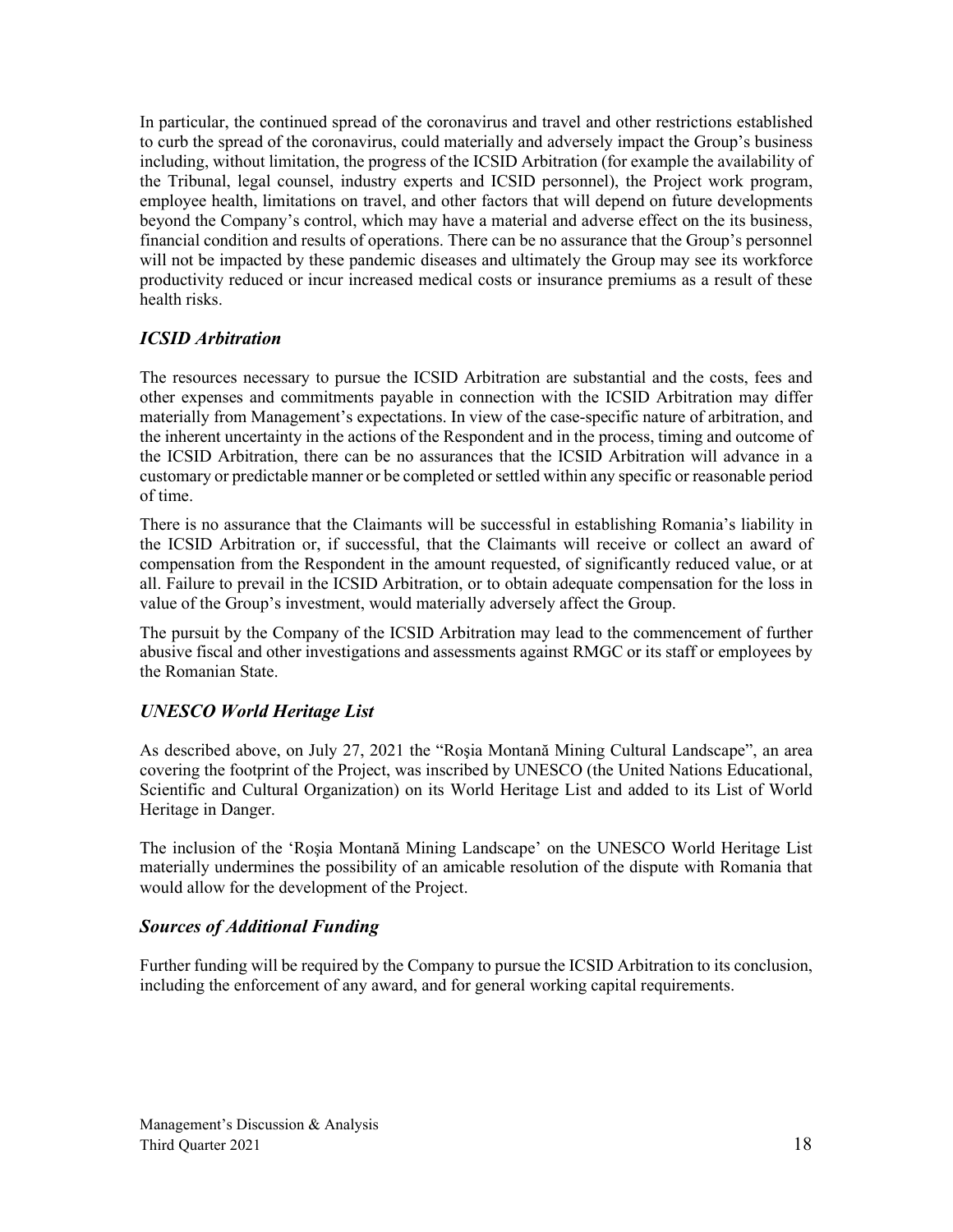Historically, the Company has been financed through the issuance of its Common Shares, Notes and other equity-based securities. Although the Company has been successful in the past in obtaining financing, it has limited access to financial resources as a direct result of the dispute concerning the Project and the core focus of the Company upon the ICSID Arbitration. Notwithstanding the Company's historic funding, there is a risk that sufficient additional financing may not be available to the Company on acceptable terms, or at all. In addition, the current outbreak of COVID-19 has had a negative impact on global economies and financial markets. The continued spread of COVID-19 and any future emergence and spread of similar pathogens could have an adverse impact on global economic conditions, which may adversely impact the Company's ability to obtain financing.

While, as disclosed above, the Company has agreed to sell its remaining LLTE which would provide the Company with a reduced cost base and additional working capital, there are no assurances regarding the completion of such a sale or that all proceeds may be realized from the sale of the remaining equipment. The timing of the receipt of any such sales proceeds is also uncertain.

### *Refinancing of Existing Securities*

The Company may need or desire to refinance all or a portion of the arbitration value rights or warrants issued and outstanding pursuant to the Private Placements. There can be no assurance that the Company will be able to refinance any of its indebtedness or incur additional indebtedness.

### *Potential Dilution to Existing Shareholders*

The exercise of the Company's outstanding warrants could result in the issuance of a significant number of Common Shares causing significant dilution to the ownership of existing shareholders.

As described above, the Company will require additional financing in order to pursue the ICSID Arbitration to its conclusion and for general working capital requirements. In order to raise such financing, the Company may sell additional equity or equity-related securities including, but not limited to, Common Shares, share purchase warrants or some form of convertible security. The additional issuances of equity securities, if made, will result in dilution to existing shareholders, which could be substantial.

Unless and until the Company successfully permits the Project or collects an arbitral award, if any, or acquires and/or develops other operating properties which provide positive cash flow, the Company's ability to meet its obligations as they fall due will be limited to the Company's cash on hand and/or its ability to issue additional equity or debt securities in the future. Such transactions could potentially cause substantial dilution to the shareholders at that time.

### *Political and Economic Uncertainty in Romania*

Gabriel's material operations, property rights and other interests are located in Romania. As such, the Company's activities are subject to a number of country-specific risks and risks relating to the European Union (such as laws and policies which impact Romania) over which it has no control.

These risks may include social, political, economic, legal and fiscal instability and changes of Romanian or European Union laws and regulations affecting mining, foreign ownership, taxation, working conditions, rates of exchange, exchange control, exploration licensing, and export licensing and export duties.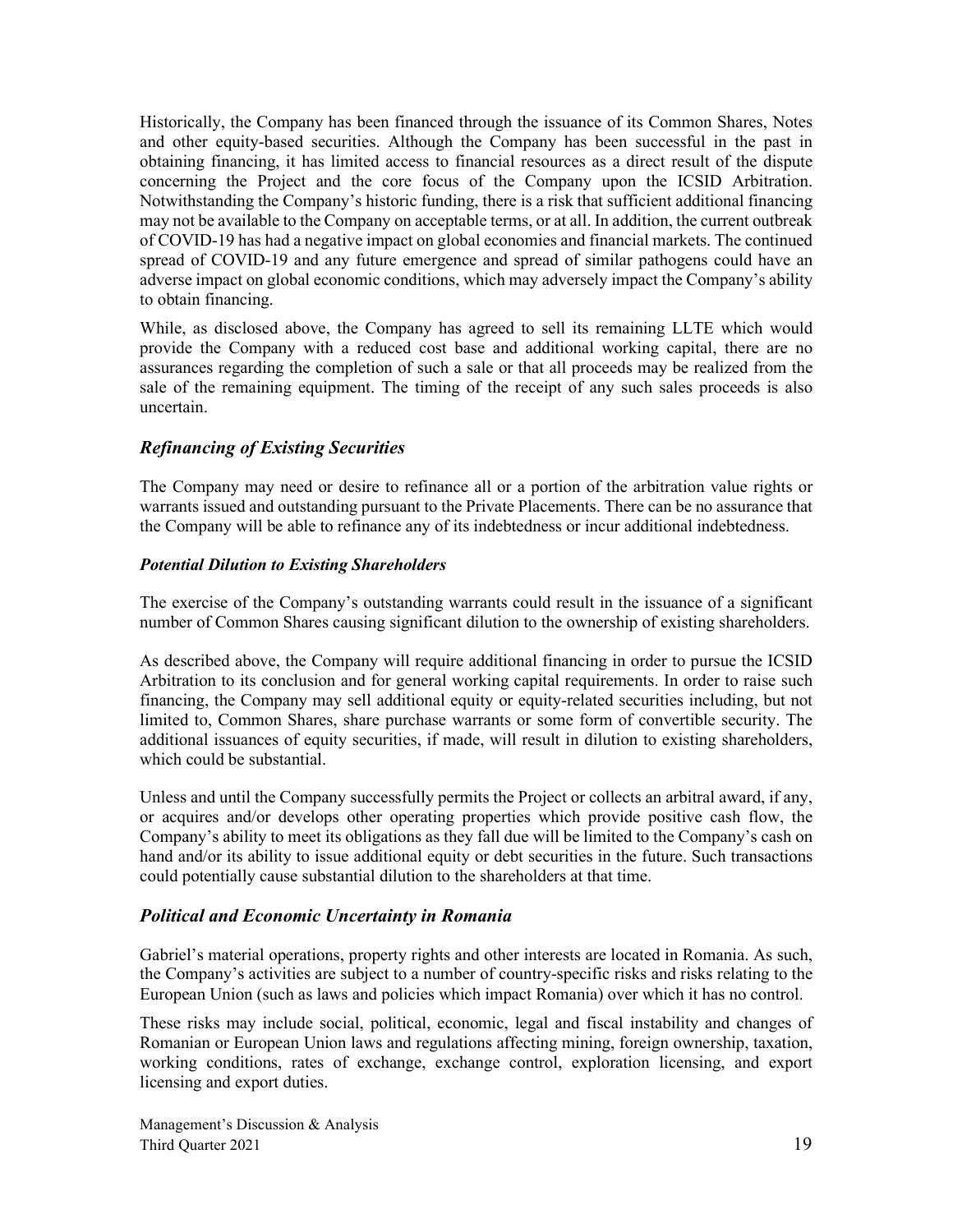In the event of a dispute arising in respect of the Company's activities in Romania (other than the ICSID Arbitration and the UNESCO Inscription), the Company may be subject to the exclusive jurisdiction of foreign courts or may not be successful in subjecting foreign persons to the jurisdiction of courts in Canada or elsewhere. Any adverse or arbitrary decision of a court, arbitrator or other governmental or regulatory body may have a material adverse impact on the Company's business, assets, prospects, financial condition and results of operations and/or the market price of its securities.

## *Mineral Tenure Rights*

RMGC is the titleholder of the License, which had an initial duration of 20 years and was due to expire on June 21, 2019. RMGC has the right to extend the term of the License for successive subsequent five-year periods as may be needed to ensure rational exploitation of the mineral resources and reserves identified and approved by the Romanian National Agency for Mineral Resources ("**NAMR**"). An addendum providing for the extension of the term of the License to June 20, 2024, and including a revised royalty rate to 6% on mineral production value, was concluded on June 18, 2019.

Although RMGC retains 'nominal ownership' of the License, the acts and omissions of the Romanian State have prevented RMGC from realizing any benefits of such ownership and thus have deprived the License entirely of its value.

Pursuant to an exploration concession license issued by the Romanian State in May 1999 relating to the Bucium perimeter located in the vicinity of Roşia Montană, and following the completion of extensive exploration at Bucium which identified two feasible deposits, RMGC acquired a direct and exclusive legal right to obtain exploitation licenses for the Rodu-Frasin and Tarnita deposits. However, in violation of RMGC's legal rights and of Romania's legal obligations, Romania has failed for the last 13 years to act on RMGC's applications for exploitation licenses for Rodu-Frasin and Tarnita.

Any adverse or arbitrary decision of NAMR may have a material adverse impact on the Company's business, assets, prospects, financial condition and results of operations and/or the market price of its securities.

# *Legal Proceedings*

As previously disclosed, Gabriel has been party (directly and through RMGC) to a number of legal challenges in Romania. In the course of its business, Gabriel may also from time to time become involved in the defense and initiation of legal claims, arbitration and other legal proceedings.

Due to the inherent uncertainties of the judicial process, the nature and results of any such legal proceedings cannot be predicted with any certainty. In addition, such claims, arbitration and other legal proceedings can be lengthy and involve the incurrence of substantial costs and resources by the Company. The initiation, pursuit and/or outcome of any particular claim, arbitration or legal proceeding could have a material adverse effect on the Company's financial position and results of operations, and on the Company's business, assets and prospects.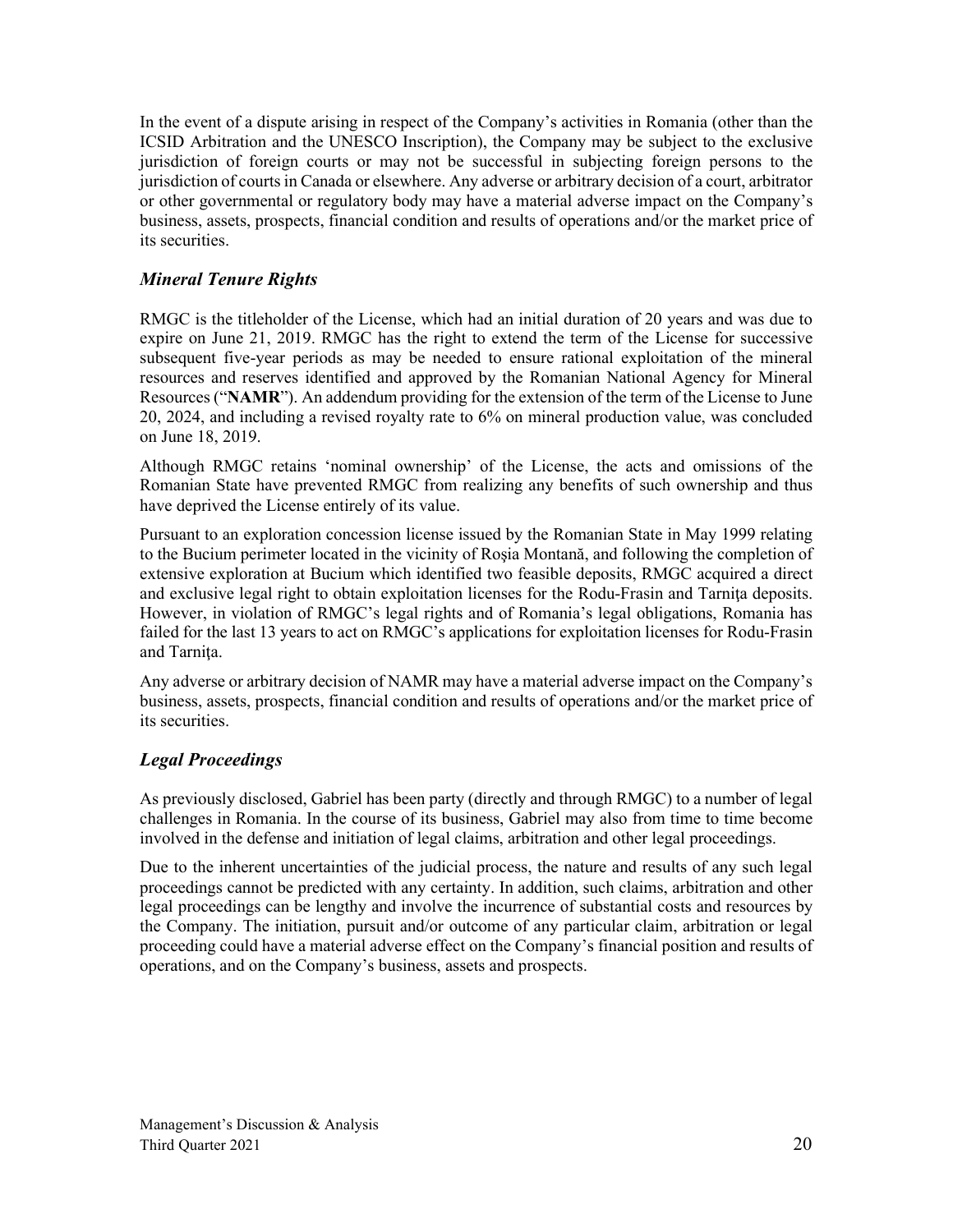## *Dependence on Management and Key Personnel*

The Group is dependent on a relatively small number of key directors, officers and employees. Loss of any one of those persons could have an adverse effect on it. Retaining qualified and experienced personnel is critical to the Company's success. However, there can be no assurance that the Group will be successful in so doing.

Furthermore, the loss of key employees, in particular those who possess important historical knowledge related to the Project which could be relevant to the ICSID Arbitration, could have a material adverse effect on the outcome of the ICSID Arbitration and future operations of the Group.

### *Minvest RM Mine Closure Plan and Environmental Liabilities*

In May 2006, Minvest RM's predecessor permanently ceased all of its mining operations at Roșia Montană. As a result, a mine closure plan was developed, which, Gabriel understands, was approved by the Romanian Ministry of Economy and NAMR. The mine closure plan was developed to integrate into RMGC's development plans for Roșia Montană in order to avoid any conflict between the Romanian State's closure activities and RMGC's development activities. A state-owned company under the coordination of the Ministry of Economy, S.C. CONVERSMIN S.A. ("CONVERSMIN"), has responsibility for the mine closure plan.

There can be no assurance that the activities contemplated by such mine closure plan will be implemented in a timely fashion, and no such action has been undertaken to date within the Roșia Montană license area.

Until the mine closure plan has been fully implemented, there can be no assurance that such activities will not attract liability to RMGC, as the titleholder of the License, under the current or future laws, rules and regulations applicable to mining activities in Romania. Likewise, there can be no assurance that the legally binding assumption by the Romanian State-owned operator of all liabilities associated with its past mining operations or any indemnification of RMGC from such liabilities will be fulfilled by, or be enforceable against, such entity.

Mining exploration activities conducted by RMGC, as titleholder of the License, are also subject to potential environmental risks and liabilities. It is the Company's belief that RMGC has met its obligations under the License and applicable Romanian laws to perform environmental rehabilitation within the areas of the tenement affected by its exploration activities. To the extent that RMGC becomes subject to material unforeseen and uninsured environmental liabilities, the payment of such costs would reduce funds otherwise available to the Company and could have a material adverse effect on the Company.

# *Continued Listing of the Common Shares*

The continued listing of the Common Shares on the Exchange is conditional upon its ability to meet the applicable continued listing requirements of the Exchange. In the event that Gabriel is not able to maintain a listing of its Common Shares on the Exchange or any substitute exchange, it may be extremely difficult or impossible for shareholders to sell their Common Shares. If the Company is delisted from the Exchange but obtains a substitute listing for the Common Shares, the Common Shares may have less liquidity and more price volatility than experienced on the Exchange. Shareholders may not be able to sell their Common Shares on any such substitute exchange in the quantities, at the times, or at the prices that could potentially be available on a more liquid trading market.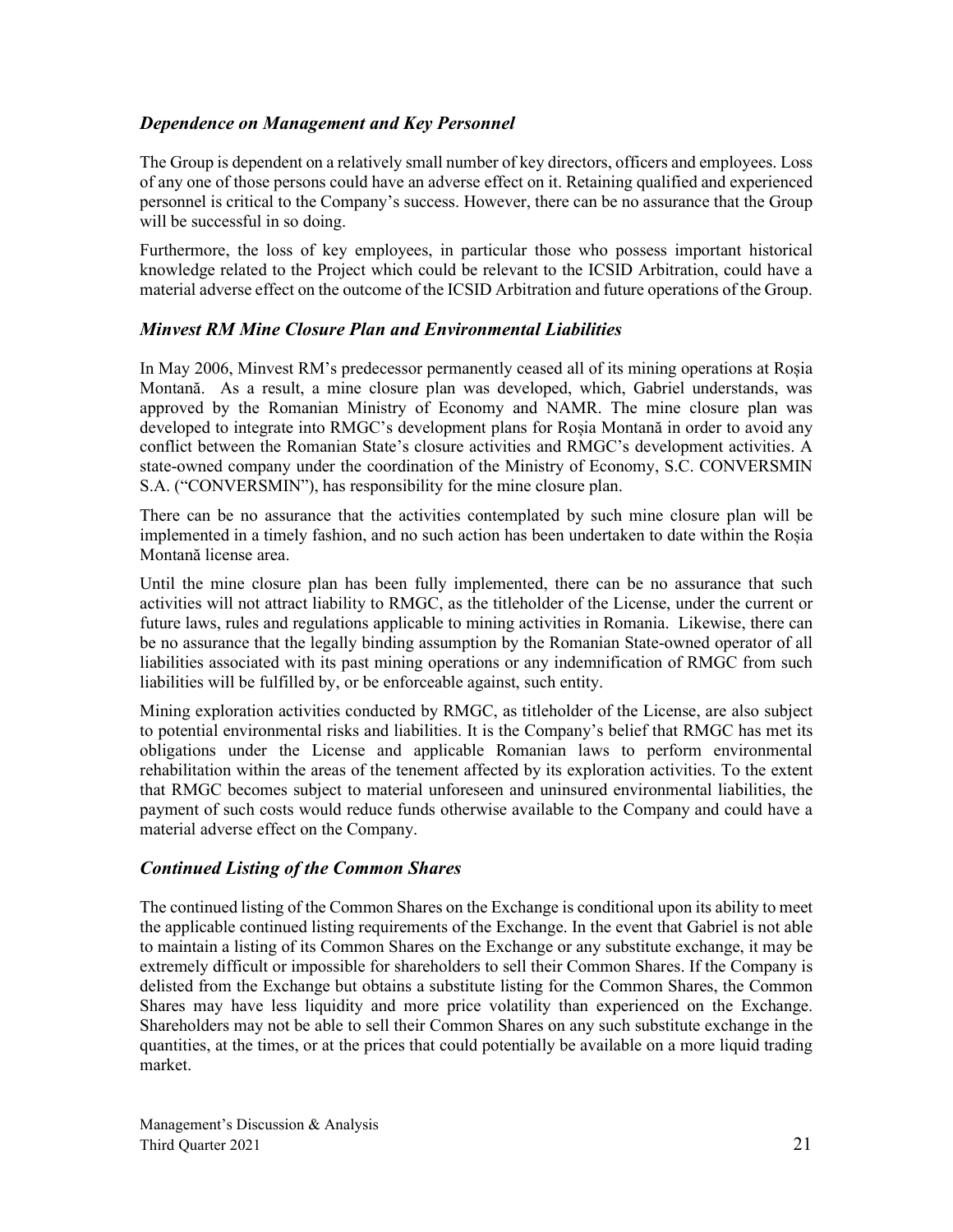As a result of these factors, if the Common Shares are delisted from the Exchange, the price of the Common Shares may decline and the Company's ability to obtain financing in the future could be materially impaired.

## *Compliance with Anti-Corruption Laws*

Gabriel is subject to various anti-corruption laws and regulations including, but not limited to, the Canadian Corruption of Foreign Public Officials Act 1999 and the UK Bribery Act 2010. In general, these laws prohibit a company and its employees and intermediaries from bribing or making other prohibited payments to foreign officials or other persons to obtain or retain business or gain some other business advantage. Gabriel's primary operations are located in Romania, a country which, according to Transparency International, is perceived as having fairly high levels of corruption relative to the rest of Europe (Romania ranks 69<sup>th</sup> out of 180 countries in terms of corruption, according to a 2020 index published in January 2021 by Transparency International). Gabriel cannot predict the nature, scope or effect of future anti-corruption regulatory requirements to which Gabriel's operations might be subject or the manner in which existing laws might be administered or interpreted.

Failure to comply with the applicable legislation and other similar foreign laws could expose Gabriel and/or its senior management to civil and/or criminal penalties, other sanctions and remedial measures, legal expenses and reputational damage, all of which could materially and adversely affect Gabriel's business, financial condition and results of operations. Likewise, any investigation of any potential violations of the applicable anti-corruption legislation by UK, Canadian or foreign authorities could also have an adverse impact on Gabriel's ability to develop the Project or its business, financial condition and results of operations.

As a consequence of these legal and regulatory requirements, Gabriel has instituted policies and procedures with regard to business ethics, which have been designed to ensure that Gabriel and its employees comply with applicable anti-corruption laws and regulations. However, there can be no assurance or guarantee that such efforts have been and will be completely effective in ensuring Gabriel's compliance, and the compliance of its employees, consultants, contractors and other agents, with all applicable anti-corruption laws and regulations.

### *Insurance and Uninsurable Risks*

Gabriel maintains insurance to protect itself against certain risks related to its operations in type and amounts that it believes are reasonable depending upon the circumstances surrounding each identified risk and the advice of its retained insurance advisor. There are also risks against which the Company cannot insure or against which it may elect not to insure for various reasons. The potential costs associated with any liabilities not covered by insurance, or in excess of insurance coverage, or compliance with applicable laws and regulations may cause substantial delays to its operations and require significant capital outlays, adversely affecting the future business, assets, prospects, financial condition and results of operations of the Company.

# *Global Economic and Financial Market Conditions*

Global economic and financial conditions may impact the ability of the Company to obtain loans, financing and other credit facilities in the future and, if obtained, on terms favorable to the Company. As a consequence, global financial conditions could adversely impact the Company's financial status and share price.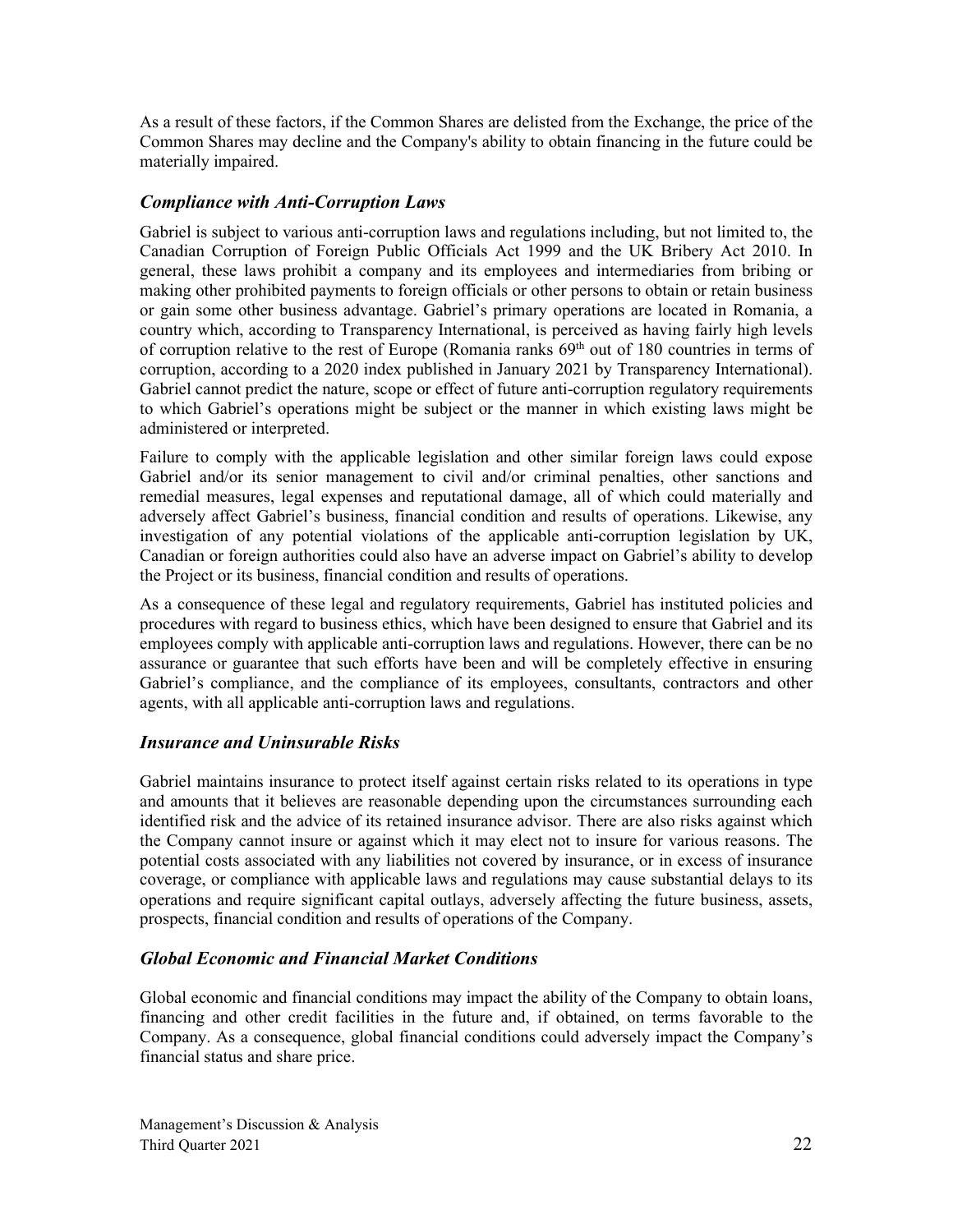# *Currency Fluctuations*

The Company's reporting currency is the Canadian dollar, which is exposed to fluctuations against other currencies. The Company's primary operations are located in Romania and many of its expenditures and obligations are denominated in RON. In addition, the Company has and/or will have expenditures and obligations denominated in other currencies including, but not limited to, Canadian dollars, US dollars, EUR and GBP. The Group maintains active cash accounts in Canadian dollars, US dollars, GBP and RON and has either monetary assets and/or liabilities in currencies including US dollars, Canadian dollars, EUR, GBP and RON. As such, the Company's results of operations are subject to foreign currency fluctuation risks and such fluctuations may adversely affect the financial position and operating results of the Company. The Company does not currently use any derivative products to actively manage or mitigate any foreign exchange exposure.

### *Market Price Volatility*

Publicly quoted securities are subject to a relatively high degree of price volatility. It may be anticipated that the quoted market for the Common Shares will be subject to market trends generally and there may be significant fluctuations in the price of the Common Shares.

### *No History of Earnings or Dividends*

The Company has no history of earnings and as such the Company has not paid dividends on its Common Shares since incorporation. The Company does not intend to declare or pay cash dividends at present.

### *Accounting Policies and Internal Controls*

Since January 1, 2011, the Company has prepared its financial reports in accordance with IFRS. In preparation of financial reports, Management of Gabriel may need to rely upon assumptions, make estimates or use their best judgment in determining the financial condition of the Company. Significant accounting policies are described in more detail in the Company's audited Financial Statements.

In order to have a reasonable level of assurance that financial transactions are properly authorized, assets are safeguarded against unauthorized or improper use, and transactions are properly recorded and reported, the Company has implemented internal control systems for financial reporting. Although the Company believes its financial reporting and Financial Statements are prepared with reasonable safeguards to ensure reliability, the Company cannot provide absolute assurance.

### *Enforcement of Civil Liabilities*

As substantially all of the assets of Gabriel and its subsidiaries are located outside of Canada, and certain of its directors and officers are resident outside of Canada, it may be difficult or impossible to enforce judgements granted by a court in Canada against the assets of Gabriel or its subsidiaries or its directors and officers residing outside of Canada.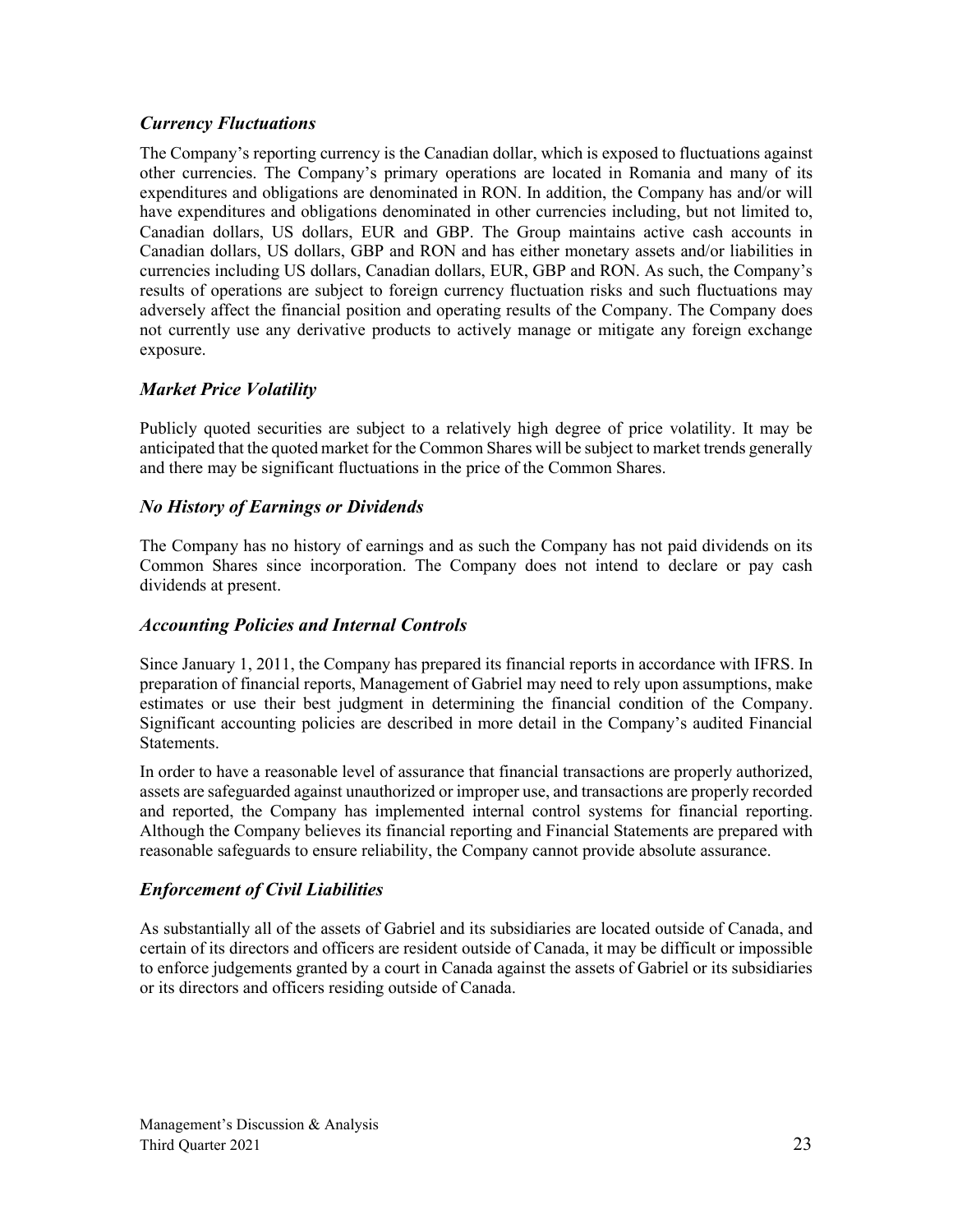# *Conflicts of Interest*

Some of the directors and officers of the Company are, or may be, on the boards of other natural resource companies, or other providers of finance, from time-to-time resulting in conflicts of interests. Therefore, there is the potential for a conflict of interest between the Company and some of its directors and officers. Directors and officers of the Company with conflicts of interest will be subject to and will follow the procedures set out in applicable corporate and securities legislation, regulations, rules and policies.

# **CEO/CFO Certification**

The Company's Chief Executive Officer ("CEO") and Chief Financial Officer ("CFO") have reviewed the interim financial statements and interim MD&A (the "Interim Filings") for the threemonth period ended September 30, 2021.

The CEO and CFO certify that, as at September 30, 2021, based on their knowledge, having exercised reasonable diligence, the Interim Filings do not contain any untrue statement of a material fact or omit to state a material fact required to be stated or that is necessary to make a statement not misleading in light of the circumstances under which it was made, for the period covered by the Interim Filings.

The CEO and CFO certify that, as at September 30, 2021, based on their knowledge, having exercised reasonable diligence, the interim financial statements for the period, together with the other financial information included in the Interim Filings, fairly present in all material respects the financial condition, financial performance and cash flows of the Company, as of September 30, 2021 and for the three month period to that date.

# **Outstanding Share Data**

The Company's fully diluted share capital as at November 8, 2021 was:

|                                      | Outstanding   |
|--------------------------------------|---------------|
| Common shares                        | 967,540,188   |
| Common stock options                 | 32,997,040    |
| Deferred share units - Common Shares | 4,319,674     |
| Warrants                             | 200,819,566   |
| Fully diluted share capital          | 1,205,676,468 |

# **Forward-Looking Statements**

This MD&A contains "forward-looking information" (also referred to as "forward-looking statements") within the meaning of applicable Canadian securities legislation. Forward-looking statements are provided for the purpose of providing information about Management's current expectations and plans and allowing investors and others to get a better understanding of the Company's operating environment. All statements, other than statements of historical fact, are forward-looking statements.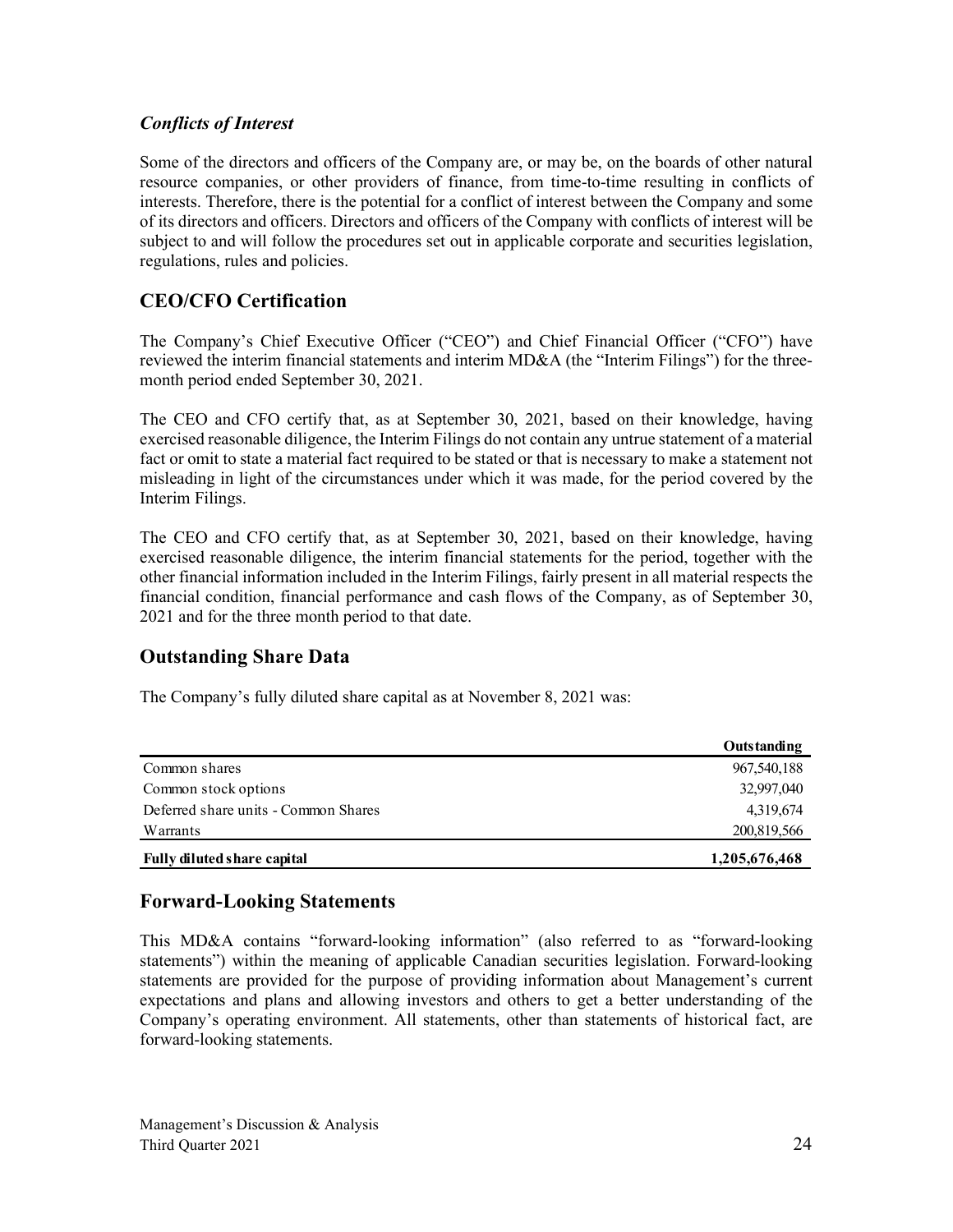In this MD&A, forward-looking statements are necessarily based upon a number of estimates and assumptions that, while considered reasonable by the Company at this time, are inherently subject to significant business, economic and competitive uncertainties and contingencies that may cause the Company's actual financial results, performance, or achievements to be materially different from those expressed or implied herein.

Some of the uncertainties associated with material factors or assumptions used to develop forwardlooking statements include, without limitation: the progress of the ICSID Arbitration, actions by the Romanian Government or affiliates thereof, the impact of current or future litigation against the Group, conditions or events impacting the Company's ability to fund its operations (including but not limited to the completion of additional funding noted above) or service its debt, the ability to progress exploration, development and operation of mining properties and the overall impact of misjudgments made in good faith in the course of preparing forward-looking information.

Forward-looking statements involve risks, uncertainties, assumptions, and other factors including those set out above and below, that may never materialize, prove incorrect or materialize other than as currently contemplated, which could cause the Company's results to differ materially from those expressed or implied by such forward-looking statements.

Any statements that express or involve discussions with respect to predictions, expectations, beliefs, plans, outlook, projections, objectives, assumptions or future events or performance (often, but not always, identified by words or phrases such as "expects", "is expected", "is of the view" "anticipates", "believes", "plans", "projects", "estimates", "assumes", "intends", "strategy", "goals", "objectives", "potential", "possible" or variations thereof or stating that certain actions, events, conditions or results "may", "could", "would", "should", "might" or "will" be taken, occur or be achieved, or the negative of any of these terms and similar expressions) are not statements of fact and may be forward-looking statements.

Numerous factors could cause actual results to differ materially from those in the forward-looking statements, including without limitation:

- the outbreak of the coronavirus (COVID-19) may affect the Company's operations and/or the anticipated timeline for the ICSID Arbitration;
- the duration, costs, process and outcome of the ICSID Arbitration;
- Romania's actions following inscription of the "Roşia Montană Mining Landscape" as a UNESCO World Heritage site;
- changes in the Group's liquidity and capital resources;
- access to funding to support the Group's continued ICSID Arbitration and/or operating activities in the future;
- equity dilution resulting from the exercise of warrants, in Common Shares;
- the ability of the Company to maintain a continued listing on the Exchange or any regulated public market for trading securities;
- the impact on business strategy and its implementation in Romania of: any allegations of historic acts of corruption, uncertain legal enforcement both for and against the Group and political and social instability;
- regulatory, political and economic risks associated with operating in a foreign jurisdiction including changes in laws, governments and legal and fiscal regimes;
- global economic and financial market conditions;
- volatility of currency exchange rates; and
- the availability and continued participation in operational or other matters pertaining to the Group of certain key employees and consultants.

Management's Discussion & Analysis Third Quarter 2021 25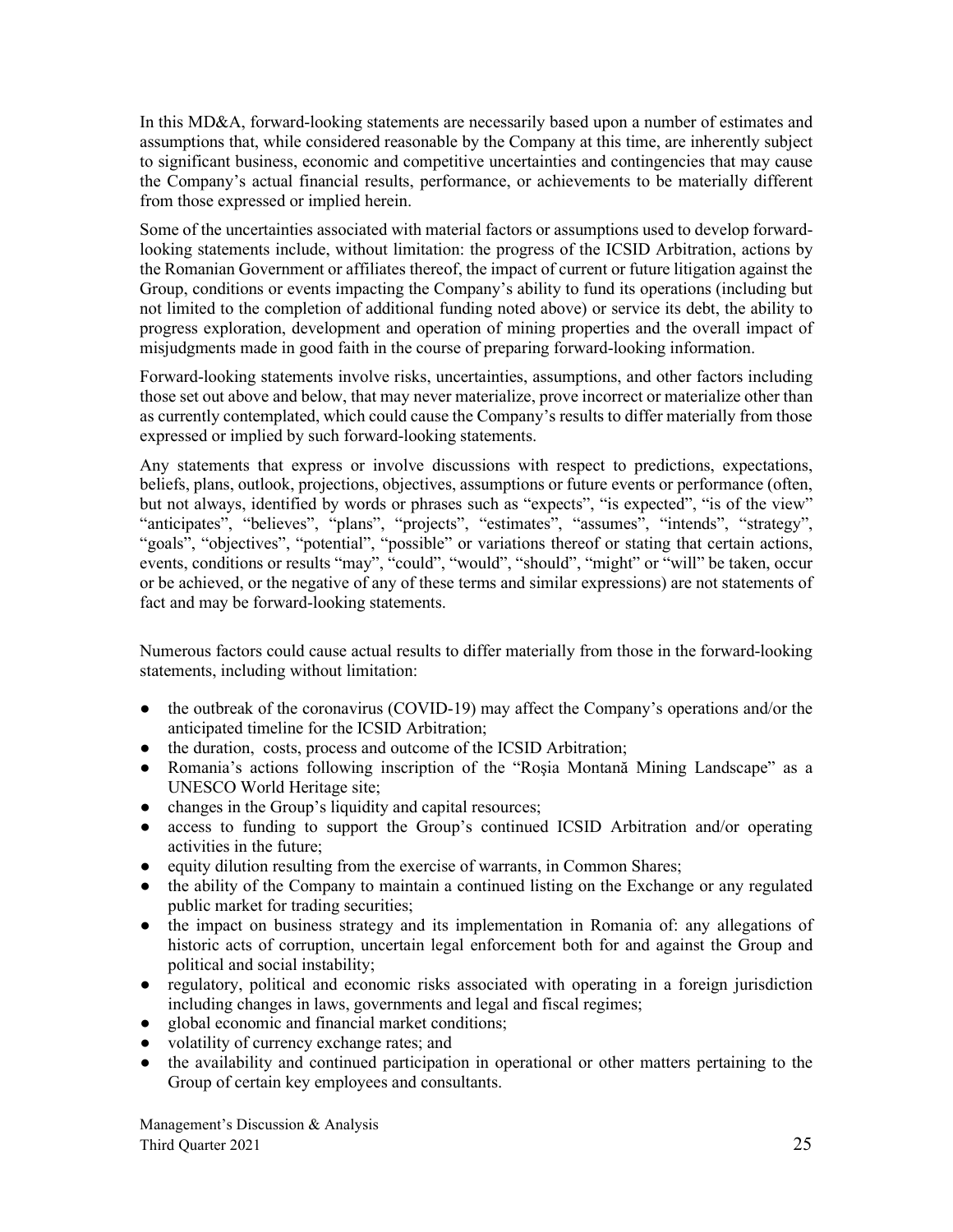This list is not exhaustive of the factors that may affect any of the Company's forward-looking statements.

Investors are cautioned not to put undue reliance on forward-looking statements, and investors should not infer that there has been no change in the Company's affairs since the date of this MD&A that would warrant any modification of any forward-looking statement made in this document, other documents periodically filed with or furnished to the relevant securities regulators or documents presented on the Company's website. All subsequent written and oral forward-looking statements attributable to the Company or persons acting on its behalf are expressly qualified in their entirety by this notice. The Company disclaims any intent or obligation to update publicly or otherwise revise any forward-looking statements or the foregoing list of assumptions or factors, whether as a result of new information, future events or otherwise, subject to the Company's disclosure obligations under applicable Canadian securities regulations. Investors are urged to read the Company's filings with Canadian securities regulatory agencies.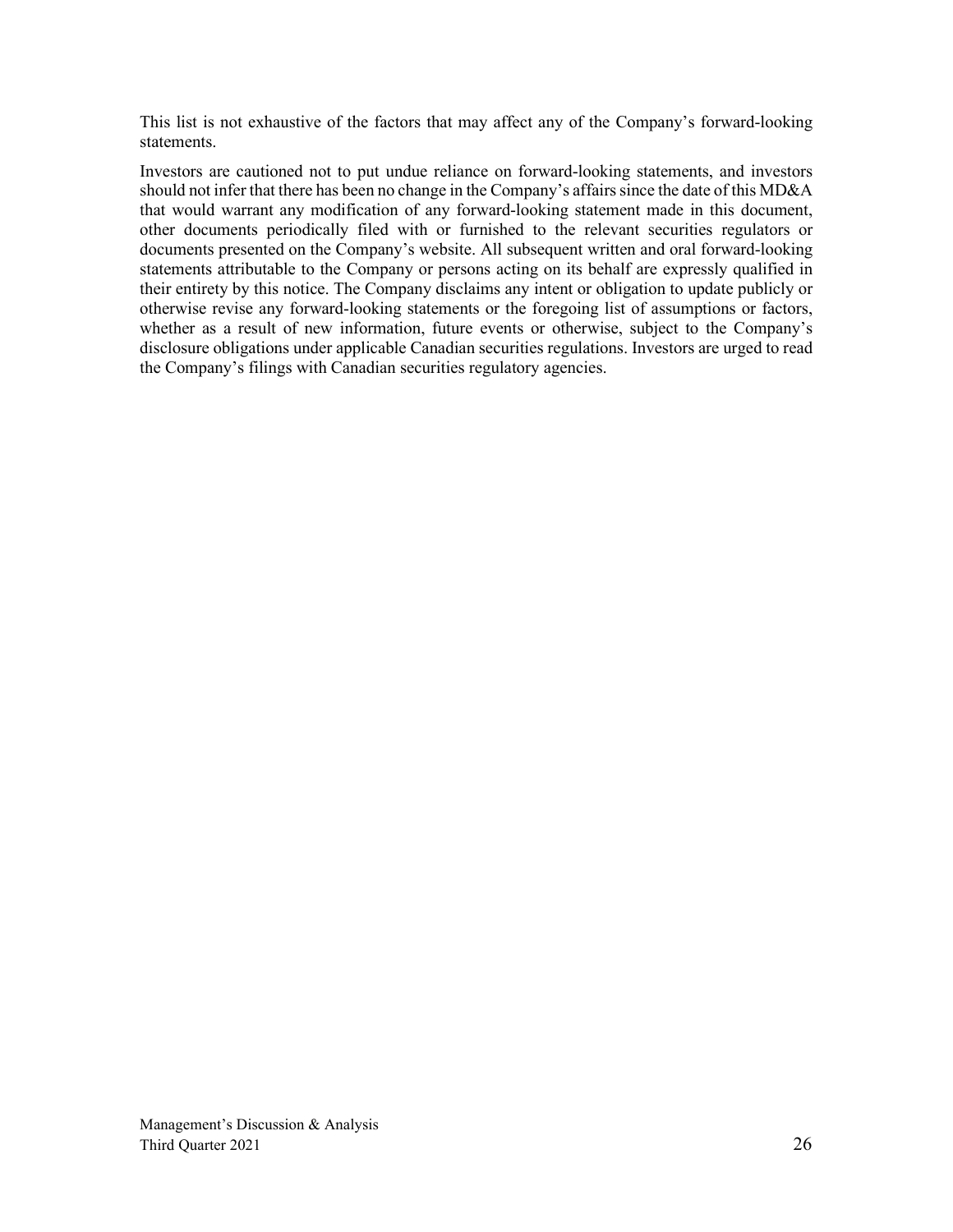# **Gabriel Resources Ltd.**

Condensed Interim Consolidated Financial Statements (Unaudited) For the period ended September 30, 2021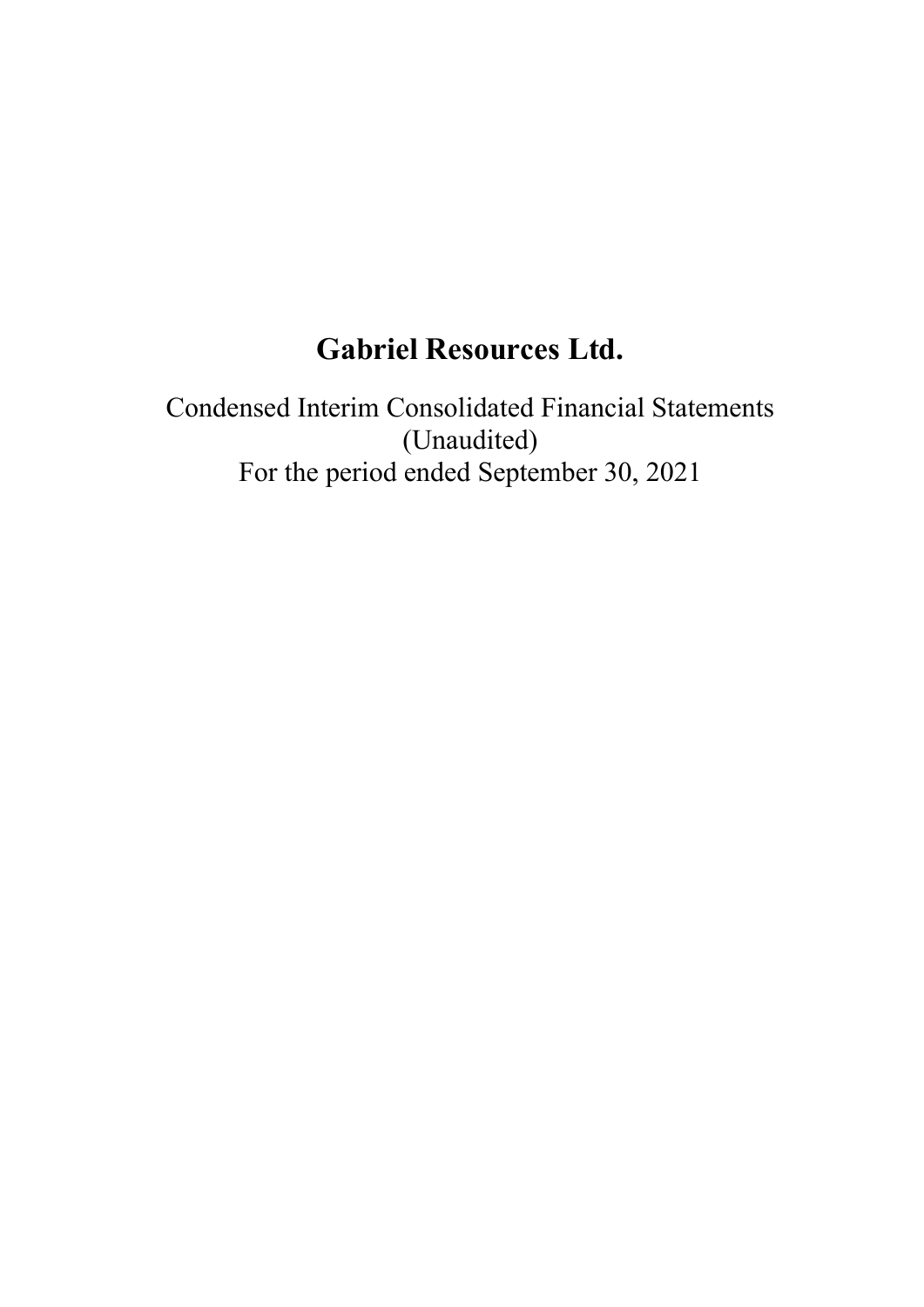# Condensed Consolidated Statement of Financial Position

As at September 30, 2021 (unaudited) and December 31, 2020 (audited) *(expressed in thousands of Canadian dollars)* 

|                                                                     |              | September 30 December 31 |                    |
|---------------------------------------------------------------------|--------------|--------------------------|--------------------|
|                                                                     | <b>Notes</b> | 2021                     | 2020               |
|                                                                     |              |                          | (Revised - note 2) |
| <b>Assets</b>                                                       |              |                          |                    |
| <b>Current assets</b>                                               |              |                          |                    |
| Cash and cash equivalents                                           | 7            | 4,745                    | 6,482              |
| Trade and other receivables                                         | $8\,$        | 94                       | 276                |
| Prepaid expenses and supplies                                       | 9            | 500                      | 447                |
| Total current assets (excluding assets classified as held for sale) |              | 5,339                    | 7,205              |
| Assets held for sale                                                | 6            | 2,021                    | 2,848              |
| <b>Total current assets</b>                                         |              | 7,360                    | 10,053             |
| <b>Non-current assets</b>                                           |              |                          |                    |
| Restricted cash                                                     | 7            | 212                      | 230                |
| Property, plant and equipment                                       |              | 80                       | 117                |
| Loan receivable                                                     | 14           | 578                      | 607                |
| <b>Total non-current assets</b>                                     |              | 870                      | 954                |
| <b>TOTAL ASSETS</b>                                                 |              | 8,230                    | 11,007             |
|                                                                     |              |                          |                    |
| <b>Liabilities</b>                                                  |              |                          |                    |
| <b>Current liabilities</b>                                          |              |                          |                    |
| Trade and other payables                                            | 10           | 4,364                    | 2,350              |
| Resettlement liabilities                                            | 11           | 550                      | 558                |
| Convertible unsecured notes                                         | 15           |                          | 85,640             |
| Other current liabilities                                           | 12           | 983                      | 791                |
| <b>Total current liabilities</b>                                    |              | 5,897                    | 89,339             |
|                                                                     |              |                          |                    |
| <b>TOTAL LIABILITIES</b>                                            |              | 5,897                    | 89,339             |
|                                                                     |              |                          |                    |
| Equity / (deficit)                                                  |              |                          |                    |
| Share capital<br>Other reserves                                     | 16           | 1,014,492<br>158,489     | 916,256<br>158,335 |
| Currency translation adjustment                                     |              | 1,603                    | 1,666              |
| Accumulated deficit                                                 |              | (1, 176, 208)            | (1, 158, 561)      |
| Equity / (deficit) attributable to owners of the parent             |              | (1,624)                  | (82, 304)          |
| Non-controlling interest                                            | 13           | 3,957                    | 3,972              |
| <b>TOTAL EQUITY / (DEFICIT)</b>                                     |              | 2,333                    | (78, 332)          |
| <b>TOTAL EQUITY AND LIABILITIES</b>                                 |              | 8,230                    | 11,007             |
|                                                                     |              |                          |                    |

**Going concern – Note 1**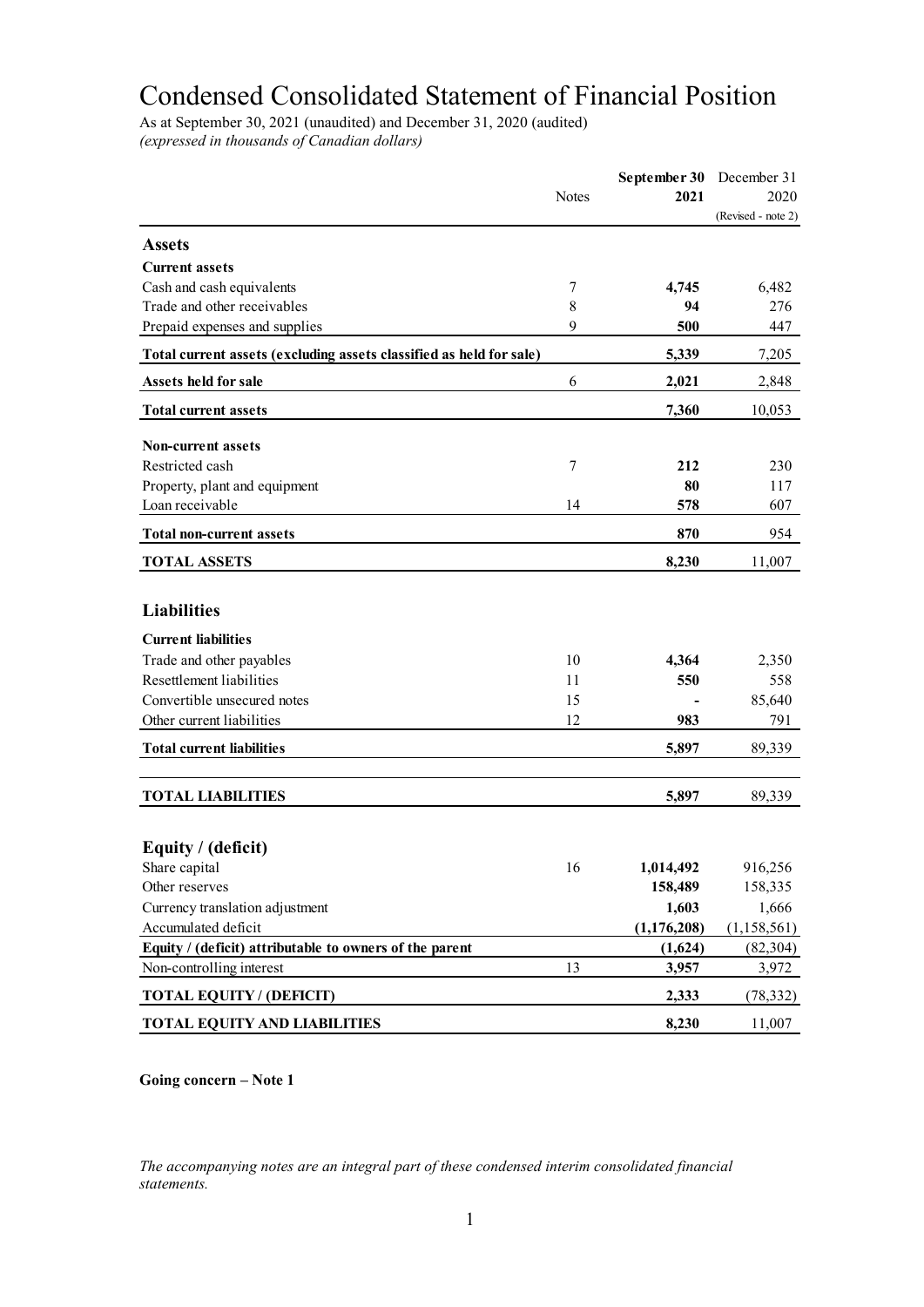# Condensed Consolidated Statement of Loss

For the three and nine-month periods ended September 30

(*Unaudited and expressed in thousands of Canadian dollars, except per share data)* 

|                                                          |              |        | 3 months ended<br>September 30 |        | 9 months ended<br>September 30 |
|----------------------------------------------------------|--------------|--------|--------------------------------|--------|--------------------------------|
|                                                          | <b>Notes</b> | 2021   | 2020                           | 2021   | 2020                           |
| <b>Expenses</b>                                          |              |        |                                |        |                                |
| Corporate, general and administrative                    | 5            | 2,333  | 8,248                          | 11,068 | 18,345                         |
| Impairment of LLTE                                       | 6            | 740    |                                | 740    |                                |
| Related party loan forgiveness                           | 12           |        | 129                            |        | 129                            |
| Severance costs                                          |              |        | 655                            |        | 655                            |
| Share-based compensation                                 |              | (69)   | 172                            | 498    | 1,770                          |
| Depreciation                                             |              | 7      | 10                             | 24     | 31                             |
| <b>Operating loss</b>                                    | 17           | 3,011  | 9,214                          | 12,330 | 20,930                         |
| Other (income) / expense                                 |              |        |                                |        |                                |
| Interest                                                 |              | 7      | (5)                            | (6)    | (69)                           |
| Gain on disposal of assets                               |              |        |                                |        | (19)                           |
| Finance costs: convertible notes accretion               | 15           | -      | 2,389                          | 5,234  | 7,281                          |
| Foreign exchange (gain) / loss                           |              | (31)   | 144                            | 89     | (805)                          |
| Loss for the period attributable to owners of the parent | 16           | 2,987  | 11,742                         | 17,647 | 27,318                         |
| Basic and diluted loss per share                         |              | \$0.00 | \$0.02                         | \$0.02 | \$0.05                         |

# Condensed Consolidated Statement of Comprehensive Loss

For the three and nine-month periods ended September 30 (*Unaudited and expressed in thousands of Canadian dollars)*

|                                                          |                  | 3 months ended | 9 months ended |              |  |
|----------------------------------------------------------|------------------|----------------|----------------|--------------|--|
|                                                          |                  | September 30   |                | September 30 |  |
|                                                          | 2021             | 2020           | 2021           | 2020         |  |
| Loss for the period                                      | 2,987            | 11,742         | 17,647         | 27,318       |  |
| Other comprehensive loss / (income                       |                  |                |                |              |  |
| - may recycle to the Income Statement in future periods) |                  |                |                |              |  |
| Currency translation adjustment                          | (5)              | (19)           | 78             | (60)         |  |
| Comprehensive loss for the period                        | 2,982            | 11,723         | 17,725         | 27,258       |  |
| Comprehensive loss for the period attributable to:       |                  |                |                |              |  |
| - Owners of the parent                                   | 2.983            | 11.727         | 17,710         | 27,270       |  |
| - Non-controlling interest                               | $\left(1\right)$ | (4)            | 15             | (12)         |  |
| Comprehensive loss for the period                        | 2.982            | 11.723         | 17,725         | 27,258       |  |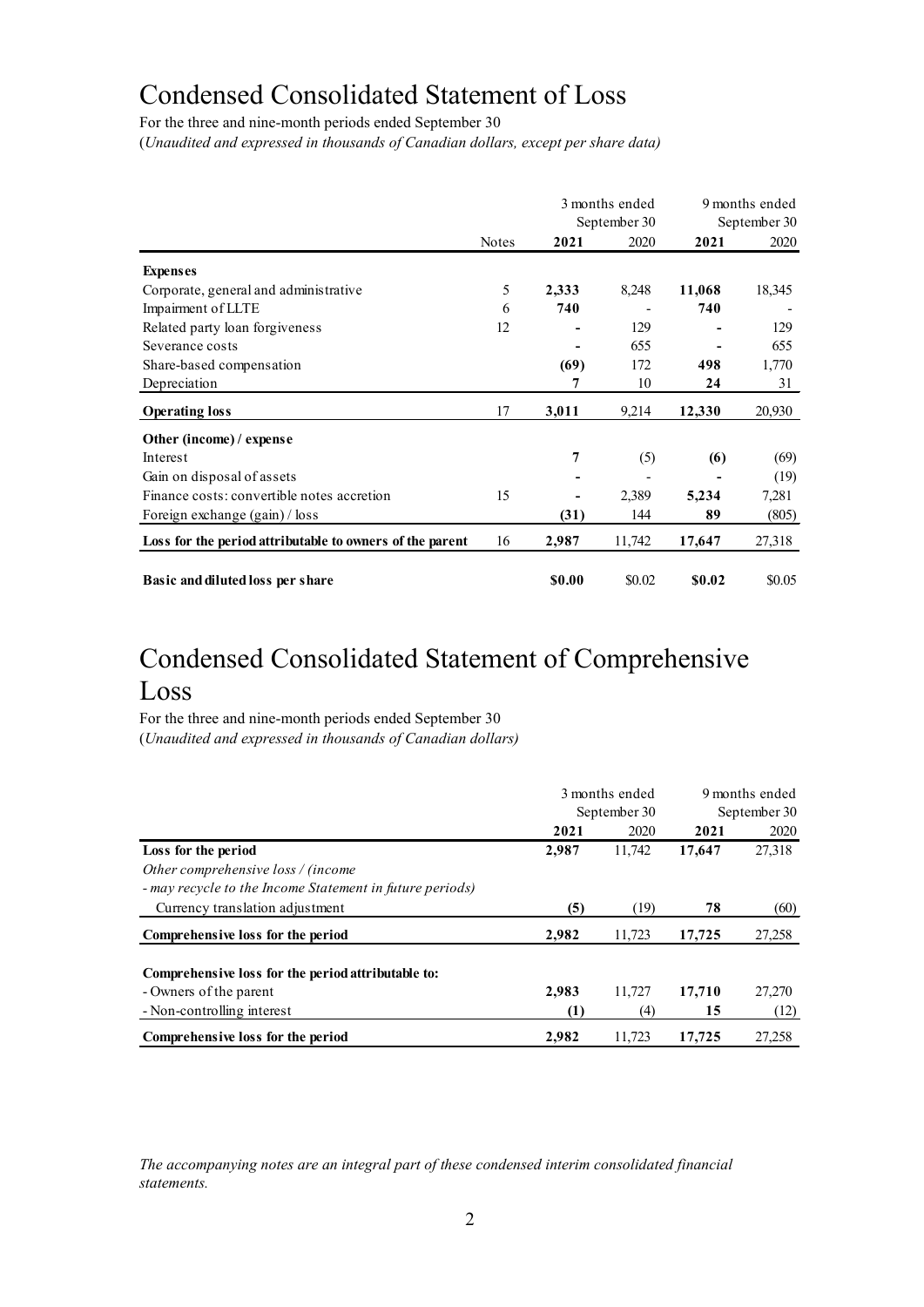# Condensed Consolidated Statement of Changes in Shareholders' Equity / (Deficit)

For the nine month period ended September 30 *(Unaudited and expressed in thousands of Canadian dollars)* 

|                                                                       |      |               | 9 months ended     |
|-----------------------------------------------------------------------|------|---------------|--------------------|
|                                                                       |      | September 30  |                    |
|                                                                       | Note | 2021          | 2020               |
|                                                                       |      |               | (Revised - note 2) |
| <b>Common shares</b>                                                  |      |               |                    |
| At January 1                                                          |      | 916,256       | 900,839            |
| Shares issued in private placement - net of issue costs               | 16   | 7,372         |                    |
| Shares issued on redemption of convertible notes - net of issue costs | 16   | 90,712        |                    |
| Shares issued on the redemption of RSUs                               |      | 152           |                    |
| Shares issued on the exercise of share options                        |      |               | 184                |
| Transfer from contributed surplus: exercise of share options          |      |               | 142                |
| Shares issued on exercise of warrants                                 |      |               | 3,528              |
| Transfer from contributed surplus - exercise of warrants              |      |               | 323                |
| Shares issued on conversion of convertible notes                      |      |               | 4,191              |
| Transfer from contributed surplus - conversion of convertible notes   |      |               | 2,389              |
|                                                                       |      |               |                    |
| At September 30                                                       |      | 1,014,492     | 911,596            |
| Other reserves                                                        |      |               |                    |
| At January 1                                                          |      | 158,335       | 157,205            |
| Share-based compensation                                              |      | 306           | 1,871              |
| Redemption of RSUs                                                    |      | (152)         |                    |
|                                                                       |      |               |                    |
| Exercise of share options                                             |      |               | (142)              |
| Equity component of warrants exercised                                |      |               | (323)              |
| Equity component of convertible notes converted                       |      |               | (2,389)            |
| At September 30                                                       |      | 158,489       | 156,222            |
|                                                                       |      |               |                    |
| <b>Currency translation adjustment</b><br>At January 1                |      | 1,666         | 1,623              |
|                                                                       |      |               |                    |
| Currency translation adjustment                                       |      | (63)          | 48                 |
| At September 30                                                       |      | 1,603         | 1,671              |
| Accumulated deficit                                                   |      |               |                    |
|                                                                       |      | (1, 158, 561) |                    |
| At January 1<br>Loss for the period                                   |      |               | (1,123,862)        |
|                                                                       | 17   | (17, 647)     | (27,318)           |
| At September 30                                                       |      | (1, 176, 208) | (1,151,180)        |
| <b>Non-controlling interest</b>                                       |      |               |                    |
| At January 1                                                          |      | 3,972         | 3,961              |
| Currency translation adjustment                                       |      | (15)          | 12                 |
| At September 30                                                       |      | 3,957         | 3,973              |
|                                                                       |      |               |                    |
|                                                                       |      |               |                    |
| Total shareholders' equity / (deficit) at September 30                |      | 2,333         | (77, 718)          |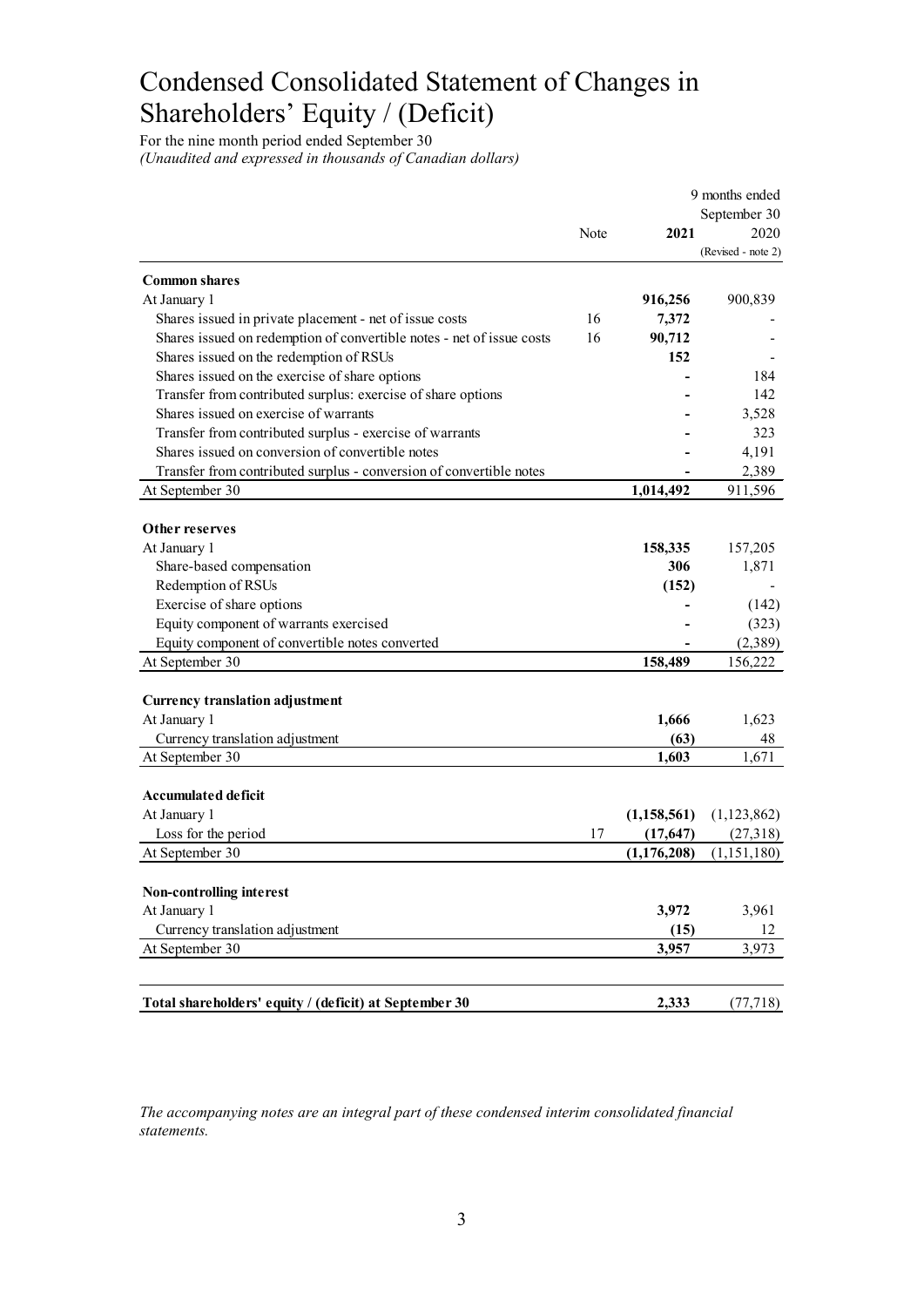# Condensed Consolidated Statement of Cash Flows

For the nine month period ended September 30

*(Unaudited and expressed in thousands of Canadian dollars)* 

|                                                             |              |              | 9 months ended     |
|-------------------------------------------------------------|--------------|--------------|--------------------|
|                                                             |              |              | September 30       |
|                                                             | <b>Notes</b> | 2021         | 2020               |
|                                                             |              |              | (Revised - note 2) |
| Cash flows used in operating activities                     |              |              |                    |
| Loss for the period                                         |              | (17, 647)    | (27,318)           |
| Adjusted for the following non-cash items:                  |              |              |                    |
| Depreciation                                                |              | 24           | 31                 |
| Share-based compensation                                    |              | 498          | 1,770              |
| Gain on disposal of assets                                  |              |              | (19)               |
| Impairment of LLTE                                          |              | 740          |                    |
| Finance costs: convertible notes accretion                  | 15           | 5,234        | 7,281              |
| Interest on loan receivable                                 |              | (5)          | (6)                |
| Related party loan forgiveness                              |              |              | 129                |
| Foreign exchange (gain)                                     |              | (70)         | (649)              |
|                                                             |              | (11,226)     | (18, 781)          |
| Changes in operating working capital:                       |              |              |                    |
| Increase / (Decrease) in trade and other payables           |              | 2,057        | (3,851)            |
| (Decrease) / increase in resettlement liabilities           |              | (8)          | 19                 |
| Decrease other current liabilities                          |              |              | (47)               |
| Decrease / (increase) in trade and other receivables        |              | 149          | (23)               |
| Increase in prepaid expenses and supplies                   |              | (61)         | (31)               |
|                                                             |              | (9,089)      | (22, 714)          |
| Cash flows used in investing activities                     |              |              |                    |
| Repayment of loan receivable                                |              | 34           | 42                 |
| Movement in restricted cash                                 |              | $\mathbf{2}$ | 295                |
| Purchase of property, plant and equipment                   |              |              | (6)                |
|                                                             |              | 36           | 331                |
| Cash flows provided by financing activities                 |              |              |                    |
| Proceeds from exercise of warrants                          | 15           |              | 3,528              |
| Proceeds from June 2021 private placement                   | 15           | 7,458        |                    |
| June 2021 private placement costs                           |              | (87)         |                    |
| Interest paid on convertible unsecured notes                | 15           | (11)         |                    |
| Costs incurred on conversion of convertible unsecured notes |              | (150)        |                    |
| Proceeds from the exercise of share options                 |              |              | 184                |
|                                                             |              | 7,210        | 3,712              |
| Decrease in cash and cash equivalents                       |              | (1, 843)     | (18, 671)          |
| Effect of foreign exchange on cash and cash equivalents     |              | 106          | 688                |
| Cash and cash equivalents - beginning of period             |              | 6,482        | 25,730             |
| Cash and cash equivalents - end of period                   |              | 4,745        | 7,747              |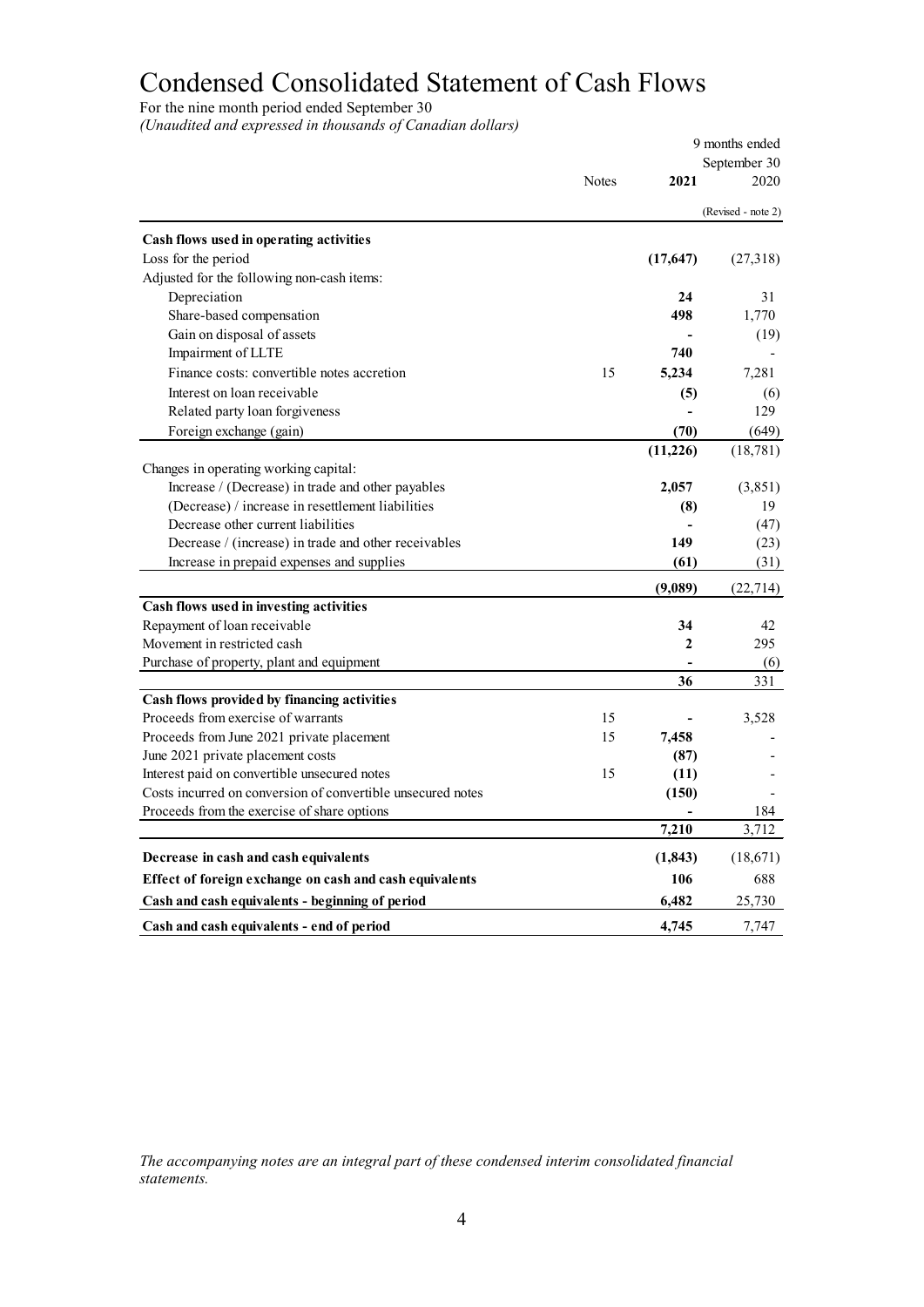For the period ended September 30, 2021

*(Unaudited and expressed in thousands of Canadian dollars, unless otherwise stated)*

### **1. Nature of operations and going concern**

Gabriel Resources Ltd. ("**Gabriel**" or the "**Company**") is a Canadian resource company whose common shares ("**Common Shares**") are listed on the TSX Venture Exchange ("**Exchange**").

Gabriel's activities over many years were focused on permitting and developing the Roșia Montană gold and silver project (the "**Project**") in Romania. The exploitation license for the Project ("**License**") is held by Roșia Montană Gold Corporation S.A. ("**RMGC**"), a Romanian company in which Gabriel owns an 80.69% equity interest, with the 19.31% balance held by Minvest Roșia Montană S.A. ("**Minvest RM**"), a Romanian state-owned mining company.

Over US\$700 million has been invested to maintain and develop the Project and also in defining two valuable mineral deposits at the Rodu-Frasin (epithermal gold and silver) site and the Tarniţa (porphyry copper-gold) site, both within the Bucium area located in the vicinity of Roşia Montană ("**Bucium Projects**"), in accordance with all applicable laws, regulations, licenses, and permits.

The Romanian State has, however, frustrated and prevented the implementation of those developments in an unlawful manner. Accordingly, these condensed interim consolidated financial statements ("**Condensed Financial Statements**") reflect the principal focus of Gabriel and its subsidiary companies (together the "**Group**") on the pursuit of international bilateral investment treaty claims against Romania, as described further below, which seek compensation resulting from the Romanian State's expropriation, unfair and inequitable treatment, discrimination, and other unlawful treatment ultimately depriving the Claimants (defined below) of the use, benefit and entire value of their property rights associated with the Project and the Bucium Projects..

#### *ICSID Arbitration*

On July 21, 2015, pursuant to the provisions of international bilateral investment protection treaties which the Romanian State entered into with each of Canada and the United Kingdom of Great Britain and Northern Ireland for the Promotion and Reciprocal Protection of Investments (together the "**Treaties**"), Gabriel and its subsidiary company, Gabriel Resources (Jersey) Limited ("**Claimants**"), filed a request for arbitration ("**Arbitration Request**") before the World Bank's International Centre for Settlement of Investment Disputes ("**ICSID**") against the Romanian State ("**ICSID Arbitration**"). The ICSID Arbitration seeks compensation for all of the loss and damage resulting from the Romanian State's wrongful conduct and its breaches of the Treaties' protections.

The ICSID Arbitration processis well advanced. To date, and in accordance with the procedural timelines established by the presiding tribunal for the ICSID Arbitration ("**Tribunal**"), the parties have delivered to ICSID a number of substantial written submissions and participated in two hearings on the merits of the claim. Key milestones in the ICSID Arbitration proceedings to date include:

- On June 30, 2017, the Claimants filed their memorial on the merits of the claim and the quantum of the damages sustained ("**Memorial**").
- On February 22, 2018, the Romanian State ("**Respondent**") filed a counter memorial ("**Counter Memorial**") in response to the Memorial.
- On May 25, 2018, the Respondent filed a supplementary further preliminary objection with ICSID challenging the jurisdiction of the Tribunal to hear the claims presented by Gabriel Resources (Jersey) Limited ("**Jurisdictional Challenge**").
- On November 2, 2018, the Claimants filed a reply in support of the claims ("**Reply**") and responding to the Respondent's Counter-Memorial and Jurisdictional Challenge.
- On February 28, 2019, the Claimants and the Respondent filed comments on a submission to the Tribunal by certain non-governmental organizations (or non-disputing parties) who have opposed the Project for many years.
- On May 24, 2019, the Respondent filed its response to the Reply ("**Rejoinder**") and its reply on the Jurisdictional Challenge, the Respondent's final substantive submission.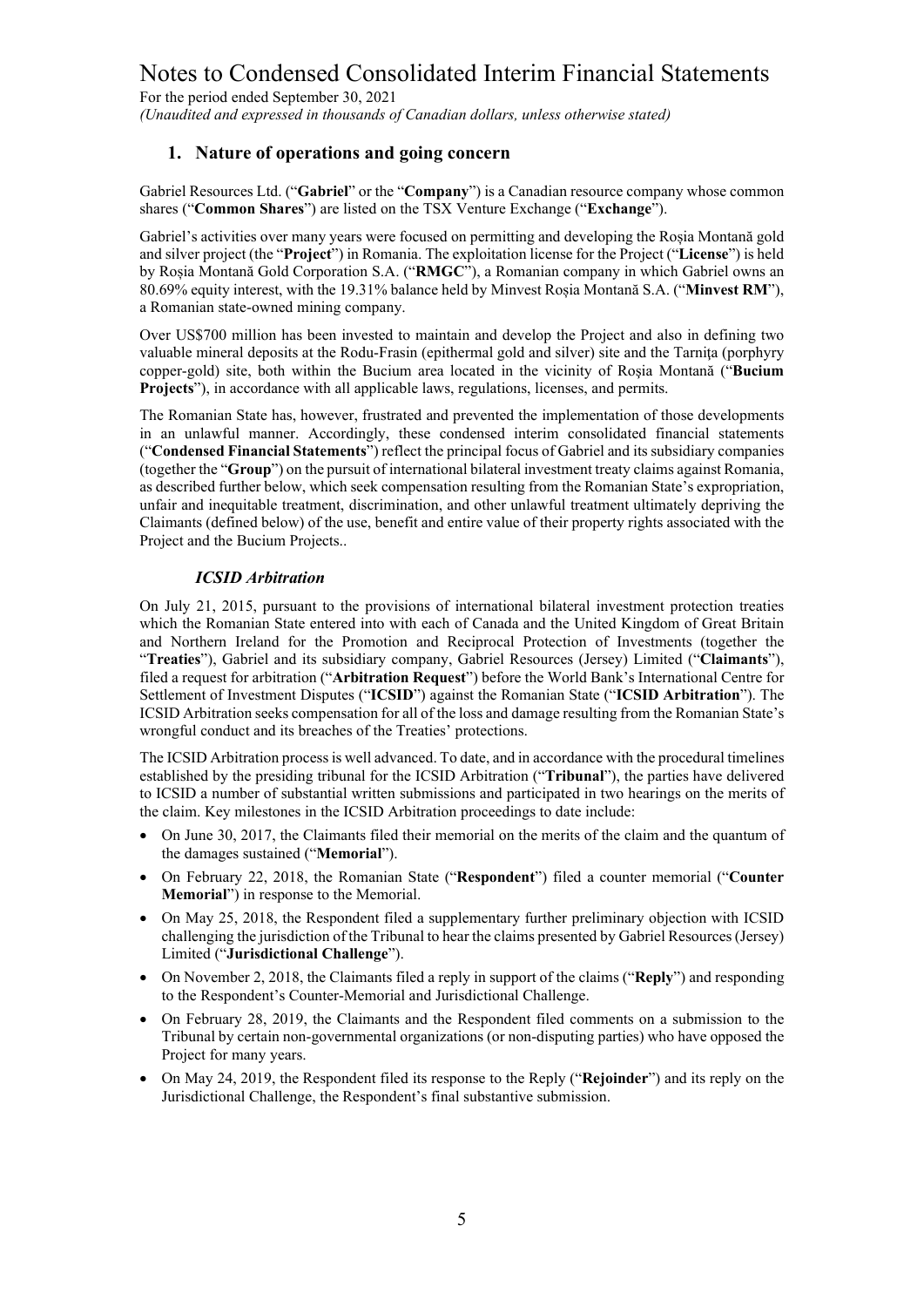For the period ended September 30, 2021

*(Unaudited and expressed in thousands of Canadian dollars, unless otherwise stated)*

# **1 Nature of operations and going concern (continued)**

- On June 28, 2019, the Claimants filed a surrejoinder on the Jurisdictional Challenge responding to the reply thereon from the Respondent.
- An oral hearing on the merits of the claim was held in Washington D.C. between December 2 and December 13, 2019 ("**Hearing**") to address the evidentiary record in the case, issues on liability and jurisdiction and to hear testimony from certain of the parties' fact and expert witnesses.
- On March 10, 2020, the Tribunal issued a list of further questions arising from the evidence presented during the Hearing ("**Tribunal Questions**").
- On April 10, 2020, the Claimants and the Respondent filed their comments on a written submission to the Tribunal by the European Commission as a non-disputing party in the ICSID Arbitration.
- On May 11, 2020, the Claimants provided their answers to the Tribunal Questions.
- On July 13, 2020, the Respondent provided its answers to the Tribunal Questions.
- A second oral hearing on the merits of the claim was held virtually from September 28 to October 4, 2020 ("**Second Hearing**") which focused on technical and feasibility-related aspects of the Project and the Bucium Projects and the quantum of the damages claimed, including testimony from certain of the parties' fact and expert witnesses.
- On February 18, 2021 and April 23, 2021 the Claimants and Respondent each filed further simultaneous written submissions in order to comment in conclusion on the evidentiary record ("**Post-Hearing Briefs**").

In a procedural order issued on September 30, 2021, the Tribunal granted the Claimants request for permission to submit certain new evidence into the record in relation to: (i) Romania's reactivation of its nomination of the Roşia Montană Mining Landscape as a UNESCO World Heritage site and the site's inscription by UNESCO on July 27, 2021, as described further below; and (ii) the decision of Romania's Buzău Tribunal dated December 10, 2020 rejecting a legal challenge to the second archaeological discharge certificate issued for the Cârnic massif. The Tribunal also invited the parties to confer on a procedure for addressing the new documents. The parties subsequently agreed that each would make one written submission presenting their respective arguments, limited to a maximum of 10,000 words. The Claimants filed their submission on October 29, 2021 and the Respondent will have until December 6, 2021 to file its response

Notwithstanding the filing of the Post-Hearing Briefs, which are typically the final substantive written submissions of the parties in the proceedings, the Tribunal has held out the prospect of a further procedural step in the form of an additional oral hearing or a written phase for the parties to respond to any Tribunal questions that may arise following the filing of the Post-Hearing Briefs. In the absence of any further questions from the Tribunal or other procedural interventions, it is anticipated that the Tribunal will now focus on its deliberations and preparation of its final decision ("**Award**").There is no specified timeframe in the ICSID Rules in which a further procedural step may be undertaken or an Award is to be made by the Tribunal. Furthermore, that Award may be subject to a request for annulment (albeit such request can only be made on very limited grounds).

There can be no assurances that the ICSID Arbitration will advance in a customary or predictable manner or be completed or settled within any specific or reasonable period of time. The resources necessary in pursuing the ICSID Arbitration are substantial and the costs, fees and other expenses and commitments payable in connection with the ICSID Arbitration may differ materially from Management's expectations.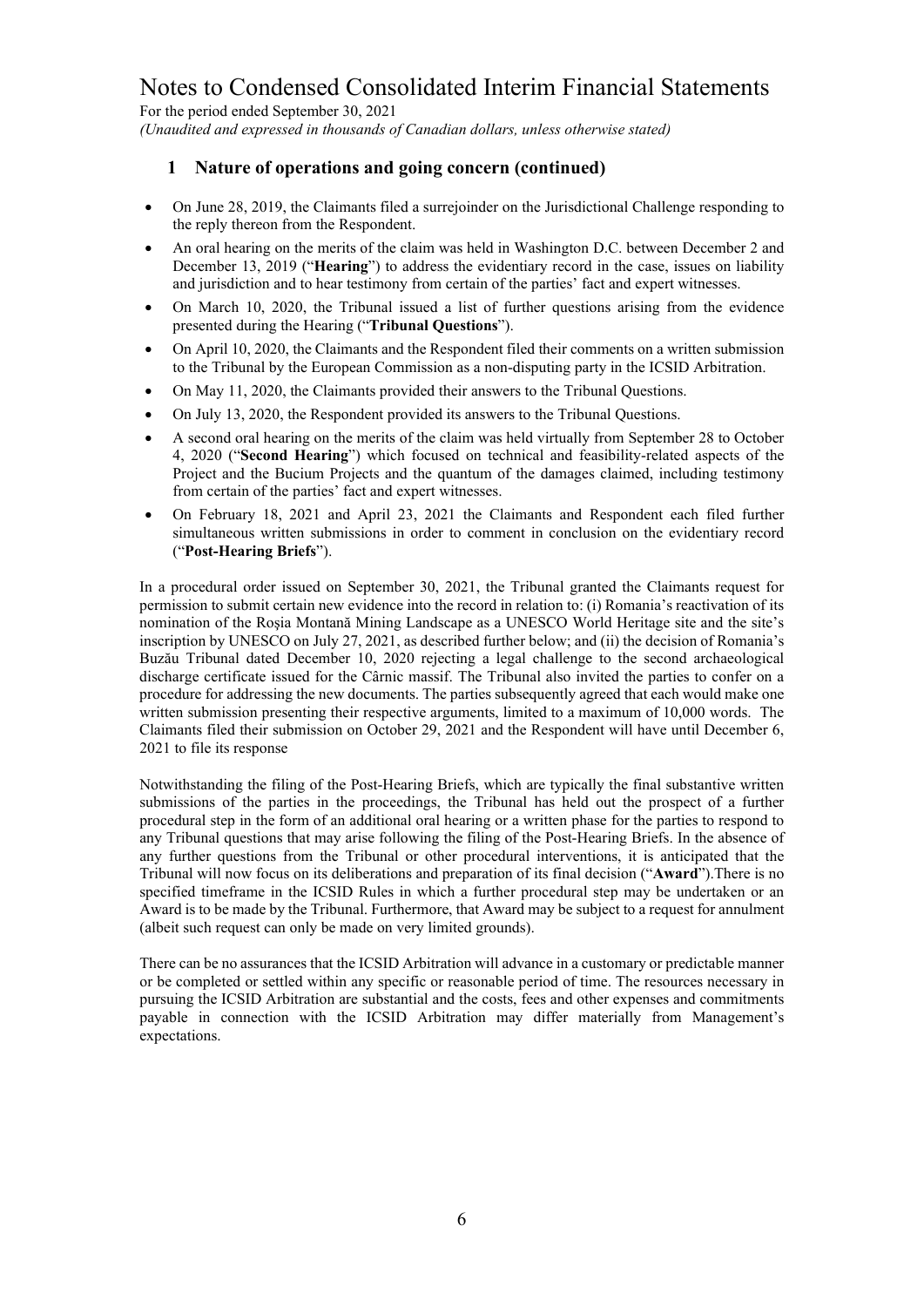For the period ended September 30, 2021 *(Unaudited and expressed in thousands of Canadian dollars, unless otherwise stated)*

### **1 Nature of operations and going concern (continued)**

### *Impact of the Coronavirus*

With respect to the outbreak of the novel coronavirus (COVID - 19), Gabriel continues to consider carefully the impact, noting the continuing disruption to normal activities and the uncertainty over the duration of this disruption. The highest priority of Gabriel's board of directors (the "**Board**") and the Management is the health, safety and welfare of the Group's employees and contractors. Gabriel recognizes that the situation is extremely fluid and is monitoring the relevant recommendations and restrictions on work practices and travel. At this time, these recommendations and restrictions do not significantly impact Gabriel's ability to continue the ICSID Arbitration process or conduct the limited operations in Romania, nor has there been a significant impact on the Group's results or operations through 2020 and 2021 to date.

As previously disclosed, the Group will require further new investment and is also looking to sell its remaining long lead-time equipment. The market and timing for each initiative may be adversely affected by the effects of COVID-19. As a result, Gabriel will react to circumstances as they arise and make any necessary adjustments to the work processes required, and, should any material disruption from COVID-19 affect the Group for an extended duration, Gabriel will review certain planned activities in Romania and take remedial actions, if it is determined to be necessary or prudent to do so.

#### *Going concern*

The Condensed Financial Statements have been prepared on a going concern basis, which assumes that the Company will be able to meet its obligations and continue its operations for the foreseeable future.

On the basis of the Company's balance of cash and cash equivalents as at September 30, 2021, and taking into account the proceeds receivable from an agreement for the sale of the remaining long lead time equipment ("**LLTE**") entered into on November 1, 2021 (see Note 6), the Company believes it has sufficient funding necessary to fund general working capital requirements together with the material estimated costs associated with advancing the ICSID Arbitration through to March 2022. There can be no assurances that the ICSID Arbitration will advance in a customary or predictable manner or within any specific or reasonable period of time, and, as described above, further procedural steps may be required to be completed prior to the issuance of an Award. Accordingly, Gabriel believes that it will need to raise additional funding in Q1 2022 in order to preserve its remaining assets, including its License and associated rights and permits, post March 2022 while it awaits the Award of the Tribunal.

Thereafter, the Group will require further funding for general working capital purposes and to pursue the long-term activities required to see the ICSID Arbitration through to its conclusion, which may include, as appropriate, costs of any potential annulment proceedings and/or costs of enforcement of any Award. Notwithstanding the Company's recent and historic funding, there is a risk that sufficient additional financing may not be available to the Company on acceptable terms, or at all. This material uncertainty may cast significant doubt about the Company's ability to continue as a going concern.

The Condensed Financial Statements do not reflect the adjustments to the carrying values of assets or liabilities and the reported expenses and consolidated statement of financial position classifications that would be necessary if the Company were unable to realize its assets and settle its liabilities as a going concern in the normal course of operations or as a result of any adverse conclusion to the ICSID Arbitration. Such adjustments could be material.

The Company's registered address is Suite 200 – 204 Lambert Street, Whitehorse, Yukon, Canada Y1A 1Z4. The Company receives significant management services from its wholly owned subsidiary, RM Gold (Services) Ltd. ("**RMGS**"). The principal place of business for RMGS is Central Court, 25 Southampton Buildings, London, WC2A 1AL, United Kingdom. The Company is the ultimate parent of the Group and does not have any controlling shareholders.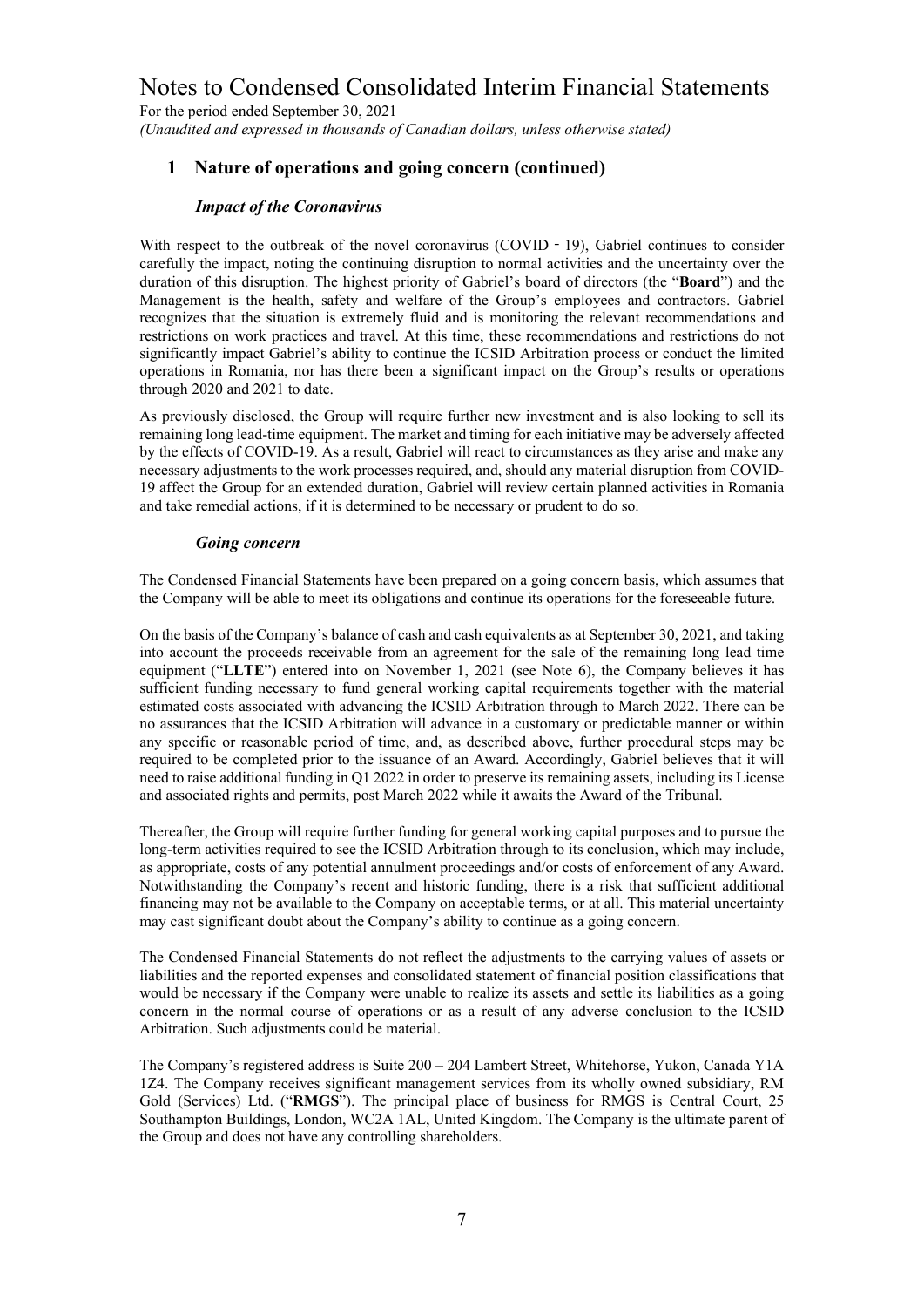For the period ended September 30, 2021 *(Unaudited and expressed in thousands of Canadian dollars, unless otherwise stated)*

# **2. Basis of preparation**

The Condensed Financial Statements for the three and nine-month periods ended September 30, 2021 have been prepared in accordance with International Financial Reporting Standards ("**IFRS**") as applicable to the preparation of interim financial statements, including International Accounting Standard 34 - Interim Financial Reporting. The Condensed Financial Statements should be read in conjunction with the audited consolidated financial statements for the year ended December 31, 2020 (the "**2020 Financial Statements**"), which have been prepared in accordance with IFRS. The Condensed Financial Statements have been prepared according to the historical cost convention and, in the case of the "LLTE, recognized at fair value and were approved by the Board on November 9, 2021.

### *Revision of prior period balances*

1) Revision of presentation of share capital and other reserves

The Company has revised the prior period financial statements as RSUs redeemed in 2019 should have resulted in an increase to share capital with a corresponding decrease in other reserves. As a result, \$0.3 million has been reclassified to share capital from other reserves as at January 1, 2020 and December 31, 2020. The revisions have resulted in the following changes to the financial statements as at January1, 2020 and December 31, 2020:

|                        | <b>Previously</b> |            | Adjusted |
|------------------------|-------------------|------------|----------|
| <b>January 1, 2020</b> | reported          | Adjustment | amount   |
| Share capital          | 900,583           | 256        | 900,839  |
| Other reserves         | 157,461           | (256)      | 157,205  |
|                        | <b>Previously</b> |            | Adjusted |
| December 31, 2020      | reported          | Adjustment | amount   |
| Share capital          | 916,000           | 256        | 916,256  |
| Other reserves         | 158,591           | (256)      | 158,335  |

#### 2) Revision of presentation of statement of cash flows

In these financial statements for the nine-month period ended September 30, 2021, the Company has revised presentation of the prior period financial statements for the treatment of certain non-cash items and working capital movements included within operating activities, reclassification of restricted cash movements to investing activities and adjustments relating to foreign exchange on cash and cash equivalents. The resulting revisions have resulted in the following changes to the financial statements for the nine-months period ended September 30, 2020:

|                                               | <b>Previously</b> |            | Adjusted  |  |
|-----------------------------------------------|-------------------|------------|-----------|--|
|                                               | reported          | Adjustment | amount    |  |
| Cash flows used in operating activities       | (22, 473)         | (241)      | (22, 714) |  |
| Cash flows used in investing activities       | (6)               | 337        | 331       |  |
| Foreign exchange on cash and cash equivalents | 784               | (96)       | 688       |  |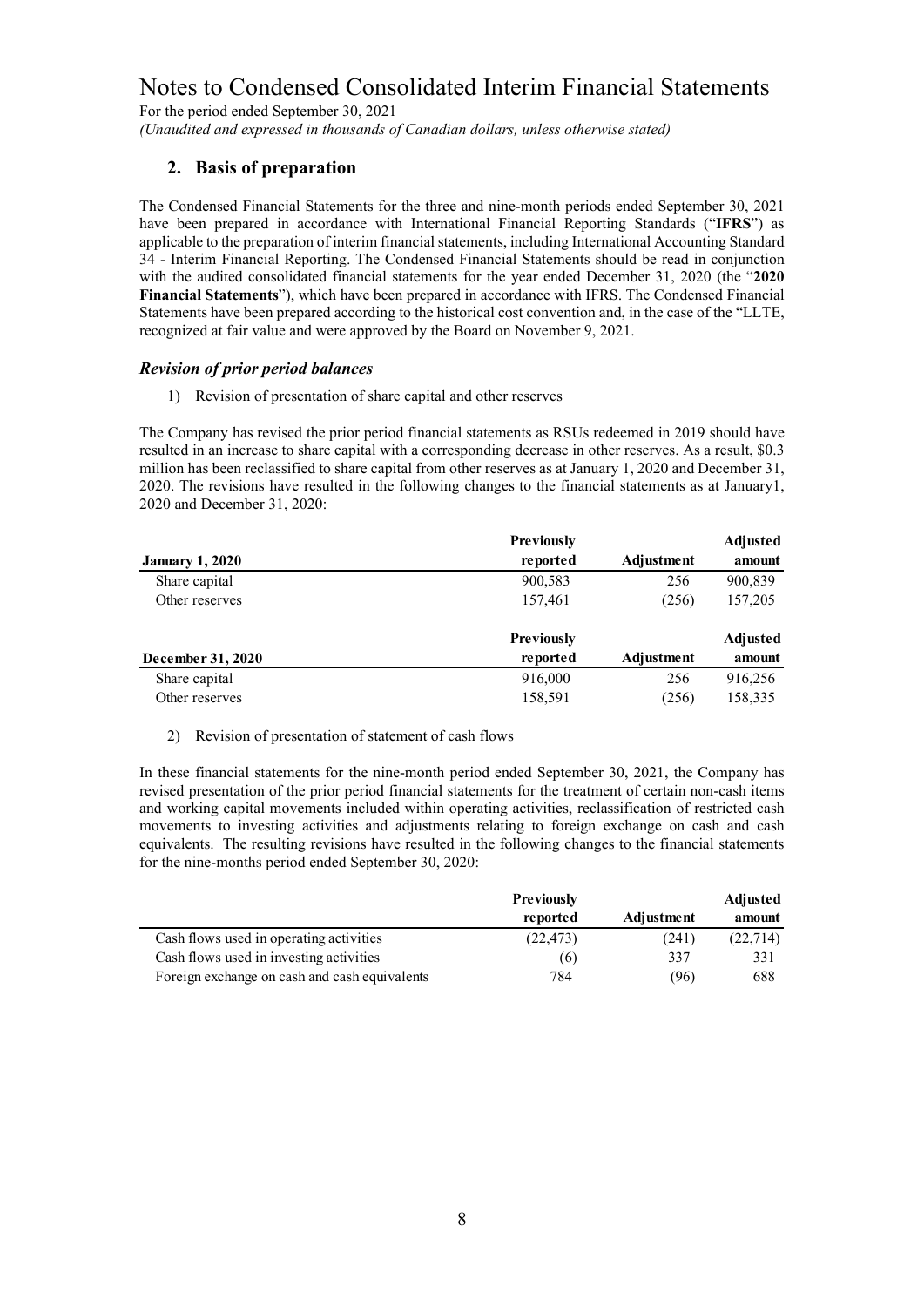For the period ended September 30, 2021

*(Unaudited and expressed in thousands of Canadian dollars, unless otherwise stated)*

### **3. Critical accounting estimates, risks and uncertainties**

The preparation of the Condensed Financial Statements in conformity with IFRS requires Management to make estimates and assumptions that affect the reported amounts of assets and liabilities and the disclosure of contingent liabilities, if any, at the date of the financial statements and the reported amount of expenses and other income for the period, including the classification and measurement of assets as held for sale. These estimates and assumptions are based on Management's knowledge of the relevant facts and awareness of circumstances, having regard to prior experience and information available at the balance sheet date. Apart from the estimates and assumptions used in determining the recoverable value of the LLTE (see note 6) and the date at which existing cash reserves will be exhausted (impacted by, among other things, the disposal of the LLTE), the significant estimates and assumptions are not materially different from those disclosed in the 2020 Financial Statements.

### **4. Accounting policies**

The material accounting policies followed in the Condensed Financial Statements are the same as those applied in the 2020 Financial Statements.

### **5. Corporate, General and Administrative expenses**

|                                               |       | 3 months ended |        | 9 months ended |
|-----------------------------------------------|-------|----------------|--------|----------------|
|                                               |       | September 30   |        | September 30   |
| in thousands of Canadian dollars              | 2021  | 2020           | 2021   | 2020           |
| <b>ICSID</b> Arbitration related              | 182   | 5,773          | 4,005  | 10,226         |
| Payroll                                       | 934   | 1,116          | 2,926  | 3,791          |
| Finance                                       | 140   | 171            | 690    | 575            |
| Property and exploration taxes                | 171   | 182            | 536    | 535            |
| Community relations                           | 183   | 209            | 536    | 587            |
| Office rental and utilities                   | 117   | 120            | 391    | 363            |
| Long lead-time equipment storage costs        | 114   | 128            | 344    | 365            |
| Legal                                         | 105   | 88             | 249    | 321            |
| Travel and transportation                     | 87    | 110            | 246    | 409            |
| Information technology                        | 92    | 92             | 243    | 285            |
| External communications                       | 39    | 35             | 145    | 125            |
| Other                                         | 169   | 224            | 757    | 763            |
| Corporate, general and administrative expense | 2.333 | 8,248          | 11,068 | 18,345         |

ICSID Arbitration related costs are legal and other advisory services provided to the Company in respect of the ICSID Arbitration. Payroll is the total of salaries, and relevant taxes for all Group employees, together with cash-based directors' fees.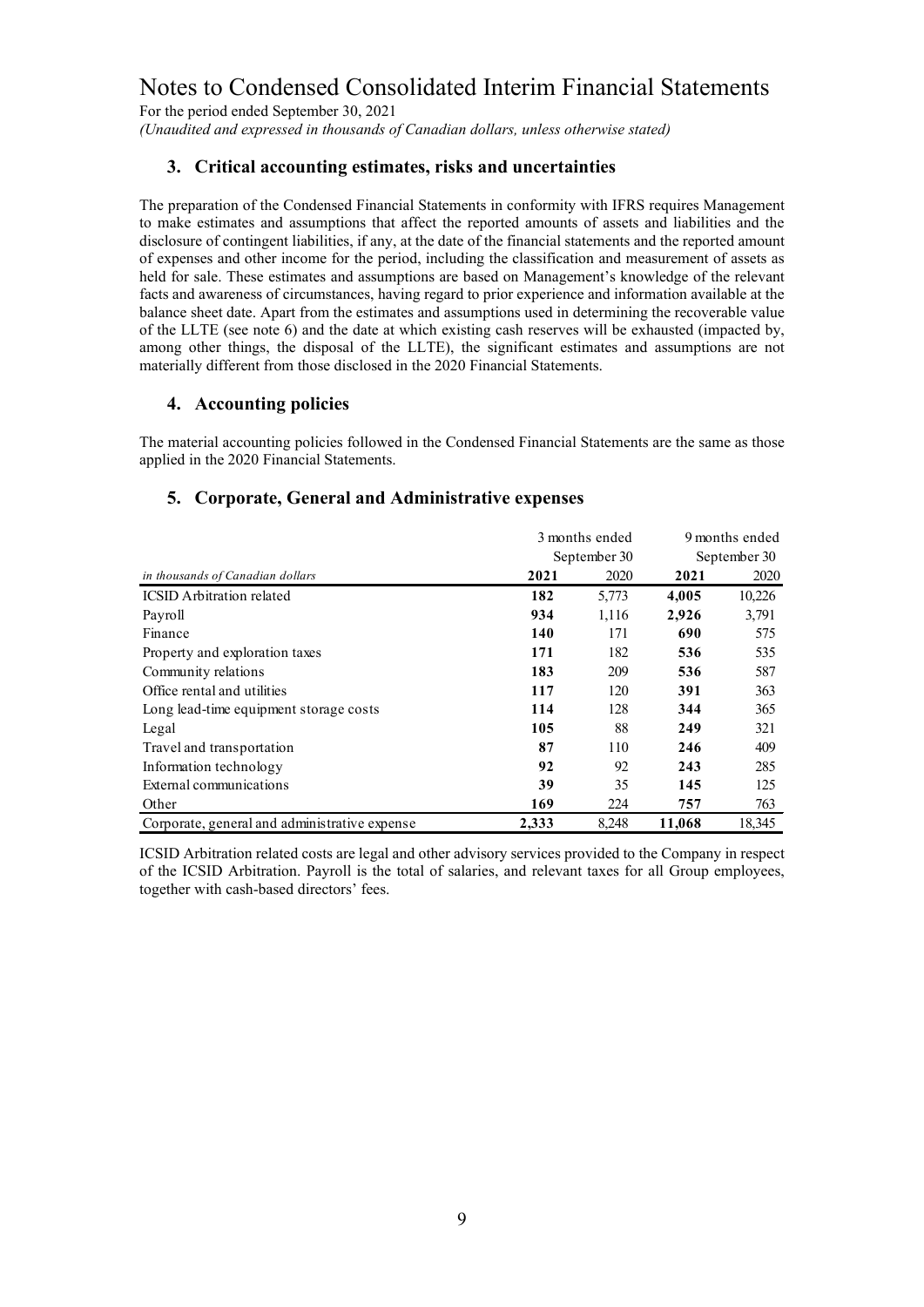For the period ended September 30, 2021 *(Unaudited and expressed in thousands of Canadian dollars, unless otherwise stated)*

# **6. Assets held for sale**

| <b>Balance - December 31, 2019</b> | 3,210 |
|------------------------------------|-------|
| Impairment charge                  | (421) |
| Currency translation adjustment    | 59    |
| <b>Balance - December 31, 2020</b> | 2,848 |
| Impairment charge                  | (740) |
| Currency translation adjustment    | (87)  |
| Balance - September 30, 2021       | 2.021 |

The prospect of the long lead-time equipment being used in the future for the purpose for which it was purchased is considered remote. In late 2015, the Company engaged two specialist agents to broker the sale of the long lead-time equipment, and the equipment was transferred to assets held for sale on December 31, 2015. Piecemeal sales of the LLTE have completed since that time and the agents' engagement is ongoing. The remaining LLTE comprises a SAG mill, together with a gearless motor drive and ball mill motors; of these, only the SAG mill and gearless motor drive have any carrying value in the Condensed Financial Statements. These items are currently stored in warehouses in the port of Antwerp, Belgium.

During the three-month period ended September 30, 2021, negotiations commenced for the sale of the remaining LLTE and on November 1, 2021 RMGC concluded an agreement with a buyer for an instalment based purchase, and received a non-refundable deposit of US\$375,000 (approx. \$475,000). Further instalments are due in the period to September 2022 and once final payment is made ownership and title to the assets will pass to the purchaser, resulting in aggregate gross proceeds of US\$1.75 million (approx. \$2.2 million). Taking into account costs of sale, including the costs of storage and insurance of the LLTE for the instalment period, Gabriel expects to add to treasury net cash receipts of approximately US\$1.5 million (approx. \$1.9 million). Accordingly, the carrying amount of the remaining LLTE was written down to its fair value less costs of sale and an impairment charge of \$0.7 million was recognized in the statement of loss for the period.

### **7. Cash and cash equivalents and restricted cash**

|                           | September 30 December 31 |       |
|---------------------------|--------------------------|-------|
| As at                     | 2021                     | 2020  |
| Cash at bank and on hand  | 4,745                    | 4,571 |
| Short-term bank deposits  |                          | 1,911 |
| Cash and cash equivalents | 4,745                    | 6,482 |
| Restricted cash           | 212                      | 230   |
|                           | 4,957                    | 6,712 |
|                           |                          |       |

Cash at bank and on hand earns interest at floating rates based on daily bank deposit rates. Cash is readily accessible and is deposited at reputable financial institutions with acceptable credit standings.

The Group manages its domestic Romanian bank credit risk by centralizing custody, control and management of its surplus cash resources from its corporate office and only transferring money to its Romanian subsidiary based on near term cash requirements, thereby mitigating exposure to domestic Romanian banks. At September 30, 2021, the Group held less than \$0.1 million in unrestricted cash and cash equivalents in Romanian banks (December 2020: \$0.4 million).

Restricted cash represents cash collateralization of legally required environmental guarantees for future clean-up costs of \$0.1 million and supplier deposits of \$0.1 million.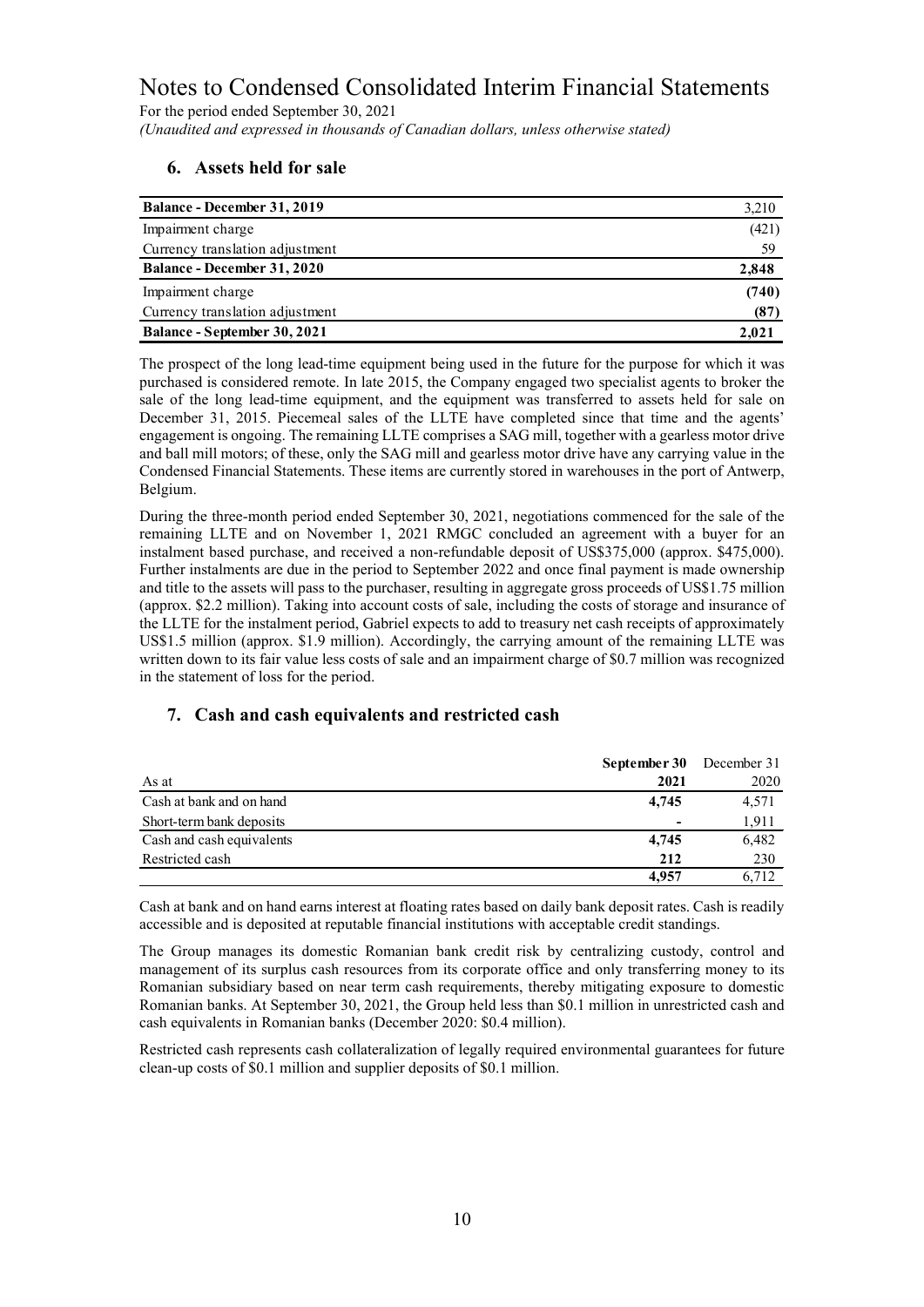For the period ended September 30, 2021 *(Unaudited and expressed in thousands of Canadian dollars, unless otherwise stated)*

## **8. Other receivables**

Other receivables of \$0.1 million at September 30, 2021 (December 31, 2020: \$0.3 million) is comprised of group VAT receivable at the period end. The carrying amounts of accounts receivable are denominated in the following currencies:

|                   | September 30 | December 31 |
|-------------------|--------------|-------------|
|                   | 2021         | 2020        |
| UK pound sterling |              | 25          |
| Canadian dollar   |              | 10          |
| Romanian leu      | 84           | 241         |
|                   | 94           | 276         |

### **9. Prepayments**

|                     | September 30 | December 31 |
|---------------------|--------------|-------------|
|                     | 2021         | 2020        |
| Corporate insurance | 253          | 84          |
| Mining tax          | 185          | 276         |
| Other               | 62           | 87          |
|                     | 500          | 447         |

### **10. Trade and other payables**

|                             | September 30 | December 31 |
|-----------------------------|--------------|-------------|
| As at                       | 2021         | 2020        |
| Trade payables              | 220          | 192         |
| Payroll liabilities         | 236          | 203         |
| Accruals and other payables | 3,908        | 1,955       |
|                             | 4,364        | 2,350       |

Trade and other payables are accounted for at amortized cost and are categorized as other financial liabilities. The increase in accruals and other payables between balance sheet dates reflects (i) the difference in levels of work performed in the ICSID Arbitration leading up to those dates and (ii) the related accrued costs, including a deferred fee agreement in respect of the payment of certain ICSID Arbitration costs incurred in 2021 until an Award is issued.

# **11. Resettlement liabilities**

RMGC previously had a program for purchasing homes in the Project area. Under the resettlement program residents were offered two choices; either to take the sale proceeds and move to a new location of their choosing, or exchange their properties for a new property to be built by RMGC at a new resettlement site. For those residents who chose the new resettlement site alternative, the Company recorded a resettlement liability for the anticipated construction costs of the resettlement houses. The total resettlement liability balance at September 30, 2021 was \$0.6 million (December 31, 2020:\$0.6 million)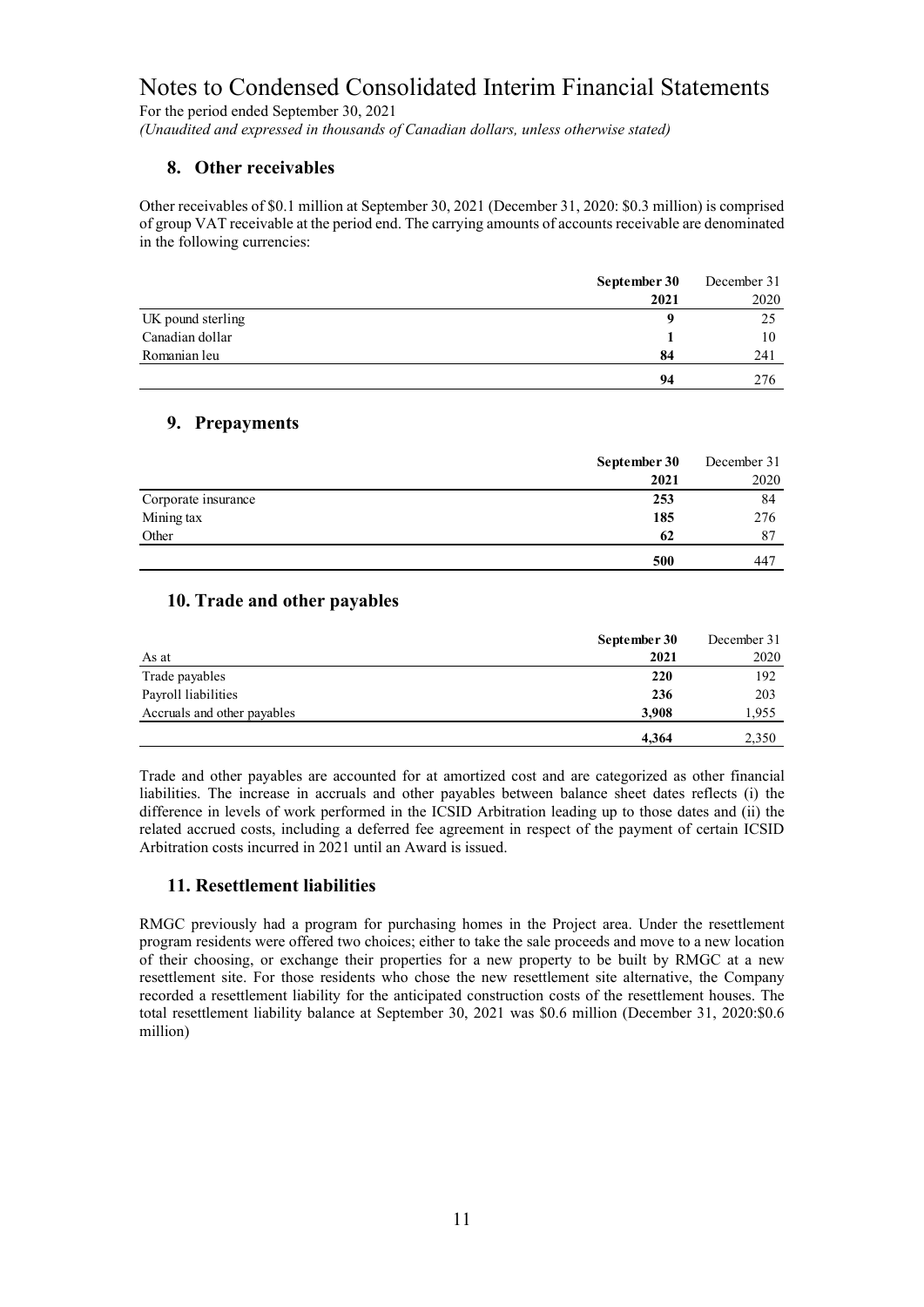For the period ended September 30, 2021 *(Unaudited and expressed in thousands of Canadian dollars, unless otherwise stated)*

### **12. Other current liabilities**

The Company has a deferred share unit ("**DSU**") plan under which qualifying participants receive certain compensation in the form of DSUs. With effect from July 1, 2016, certain Company non-executive directors have received up to 100 per cent. of their director fees payable in DSUs. DSUs are initially valued at the five-day weighted average market price of the Common Shares at the date of grant, with the value adjusted to fair value based on the closing share price at the end of each subsequent reporting period.

As at September 30, 2021, the Company's share price increased from \$0.23 to \$0.235 in comparison to December 31, 2020 and, accordingly, a fair value increase of less than \$0.1 million has been recorded in the DSU liability. This fair value increase of existing DSUs is further increased by the fair value of the DSUs issued during the period (\$0.1 million).

### **13. Non-controlling interest**

The Company has historically advanced loans totaling US\$39.5 million to Minvest RM, the noncontrolling shareholder of RMGC, to facilitate mandatory statutory share capital increases in RMGC in accordance with Romanian company law rules on capitalization. These loans, which remain outstanding at September 30, 2021, are non-interest bearing and according to their terms are to be repaid as and when RMGC distributes dividends to its shareholders. The loans are accounted for as part of the Group's net investment in RMGC and, accordingly, have been set-off against non-controlling interests in the Consolidated Statement of Financial Position. The loans and non-controlling interest components will be reflected individually at such time as repayment of the loans is made possible.

In December 2013, the Group was required to recapitalize RMGC in order to comply with minimum company law requirements. The subscription to RMGC share capital by the Company was effected through a conversion of existing intercompany debt. On January 17, 2014, the Group agreed to transfer to Minvest RM, for nil consideration, a proportion of the shares subscribed to in December 2013, with a face value of \$20.4 million, in order to preserve the respective shareholdings in RMGC. This transfer gave rise to the disclosed non-controlling interest and subsequent accounting.

### **14. Related party transactions**

The Group had related party transactions, with associated persons or corporations, which were undertaken in the normal course of operations as follows:

- (a) There have been no related party transactions with Minvest RM, the non-controlling shareholder of RMGC since 2014, as disclosed in Note 13
- (b) In June 2018, the Company entered into a facility agreement with SC Total Business Land SRL ("**TBL**"), an entity controlled by current and former employees of RMGC, pursuant to which it agreed to lend \$0.9 million to TBL. The loan is repayable in 2028, accrues interest at a rate of 1% per annum and is secured by a mortgage over certain assets of the borrower and personal guarantees in favor of the Company by the principals of TBL. By February 2019, TBL had drawn down the entire \$0.9 million facility. In September 2020 \$0.1 million of the loan was forgiven, and certain related personal guarantees released, as part of the severance agreement with certain RMGC employees. Partial payments of principal on the loan were received in 2019, 2020 and 2021. The balance of the loan at September 30, 2021 was \$0.6 million (December 31, 2020: \$0.6 million).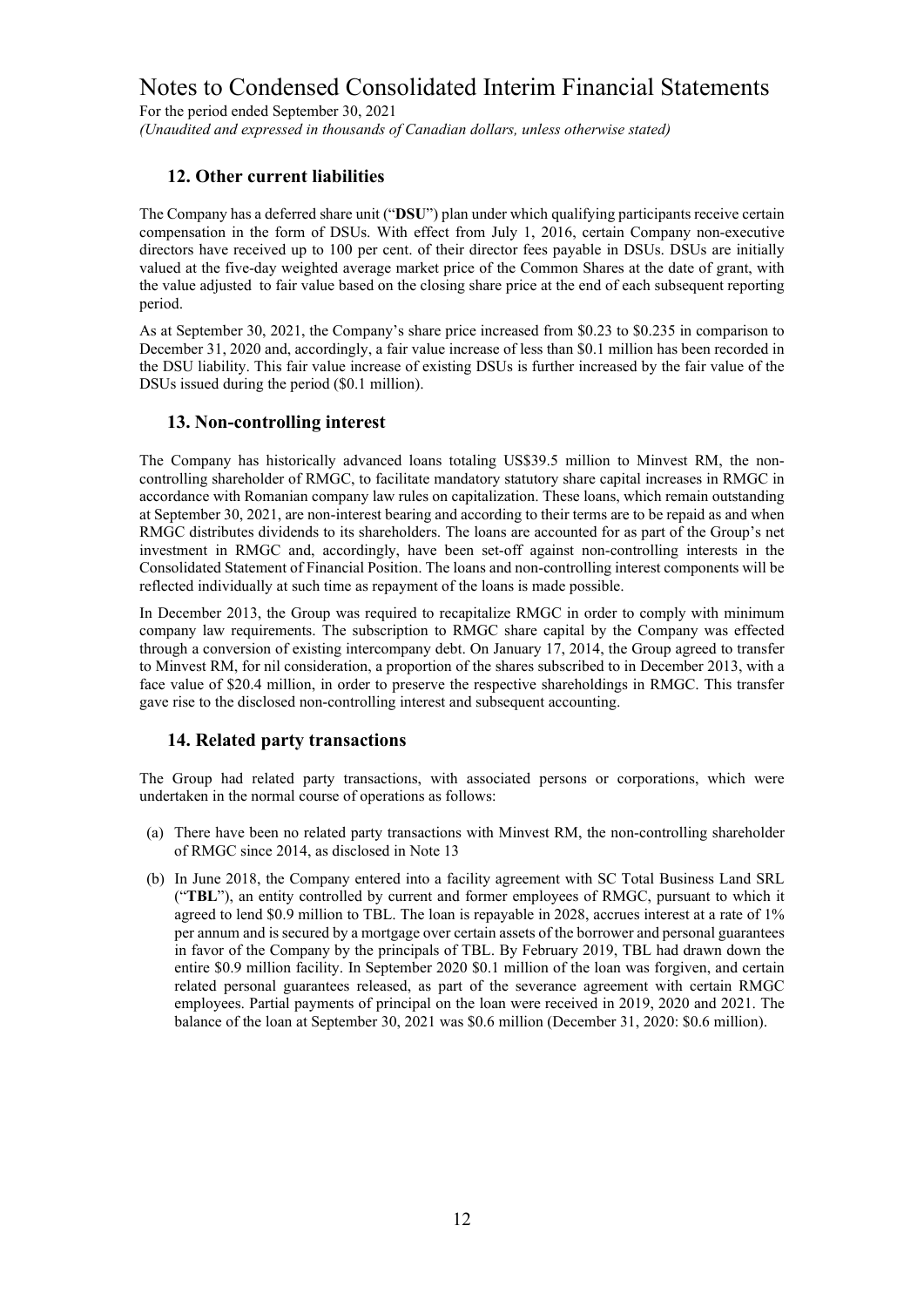For the period ended September 30, 2021 *(Unaudited and expressed in thousands of Canadian dollars, unless otherwise stated)*

### **15. Private placements – issuance of convertible notes, warrants and equity**

In recent years the Company has concluded a number of private placements, as summarized below, in order to fund the costs of the ICSID Arbitration, the continuance of operations in Romania and general working capital costs.

### *2014 and 2016 Private Placements*

In 2014 and 2016, the Company completed private placements in which a total of 95,625 units were issued at a price of \$1,000 per unit to raise aggregate gross proceeds of \$95.625 million (the "**2014 and 2016 Private Placements**").

The units issued in the 2014 and 2016 Private Placements consisted, in aggregate, of:

- \$95,625,000 of convertible subordinated unsecured notes, with an annual coupon of 0.025%, a conversion price of \$0.3105 ("**Conversion Price**") and a maturity date of June 30, 2021 ("**Notes**");
- 111,536,250 Common Share purchase warrants which were exercisable at a price of \$0.46 at any time prior to June 30, 2021; and
- 95,625 arbitration value rights ("AVRs"), comprising, in aggregate, of an entitlement to a pro rata share of 13.04% of any proceeds received in relation to the ICSID Arbitration, subject to a maximum aggregate entitlement of \$304.3 million among all holders of such AVRs

In June 2020, a total of \$4,763,000 of the Notes were converted into 15,339,773 Common Shares of the Company and 7,668,430 of the Common Share purchase warrants were exercised.

On June 30, 2021 the remaining Notes matured and the Company exercised its option ("**Common Share Repayment Right**") to repay all of the outstanding \$90,862,000 principal amount of the Notes through the issue of Common Shares. In aggregate, 313,587,558 Common Shares were issued pursuant to the Common Share Repayment Right.

Also on June 30, 2021, the remaining 103,867,820 Common Share purchase warrants issued in the 2014 and 2016 Private Placements expired unexercised.

In accordance with IFRS 7, changes in the value of the 2014 and 2016 Private Placements are as follows:

| Balance - December 31, 2019        | 80,069    |
|------------------------------------|-----------|
| Interest paid                      | (23)      |
| Accretion of debt component        | 9,784     |
| Conversion                         | (4,191)   |
| <b>Balance - December 31, 2020</b> | 85,639    |
| Accretion of debt component        | 5,234     |
| Interest paid                      | (11)      |
| Repayment of convertible notes     | (90, 862) |
| Balance - September 30, 2021       |           |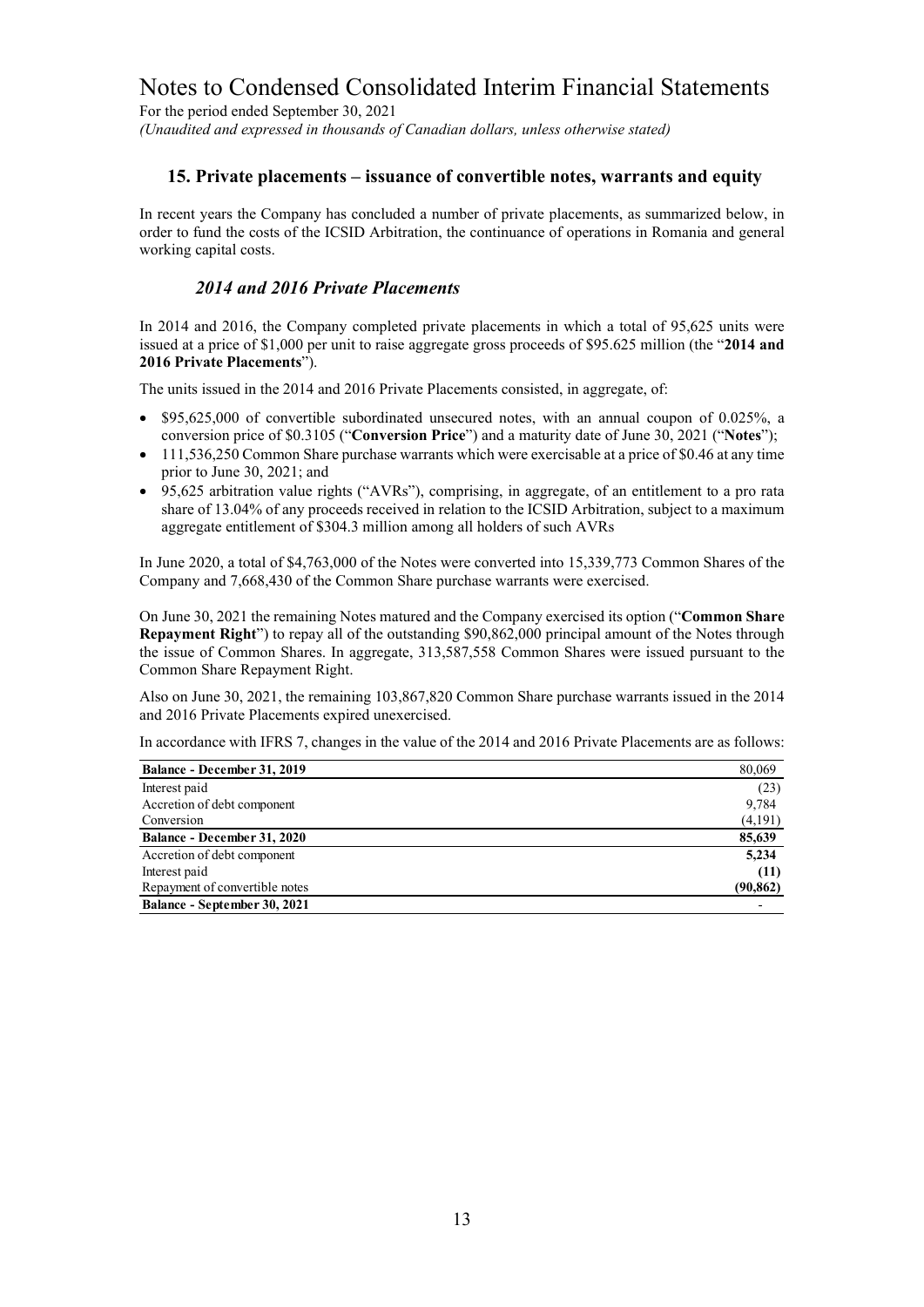For the period ended September 30, 2021 *(Unaudited and expressed in thousands of Canadian dollars, unless otherwise stated)*

### **15. Private placements (continued)**

### *2018 Private Placement*

On January 15, 2019, the Company announced it had completed final closing of a non-brokered private placement of up to 106,425,846 units at a price of \$0.2475 per unit to raise gross proceeds of approximately \$26.3 million (the "**2018 Private Placement**").

Each unit of the 2018 Private Placement consisted of:

- One Common Share; and
- One Common Share purchase warrant, each warrant entitling the holder to acquire one Common Share at an exercise price of \$0.49 at any time prior to the date that is five years following the date of issue.

### *2019 Private Placement*

On September 13, 2019, the Company announced it had completed final closing of a non-brokered private placement of up to 81,730,233 units at a price of \$0.3225 per unit to raise gross proceeds of approximately \$26.3 million (the "**2019 Private Placement**").

Each unit of the 2019 Private Placement consisted of:

- One Common Share; and
- One Common Share purchase warrant, each warrant entitling the holder to acquire one Common Share at an exercise price of \$0.645 at any time prior to the date that is five years following the date of issue.

#### *2020 Private Placement*

On December 23, 2020, the Company announced it had completed final closing of a non-brokered private placement of up to 25,326,972 units at a price of \$0.26 per unit to raise gross proceeds of approximately \$6.6 million (the "**2020 Private Placement**").

Each unit of the 2020 Private Placement consisted of:

- One Common Share: and
- One half of a Common Share purchase warrant, each whole warrant entitling the holder to acquire one Common Share at an exercise price of \$0.39 at any time prior to the date that is three years following the date of issue.

### *2021 Private Placement*

On June 10, 2021, the Company announced it had completed closing of a non-brokered private placement of 30,444,800 Common Shares at a price of \$0.245 per Common Share to raise gross proceeds of approximately \$7.5 million.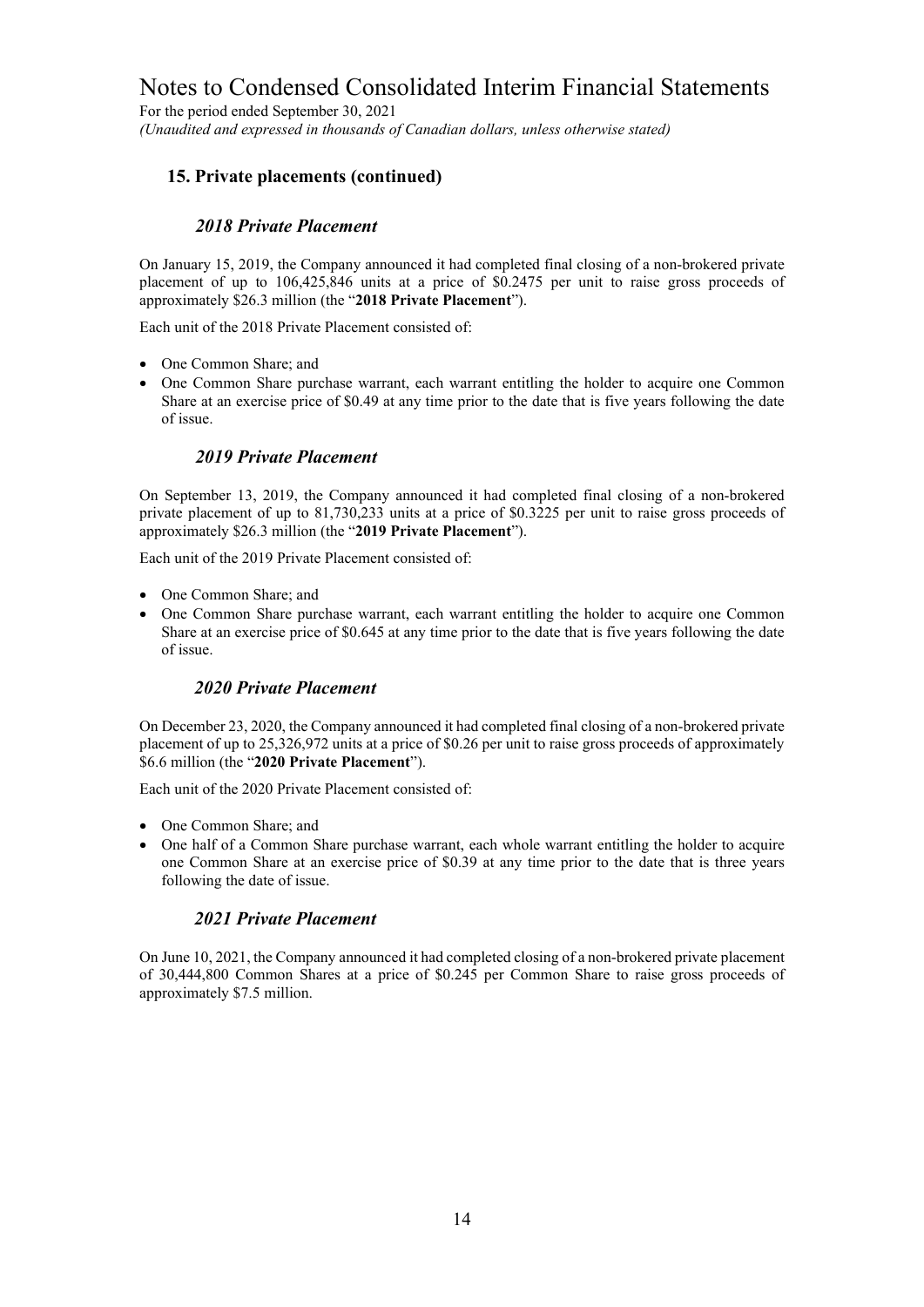For the period ended September 30, 2021 *(Unaudited and expressed in thousands of Canadian dollars, unless otherwise stated)*

### **16. Share capital**

#### *Authorized:*

Unlimited number of Common Shares without par value

Unlimited number of preferred shares, issuable in series, without par value (none outstanding).

Issued:

|                                                      | Number of shares<br>(000's) | Amount <sup>1</sup> |
|------------------------------------------------------|-----------------------------|---------------------|
|                                                      |                             | (revised - note 2)  |
| Balance - December 31, 2019                          | 574,246                     | 900,839             |
| Shares issued in private placement                   | 25,327                      | 4,660               |
| Shares issued on the conversion of convertible notes | 15,340                      | 6,580               |
| Shares issued on the exercise of warrants            | 7,669                       | 3,851               |
| Shares issued on the exercise of share options       | 525                         | 326                 |
| Balance - December 31, 2020                          | 623,107                     | 916,256             |
| Shares issued on the exercise of RSUs                | 401                         | 152                 |
| Shares issued in private placement                   | 30,445                      | 7,372               |
| Shares issued on the repayment of convertible notes  | 313,588                     | 90,712              |
| Balance - September 30, 2021                         | 967,541                     | 1,014,492           |

1 - Amounts in this column refer to amounts *net* of issue costs

### *Common Share purchase warrants*

A summary of Common Share purchase warrants issued and outstanding as at September 30, 2021, along with their exercise prices, is as follows:

| <b>Expiry date</b> | <b>Number of warrants</b> | <b>Exercise price (dollars)</b> |
|--------------------|---------------------------|---------------------------------|
| December 18, 2023  | 11,792,086                | 0.390                           |
| December 21, 2023  | 80,702,475                | 0.490                           |
| December 23, 2023  | 871,400                   | 0.390                           |
| January 15, 2024   | 25,723,372                | 0.490                           |
| August 23, 2024    | 76,504,263                | 0.645                           |
| September 13, 2024 | 5,225,970                 | 0.645                           |

Movements in the number and exercise price of Warrants were as follows:

|                              | Number of<br>warrants | Weighted average<br>exercise price |
|------------------------------|-----------------------|------------------------------------|
|                              | (1000)                | (dollars)                          |
| Balance - December 31, 2019  | 299,692               | 0.52                               |
| Exercised                    | (7,668)               | 0.46                               |
| Issued                       | 12,663                | 0.39                               |
| Balance - December 31, 2020  | 304,687               | 0.52                               |
| Expired                      | (103, 867)            | 0.46                               |
| Balance - September 30, 2021 | 200,820               | 0.55                               |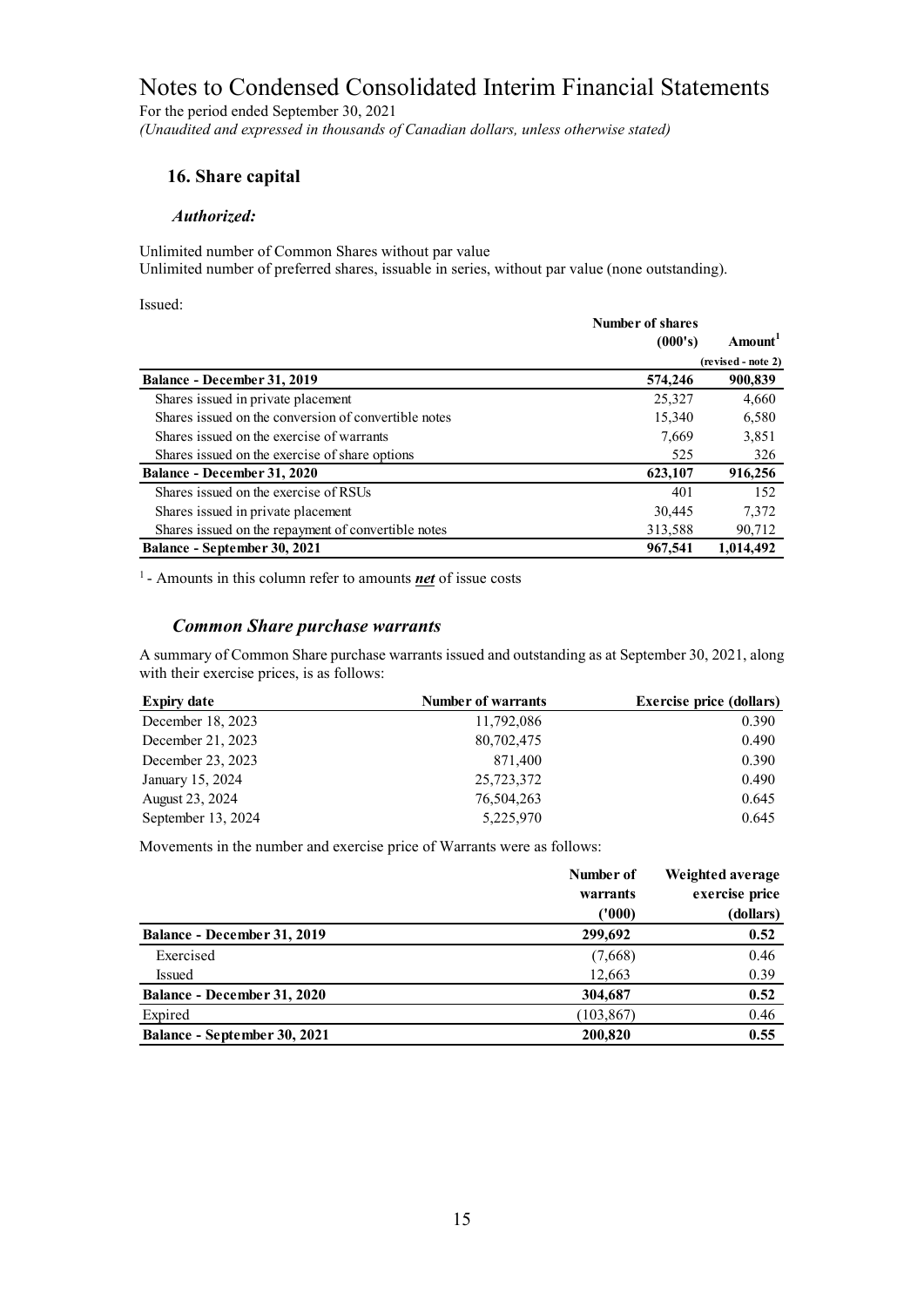For the period ended September 30, 2021 *(Unaudited and expressed in thousands of Canadian dollars, unless otherwise stated)*

# *16.* **Share capital (Continued)**

#### *Share Options*

The exercise price of incentive stock options ("**Share Options**") is determined as the higher of the fiveday weighted average closing price of the Common Shares prior to the grant date of the Share Option and the closing price of the Common Shares on the day before the grant date of the Share Option. Share Options granted vest in accordance with milestones or vesting periods set by the Board at the grant date and are exercisable over up to ten years from the date of issuance.

The maximum number of Common Shares issuable under the Option Plan is fixed at 59,778,004.

As at September 30, 2021, Share Options held by directors, officers, employees and consultants were as follows:

|                   |             | Outstanding                     |                                  |             | <b>Exercisable</b>              |                                  |
|-------------------|-------------|---------------------------------|----------------------------------|-------------|---------------------------------|----------------------------------|
|                   | Number of   | Weighted<br>average<br>exercise | Weighted<br>average<br>remaining | Number of   | Weighted<br>average<br>exercise | Weighted<br>average<br>remaining |
| Range of exercise | options     | price                           | contractual                      | options     | price                           | contractual                      |
| prices (dollars)  | (thousands) | (dollars)                       | life (years)                     | (thousands) | (dollars)                       | life (vears)                     |
| $0.22 - 0.30$     | 2,388       | 0.26                            | 8.4                              | 1,953       | 0.26                            | 8.1                              |
| $0.31 - 0.40$     | 13,744      | 0.36                            | 6.1                              | 12,684      | 0.36                            | 6.2                              |
| $0.41 - 0.50$     | 11,054      | 0.45                            | 7.2                              | 11,054      | 0.45                            | 7.2                              |
| $0.51 - 0.60$     | 88          | 0.57                            | 8.0                              | 88          | 0.57                            | 8.0                              |
| $0.61 - 0.70$     | 481         | 0.65                            | 4.9                              | 481         | 0.65                            | 4.9                              |
| $0.71 - 0.80$     | 5.000       | 0.79                            | 2.3                              | 5,000       | 0.79                            | 2.3                              |
|                   | 32,755      | 0.45                            | 6.0                              | 31,260      | 0.46                            | 6.0                              |

The estimated fair value of Share Options is amortized using graded vesting over the period in which the Share Options vest. For those Share Options which vest on a single date, either on issuance or on achievement of milestones (the 'measurement date'), the fair value of these Share Options is amortized using graded vesting over the anticipated vesting period.

Certain Share Option grants have performance vesting conditions. The fair value of these Share Options that vest upon achievement of milestones will be recognized and expensed over the estimated vesting period of these Share Options. Adjustments resulting from the recalculation of the estimated vesting periods are recorded in the Condensed Consolidated Statement of Comprehensive Loss.

Movements in the number and exercise price of Director, officer, employee and consultant Share Options were as follows:

|                              | Number of<br>options | Weighted average<br>exercise price |  |  |
|------------------------------|----------------------|------------------------------------|--|--|
|                              | (1000)               | (dollars)                          |  |  |
| Balance - December 31, 2019  | 27,509               | 0.47                               |  |  |
| Options granted              | 6.207                | 0.46                               |  |  |
| Options expired              | (2,082)              | 0.56                               |  |  |
| Options exercised            | (525)                | 0.35                               |  |  |
| Balance - December 31, 2020  | 31,109               | 0.46                               |  |  |
| Options granted              | 1,646                | 0.23                               |  |  |
| Balance - September 30, 2021 | 32,755               | 0.45                               |  |  |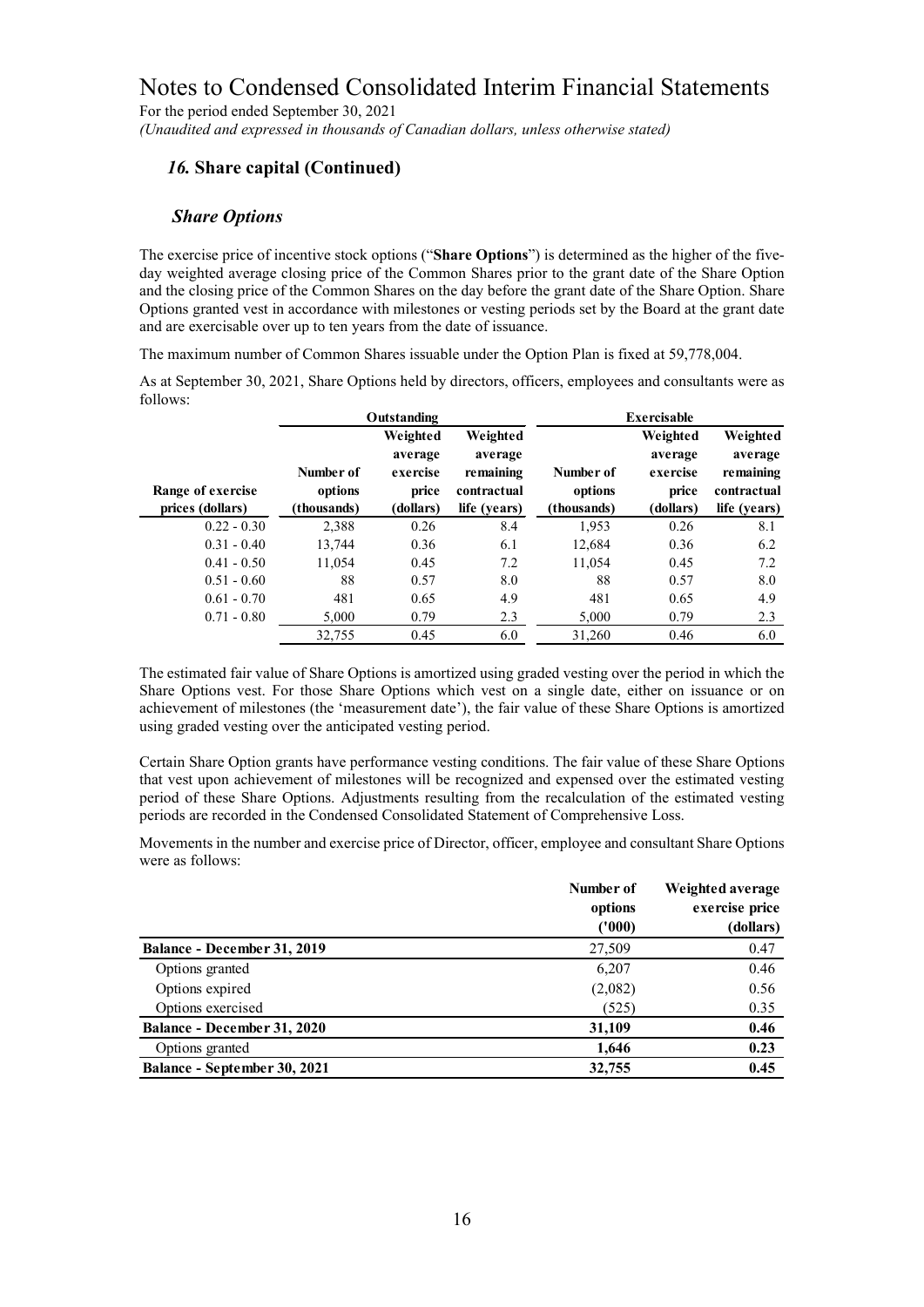For the period ended September 30, 2021 *(Unaudited and expressed in thousands of Canadian dollars, unless otherwise stated)*

### **16. Share capital (Continued)**

During the nine-month period ended September 30, 2021, 1.6 million Share Options were granted at a weighted average exercise price across all grants of \$0.23, of which 1.2 million vested immediately and the remaining 0.4 million vest on the first anniversary of grant.

In the corresponding nine-month period ended September 30, 2020, 6.2 million Share Options were granted at a weighted average exercise price across all grants of \$0.46, of which 3.3 million vested immediately and the remaining 2.9 million vested on the first anniversary of the grant. A total of 2.1 million Share Options lapsed unexercised in the period.

The valuation of the Share Options granted was calculated using a Black-Scholes valuation model with the following assumptions:

|                                            | September 30 | December 31 |
|--------------------------------------------|--------------|-------------|
|                                            | 2021         | 2020        |
| Weighted average risk-free interest rate   | $0.68\%$     | 1.49%       |
| Volatility of share price                  | 80%          | 90%         |
| Weighted average life of options (years)   | 5.1          | 5.2         |
| Pre-vesting forfeiture rate                | 10%          | 10%         |
| Weighted average fair value of awards (\$) | 0.16         | 0.33        |

At September 30, 2021, the fair value of Share Options to be expensed is \$0.1 million (December 2020: \$0.1 million).

## **17. Loss per share**

|                                                                                                                | 3 months ended<br>September 30 |                   | 9 months ended<br>September 30 |                   |  |
|----------------------------------------------------------------------------------------------------------------|--------------------------------|-------------------|--------------------------------|-------------------|--|
|                                                                                                                | 2021                           | 2020              | 2021                           | 2020              |  |
| Loss for the period attributable to<br>owners of the parent<br>Weighted-average number of common shares (000's | 2,987<br>967,540               | 11,742<br>597,780 | 17,647<br>742,055              | 27,318<br>584,482 |  |
| Basic and diluted loss per share                                                                               | <b>SO.00</b>                   | \$0.02            | \$0.02                         | \$0.05            |  |

While the Company is in a loss making position, the effect of potential share issuances under Share Options, DSUs, RSUs and warrants would be anti-dilutive. Diluted loss per share is therefore deemed to be the same as basic loss per share.

# **18. Commitments**

The following is a summary of Canadian dollar equivalent of the contractual commitments of the Group, including payments due for each of the next five years and thereafter:

|                                    | Total | 2021 | 2022                     | 2023                     | 2024 |                          | 2025 Thereafter |
|------------------------------------|-------|------|--------------------------|--------------------------|------|--------------------------|-----------------|
| Operating lease commitments        |       |      |                          |                          |      |                          |                 |
| Rosia Montana exploitation license | 640   | 256  | 256                      | 128                      |      |                          |                 |
| Surface concession rights          | 964   | 10   | 32                       | 32                       | 32   | 32                       | 826             |
| Property lease agreements          | 24    | 24   | $\overline{\phantom{0}}$ | $\overline{\phantom{0}}$ | -    | $\overline{\phantom{0}}$ |                 |
| Total commitments                  | .628  | 290  | 288                      | 160                      | 32   |                          | 826             |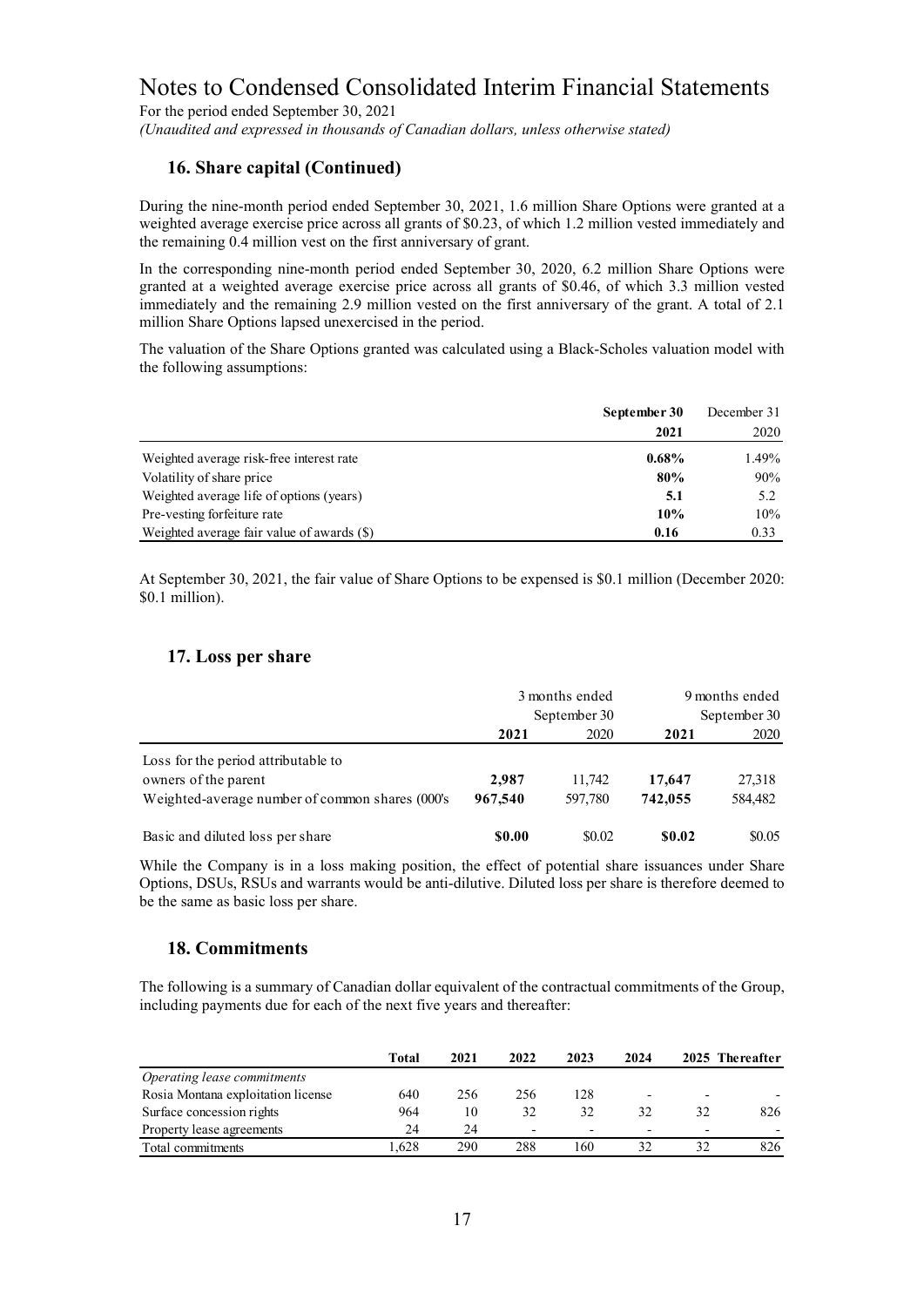For the period ended September 30, 2021 *(Unaudited and expressed in thousands of Canadian dollars, unless otherwise stated)*

## **19. Contingent Liabilities**

The Company has a contingent liability in respect of a deferred fee agreement entered into in relation to certain ICSID Arbitration fees. Such deferred fees up to a limit of US\$3 million are payable within six months of issuance of an Award and are subject to a multiplier if such Award is made in favour of the Claimants above certain monetary thresholds. If the fees incurred under the deferred fee agreement amount to more than US\$3 million, then the Company is required to settle 50% of such fees as they are incurred with the balance being added to the deferred amount. The Company accrues fees as incurred within its current liabilities but not the potential additional fees payable under the deferred fee arrangement if the multiplier is applicable, since such fees cannot be determined prior to issuance of an Award. In accordance with the deferred fee agreement, the liability of the Company which would occur under certain Award scenarios wound fall in the range of one to five times the fees actually incurred and deferred.